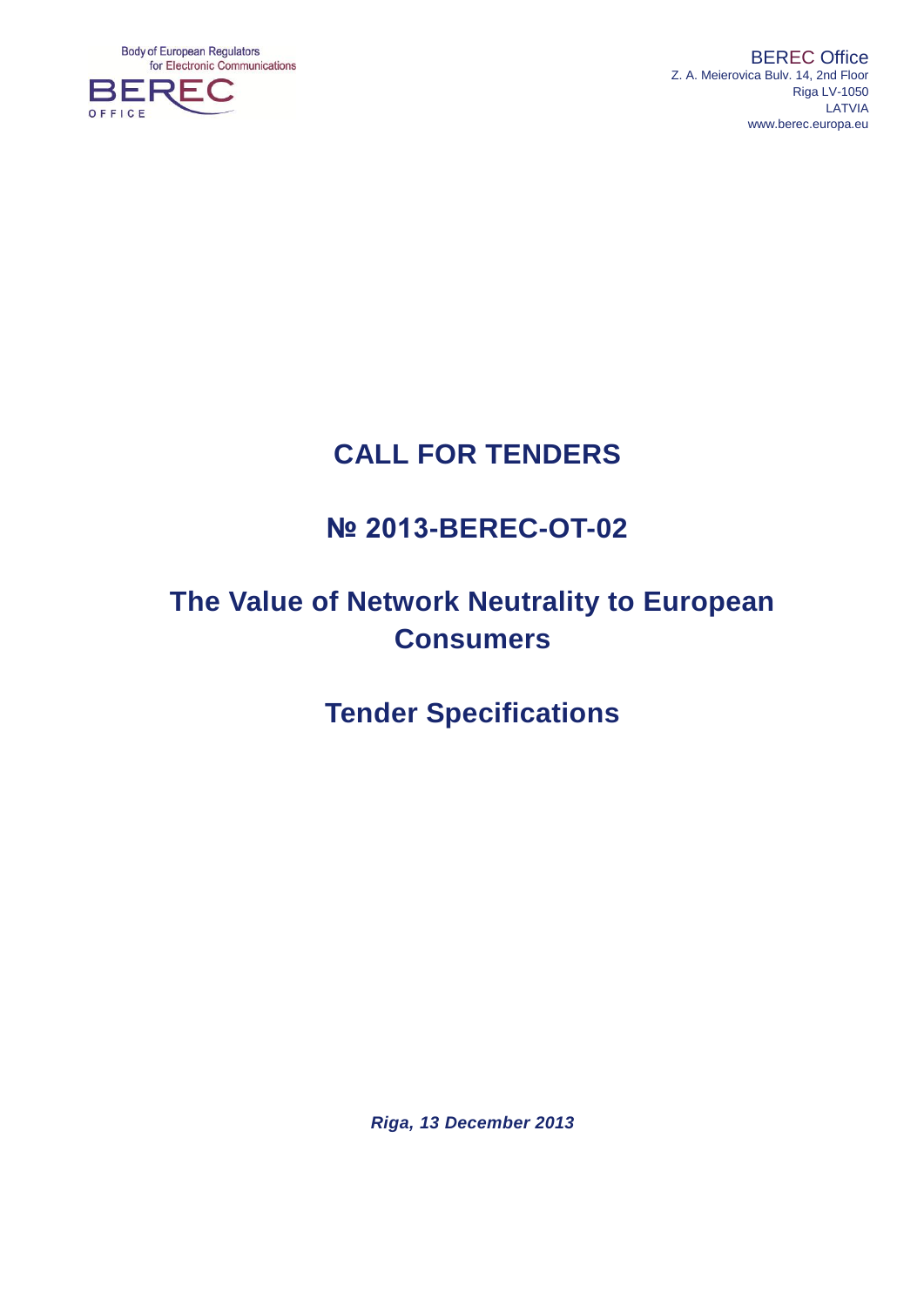# **TABLE OF CONTENTS**

| 1            |                                                                                                                                                                                                                                                                                                                                                                      |  |
|--------------|----------------------------------------------------------------------------------------------------------------------------------------------------------------------------------------------------------------------------------------------------------------------------------------------------------------------------------------------------------------------|--|
| 2            |                                                                                                                                                                                                                                                                                                                                                                      |  |
| 3            |                                                                                                                                                                                                                                                                                                                                                                      |  |
|              | STAGE A: DRAWING A LIST OF TEST COUNTRIES / MEANINGFUL GEOGRAPHIC SEGMENTATION  3<br>3.1<br>3.2<br>STAGE B: UNDERSTAND WHAT CONSUMERS USE INTERNET FOR AND WHAT MATTERS TO THEM<br>STAGE C: MEASURE THE VALUE OF NETWORK NEUTRALITY IN THE TEST COUNTRIES AND<br>3.3                                                                                                 |  |
| 4            |                                                                                                                                                                                                                                                                                                                                                                      |  |
| 5            | 5.1<br>For stage A, the deliverables listed below must be provided by the contractor:  8<br>5.1.1<br>5.1.2<br>For stage B, the deliverables listed below must be provided by the contractor:  9<br>For stage C, the deliverables listed below must be provided by the contractor:  10<br>5.1.3<br>5.1.4<br>5.2<br>5.3                                                |  |
| 6            |                                                                                                                                                                                                                                                                                                                                                                      |  |
| 7            | 6.1<br>6.2                                                                                                                                                                                                                                                                                                                                                           |  |
|              |                                                                                                                                                                                                                                                                                                                                                                      |  |
| 1            |                                                                                                                                                                                                                                                                                                                                                                      |  |
| $\mathbf{2}$ |                                                                                                                                                                                                                                                                                                                                                                      |  |
|              | 2.1<br>2.2<br>2.2.1 Joint tenders.<br>2.2.2<br>IDENTIFICATION OF THE TENDERER - LIST OF FORMS & EVIDENCES REQUIRED 18<br>2.3                                                                                                                                                                                                                                         |  |
| 3            |                                                                                                                                                                                                                                                                                                                                                                      |  |
| 4            |                                                                                                                                                                                                                                                                                                                                                                      |  |
|              | 4.1<br>4.2<br>4.3                                                                                                                                                                                                                                                                                                                                                    |  |
| 5            | 5.1                                                                                                                                                                                                                                                                                                                                                                  |  |
|              | IN ACCORDANCE WITH ARTICLE 109 OF THE FINANCIAL REGULATION THE CONTRACTING<br>2.<br>AUTHORITY MAY IMPOSE ADMINISTRATIVE OR FINANCIAL PENALTIES ON THE FOLLOWING: 24<br>CONTRACTORS, CANDIDATES OR TENDERERS IN THE CASES REFERRED TO IN POINT (B) OF ARTICLE<br>(A)<br>CONTRACTORS WHO HAVE BEEN DECLARED TO BE IN SERIOUS BREACH OF THEIR OBLIGATIONS<br>(B)<br>5.2 |  |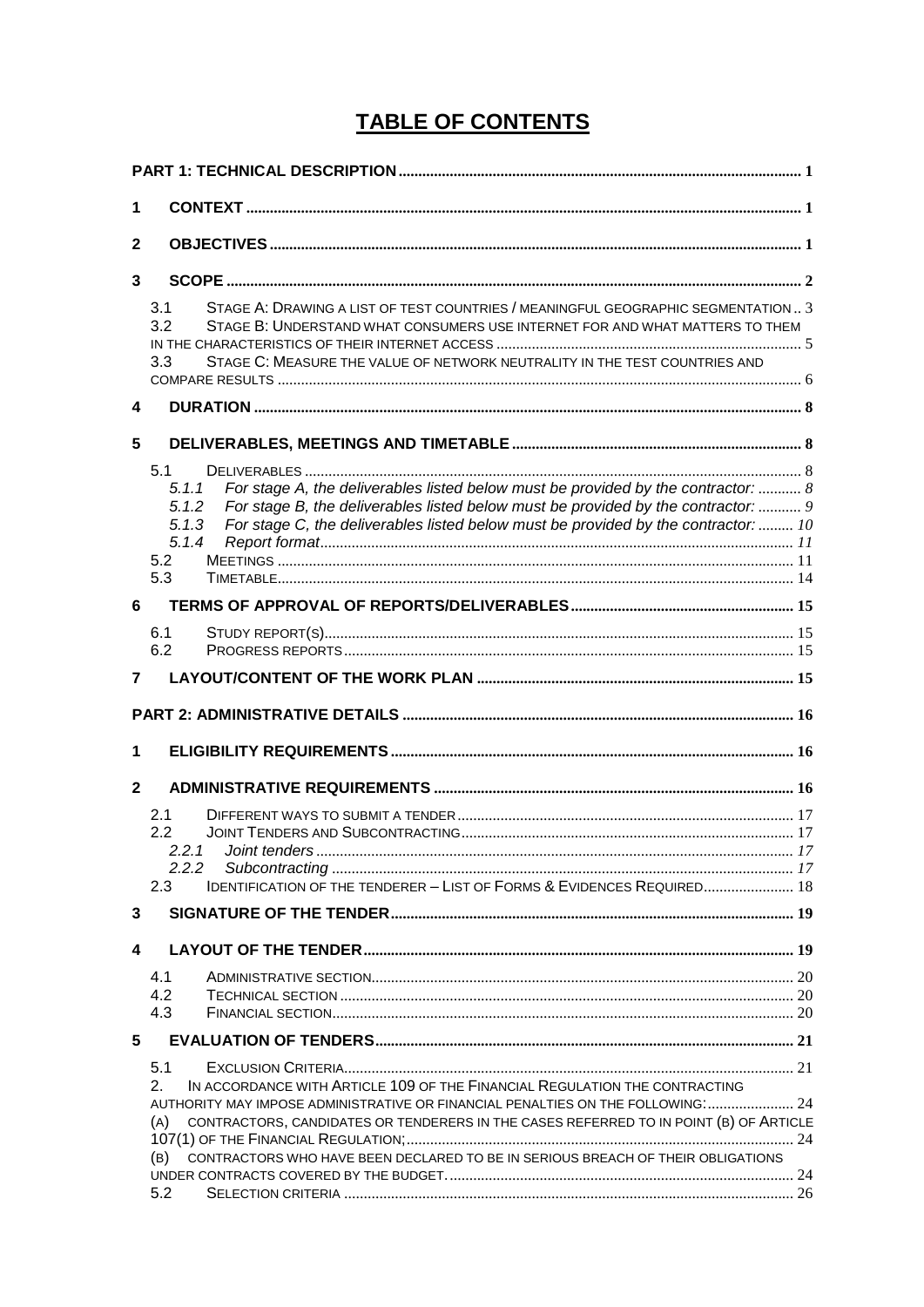|    | 5.2.1<br>5.2.2 |                                                                     |  |
|----|----------------|---------------------------------------------------------------------|--|
|    | 5.3            |                                                                     |  |
|    | 5.3.1          |                                                                     |  |
|    | 5.3.2          |                                                                     |  |
| 6  |                |                                                                     |  |
| 7  |                |                                                                     |  |
|    |                |                                                                     |  |
| 8  |                |                                                                     |  |
| 9  |                |                                                                     |  |
| 10 |                | LIQUIDATED DAMAGES: SEE ARTICLE II.12 OF THE MODEL CONTRACT 30      |  |
| 11 |                |                                                                     |  |
| 12 |                |                                                                     |  |
|    |                |                                                                     |  |
|    |                |                                                                     |  |
|    |                |                                                                     |  |
|    |                |                                                                     |  |
|    |                | ANNEX 4: DECLARATION OF HONOUR ON EXCLUSION CRITERIA AND ABSENCE OF |  |
|    |                |                                                                     |  |
|    |                |                                                                     |  |
|    |                |                                                                     |  |
|    |                |                                                                     |  |
|    |                |                                                                     |  |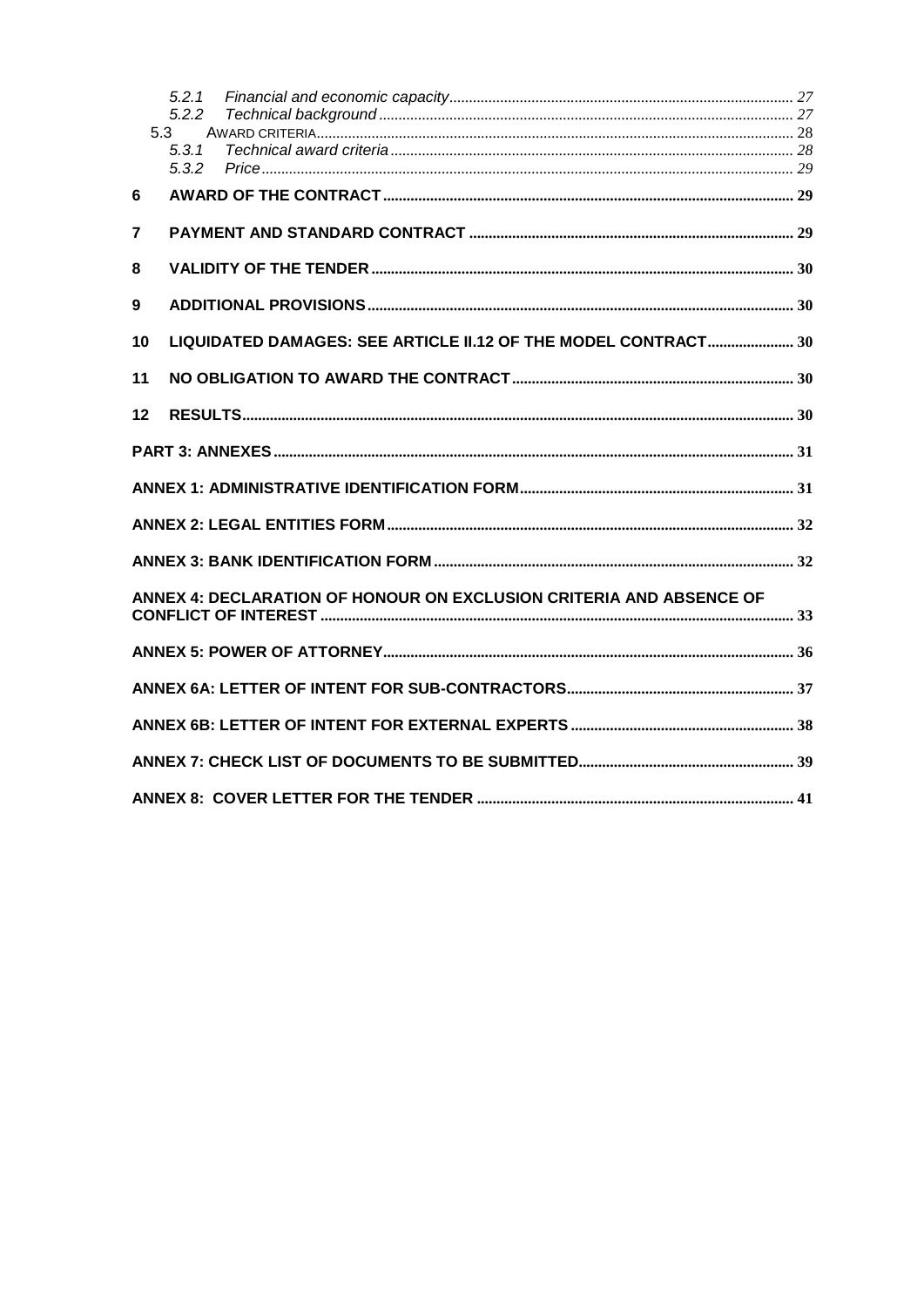## <span id="page-3-0"></span>**PART 1: TECHNICAL DESCRIPTION**

## <span id="page-3-1"></span>**1 CONTEXT**

Following its work programme for the year 2013, the Body of the European Regulators of Electronic Communications (BEREC) launched various projects on the question of network neutrality  $("NN")^1$ . One of these aims to clarify how the dynamics of internet ecosystems relate to the demand-side forces (EcoDem). This implies analysing consumer behaviour to identify how demand-side forces generate certain economic incentives for Internet Service Providers ("ISPs", who provide Internet Access Services or "IAS") to determine their network neutrality policy, which in turn may reveal current or future regulatory risks.

Collecting data about the demand side has been identified as the approach that could generate value, provided it is done with this project's specific objectives in mind: the topic has not been explored in much detail yet and falls somewhat outside of the National Regulatory Authorities' ("NRAs") usual expertise. BEREC has therefore decided to commission an external study into the value of network neutrality to consumers, which will clarify whether consumer preferences are met by the ISPs' value propositions.

## <span id="page-3-2"></span>**2 OBJECTIVES**

The key policy objective is to provide NRAs with a more evidence-based understanding of market dynamics between consumers, ISPs and Content and Application Providers (CAPs), particularly from the end-user perspective, in order to inform their approach to Net Neutrality issues.

Particularly:

<u>.</u>

- To understand the reasons for the different traffic management responses of ISPs to similar technical, legal and market constraints
- To understand how consumer expectations and market dynamics are reflected in practice in retail offers
- To understand the role and impact on Net Neutrality of competition, transparency and the ability of consumers to switch easily.

That it will both inform BEREC's general approach and support future analysis of NRAs of their national markets, enabling them to adapt their regulatory approach to reflect a better understanding of how consumers and providers interact.

 $1$  To BEREC, "net neutrality" describes the principle of equal treatment of network traffic. The terminology used in this document refers to BEREC's work on network neutrality. For more details, bidders are invited to read the relevant reports, available on BEREC's website:

[http://berec.europa.eu/eng/news\\_consultations/whats\\_new/1281-berec-has-adopted-two-summaries-and-the](http://berec.europa.eu/eng/news_consultations/whats_new/1281-berec-has-adopted-two-summaries-and-the-updated-reports-on-net-neutrality)[updated-reports-on-net-neutrality](http://berec.europa.eu/eng/news_consultations/whats_new/1281-berec-has-adopted-two-summaries-and-the-updated-reports-on-net-neutrality)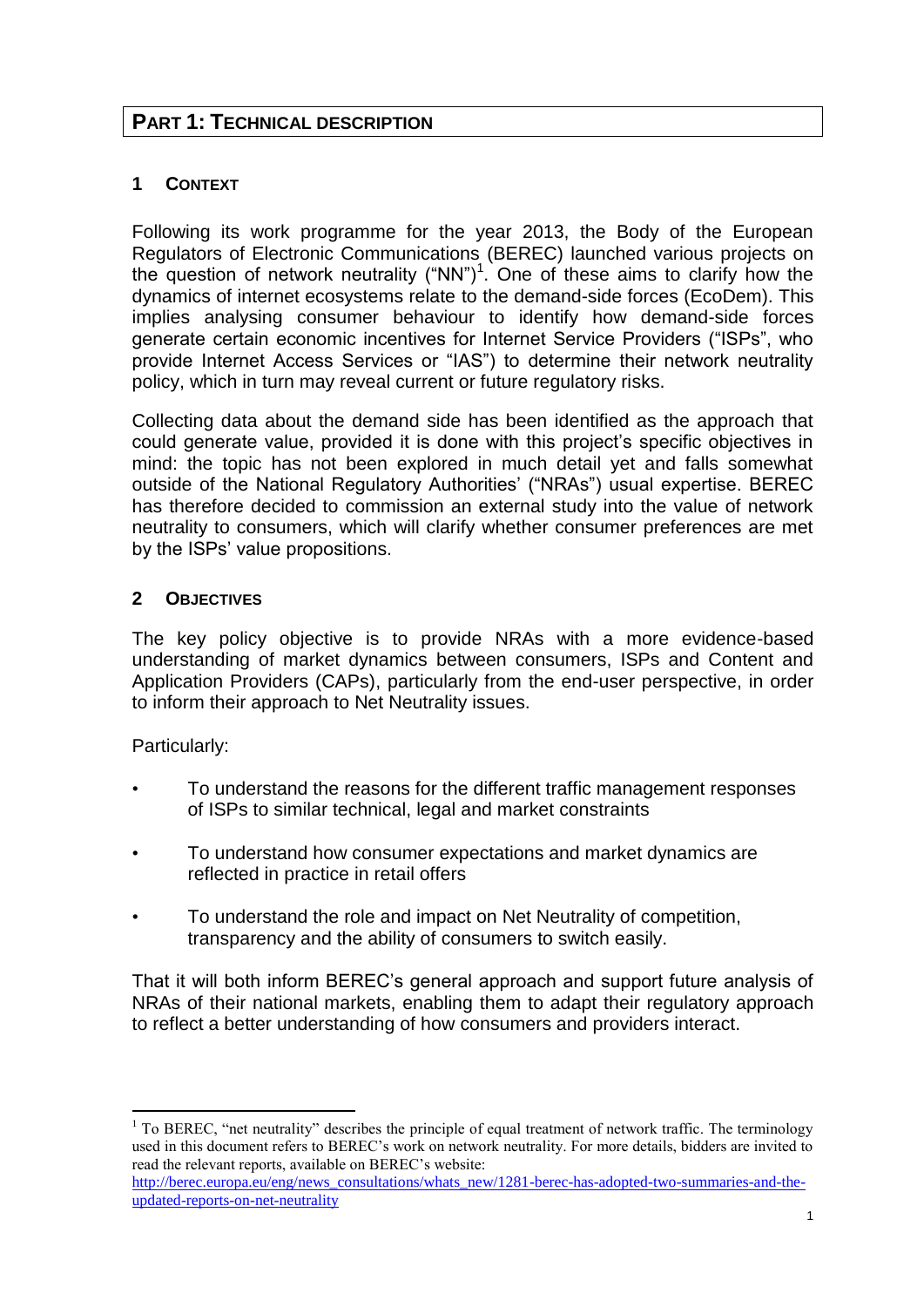As such, this work will thus enable show BEREC to continue in its role as a recognized, objective and reliable voice in the Net Neutrality debate in Europe.

## <span id="page-4-0"></span>**3 SCOPE**

The BEREC Office is seeking to conclude a service contract for the provision of a study which will investigate the value of network neutrality to European consumers. In this study empirical data will be gathered on:

a) the behaviour and perceptions of end users, e.g. their understanding of net neutrality related information, the impact of direct users' subscriptions to Content Application Providers (CAPs) etc.

b) the incentives and constraints for IAS providers to differentiate traffic, focusing in particular on CAPs differentiation due to partnerships such as bundled access and content service (particularly to favour data traffic over the access service from such CAP partners).

The shape this study should take is discussed below.

The study will speed up the process of collecting information on consumer behaviour a proxy for "demand-side forces", which will improve BEREC's understanding of the incentives at play for ISPs.

BEREC will use this information as a basis for an analysis of the sequence of interactions between consumers and suppliers, i.e. the "market dynamics". That later stage will rely on the new data, mainly supplementing it with public information and information from the NRAs, BEREC, the European Commission and third parties where applicable.

Under this approach, the study on consumer behaviour should not be conceived as a purely stand-alone piece of work, but rather as a foundation for a wider reflection. This means that, although the study would directly answer questions about the "demand-side forces", it should also be a building block in the comprehension of ecosystem dynamics. This should be reflected in the methodology to be employed.

The information collected should allow BEREC to:

- achieve a better understanding of what (applications) consumers use internet for;
- assess and quantify the value of net neutrality to consumers; and
- analyse how the internet ecosystem is likely to respond to these demand patterns in the future and how this will affect its structure, from a dynamic perspective.

The study is expected to produce more formal results than most of the works that have been conducted so far, i.e. place more emphasis on quantitative results. The focus of the study is on individual choices by informed consumers, and how they translate into transactions, rather than on aggregate figures about past facts in a context of imperfect information. Standard large-scale surveys are therefore unlikely to answer the right questions, whereas methods that reveal elements of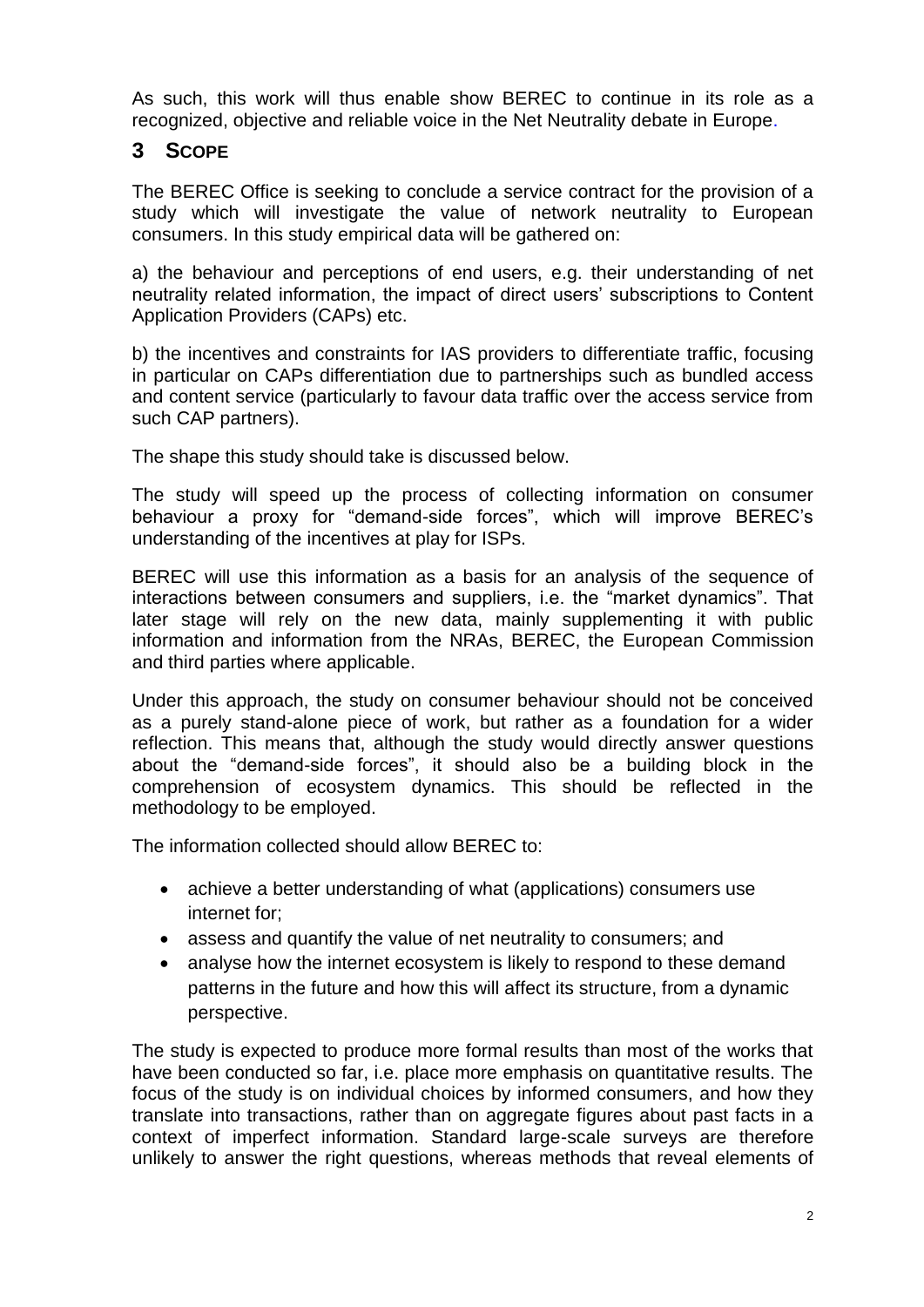the demand functions of relevant categories of consumers are more likely to be effective.

As micro- level information can be very costly to collect on a large scale, such as the whole BEREC area (BEREC members and observers states), but the priority on precision implies preferring micro- level data, costs need to be reduced by focussing the analysis on a reduced number of test areas. BEREC therefore requests tenderers to provide a methodology for selecting a small number of representative test areas, where the study will be conducted.

The selected test areas may present significant differences and this can constitute a serious challenge to the validity of the quantitative data, unless mitigated from the beginning. The study must therefore include some qualitative research, before the quantitative research, that will identify the key notions and language elements to be used when discussing with consumers the value of network neutrality. This is of utmost importance because the purpose of this study is not to describe the behaviour of consumers at different degrees of information who may not always be fully rational in their purchasing habits, but to understand the real preferences of relevant types of consumers, absent information asymmetry or other exogenous bias.

For the purposes on this study, an information package should therefore be produced which would allow consumers to answer all possible questions with as little bias as possible. The content of this information package has to be carefully designed to give a well-balanced description of how the Internet works, as well as how the Internet can be used for different purposes. The information presented to the survey respondents is a critical factor for the validity of the findings.

The study which collects information on consumer behaviour has to include the following three stages.

#### <span id="page-5-0"></span>**3.1 Stage A: Drawing a list of test countries / meaningful geographic segmentation**

*The work included with this stage will deliver a rigorous methodology for categorising the countries of the BEREC area with regard to the state of network neutrality in their respective electronic communication sector, based on the relevant country information that the contractor will collect. The work will also include an application of this methodology to define the relevant categories. Finally, the contractor will also provide a list of test areas representing each of these categories, e.g. one country per category, which will be studied more in depth in stages B and C.*

The data to be collected and the data analysis are focussed on the "micro"-level, with a level of detail sufficient to effectively reconstruct consumer preferences. This requires a precision that is difficult and costly to achieve on a very large geographic scale – to put it in a nutshell, the number of data points to be collected is almost proportional to the number of categories (for example, countries) to be compared. It therefore seems unreasonable to produce highly-detailed quantitative analyses of all the BEREC member and observer countries. To ensure the study's results are representative enough of this group, however, a good compromise seems to be to study e.g. various countries or geographic segments (stratified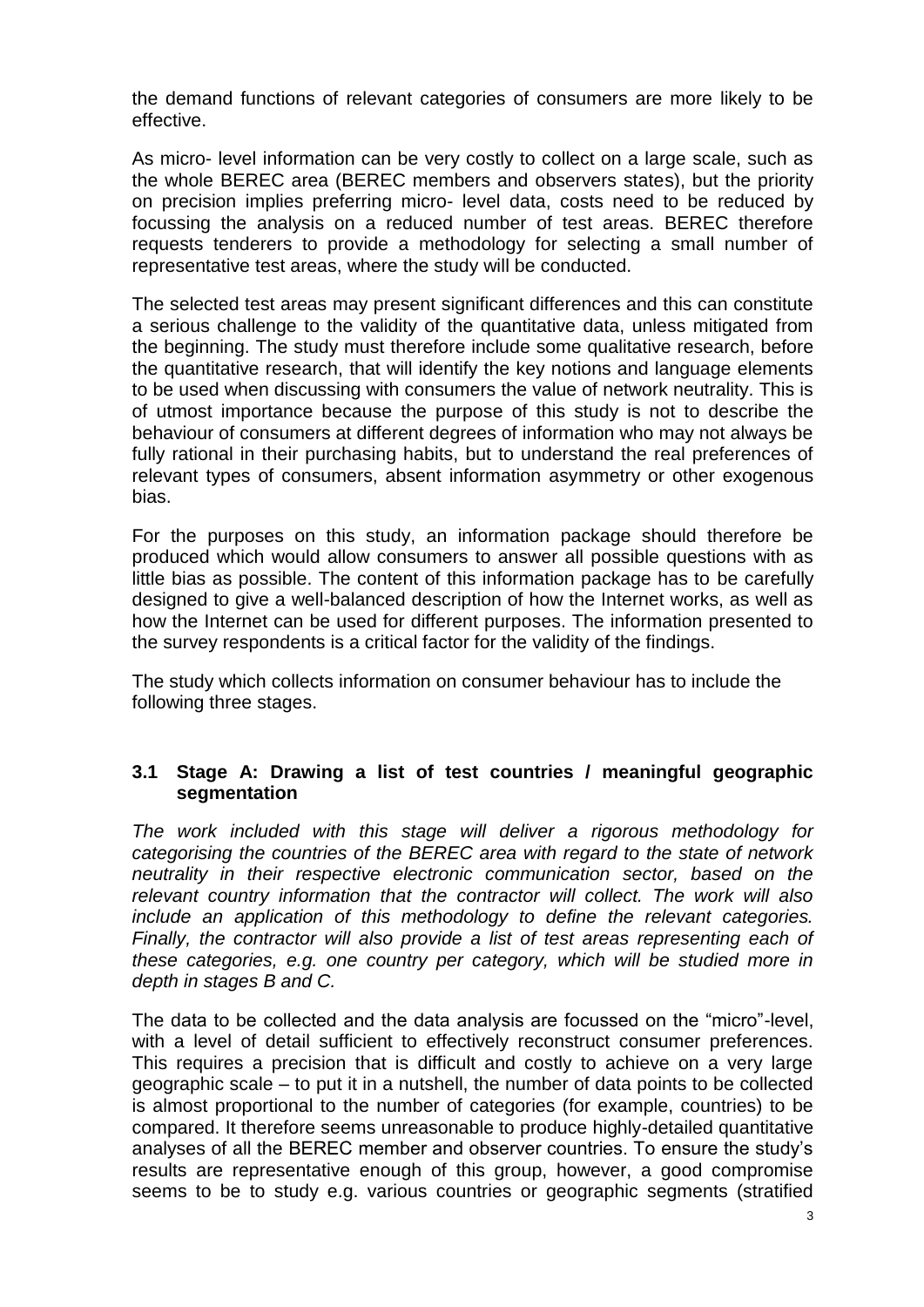sampling), together illustrating the diversity of European electronic communications markets, in terms of the size of the markets, the attitudes of consumers, ISPs and society generally towards net neutrality.

The most obvious approach to this segmentation appears to be to choose a selection of a number of countries, based on their representativeness. Other methods of segmentation/stratification could be possible, but must be carefully assessed. One alternative geographic segmentation approach could be to conduct the surveys in a number of cities rather than in a few countries. However, while this may allow to cover more countries, it could generate additional biases (e.g. excluding rural consumers) and higher costs, for a benefit that is not a priori very clear. Whatever the approach chosen for geographic segmentation, its design should be tailored to make sense with regard to net neutrality policy. The theoretical total population for the survey consists of the consumers in the countries in the BEREC area. The different segments (strata) chosen should, internally, be as homogeneous as possible, and between them be differentiated enough and delineated along criteria that are likely to have a significant impact on the traffic management policies of ISP, not limited to but possibly including a selection from the following:

- General economic health criteria (e.g. Internet Penetration rate for mobile and fixed access)
- Competition criteria:
	- o Population size
	- o Profitability of ISPs
	- o Number and market share of network providers (mobile; fixed), e.g. <4,  $>=5$  etc.
	- o Levels of switching
- Technical criteria:
	- o Penetration rate of specialised services, such as IPTV (since IPTV can significantly slow down other services)
	- o Availability of tiered bundles (e.g. bundles with blocked/unlimited VoIP/P2P)
	- o Number of NN incidents (e.g. blocking of VoIP/P2P services, slowing down of traffic)
	- o Levels of digital literacy
- Legal/regulatory criteria (e.g. levels of enforcement of Net neutrality in the jurisdiction (e.g. three groups: countries where net neutrality is regulated, countries where co-regulation is used and countries where there are no regulation).

The segmentation process is expected to produce a set of relevant categories (of countries). This grouping shall not imply that each national situation can be deduced from the characteristics of the group; rather, the aim of the exercise is to build a robust panel of users in order to evidence general trends and patterns of behaviour across Europe. Within each of these "main" categories, a minimal number of elements (e.g. one country) should be selected as the 'guinea pig' for the detailed analysis, the test areas. In this way we ensure that representatives of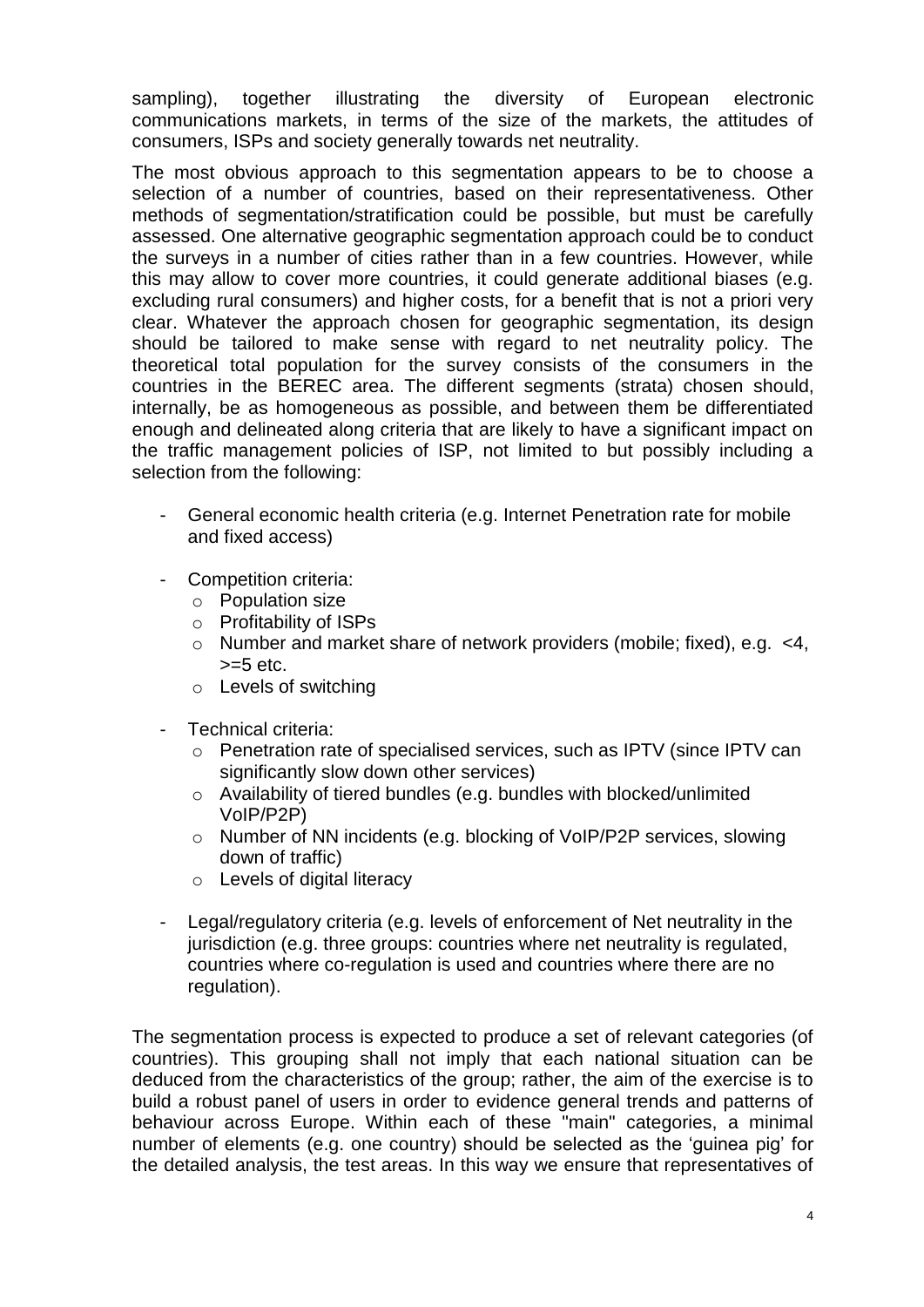the different subgroups of countries will be included in the study. This should ensure, for the stage subsequent research work that the data collected are:

- representative of a significant category within the European telecoms economy;
- $\bullet$  of good quality; and
- relevant for identifying non-obvious differences and similarities between the different parts of the BEREC members and observer countries.

The contractor will establish a geographic segmentation methodology and the relevant selection criteria. Once the methodology and the criteria are established, the contractor will apply them to draw the list of geographic segments to be used for selecting the study's test areas, regardless of the country of establishment of the contractor and its subcontractor(s). The contractor will then apply the chosen methodology to propose a selection of test areas (e.g. countries) representing each of the geographic segments. The BEREC Office will reserve the right to approve or reject this proposed selection as the basis for the rest of the study.

With regard to this stage, tenderers are required to provide explanations in their response of:

- the methodology they propose to use to identify the categories of similar geographic areas, according to relevant criteria, and then to choose one or more typical test areas from within each category
- how many test areas they believe they would need to present as a representative picture, in light of the criteria and geographic categories identified as relevant
- how they would make a sample representative in a given test area
- to what extent it is possible to extrapolate any conclusions for the test areas to other geographic areas, taking into considerations the differences and similarities between areas in a given category and between categories.

## <span id="page-7-0"></span>**3.2 Stage B: Understand what consumers use internet for and what matters to them in the characteristics of their internet access**

In stage B, the contractor will compile existing information about the attitude of *consumers with regard to network neutrality in each of the test area. The work in stage B will also include a qualitative assessment of the preparatory work necessary to ensure the success of stage C, including an understanding of significant cultural and social differences between the test areas. In addition, the work in stage B will collect the relevant information about the existing internet access service offerings in each of the test areas.*

For each of the test areas selected in stage A, it is then necessary to conduct a qualitative study of consumers' attitude towards net neutrality. This preparatory research is crucial to the success of the work in stage C, the quantitative research, due to the importance to stage C of having a clear and effective set of information for research subjects, and due to the differences that exist between among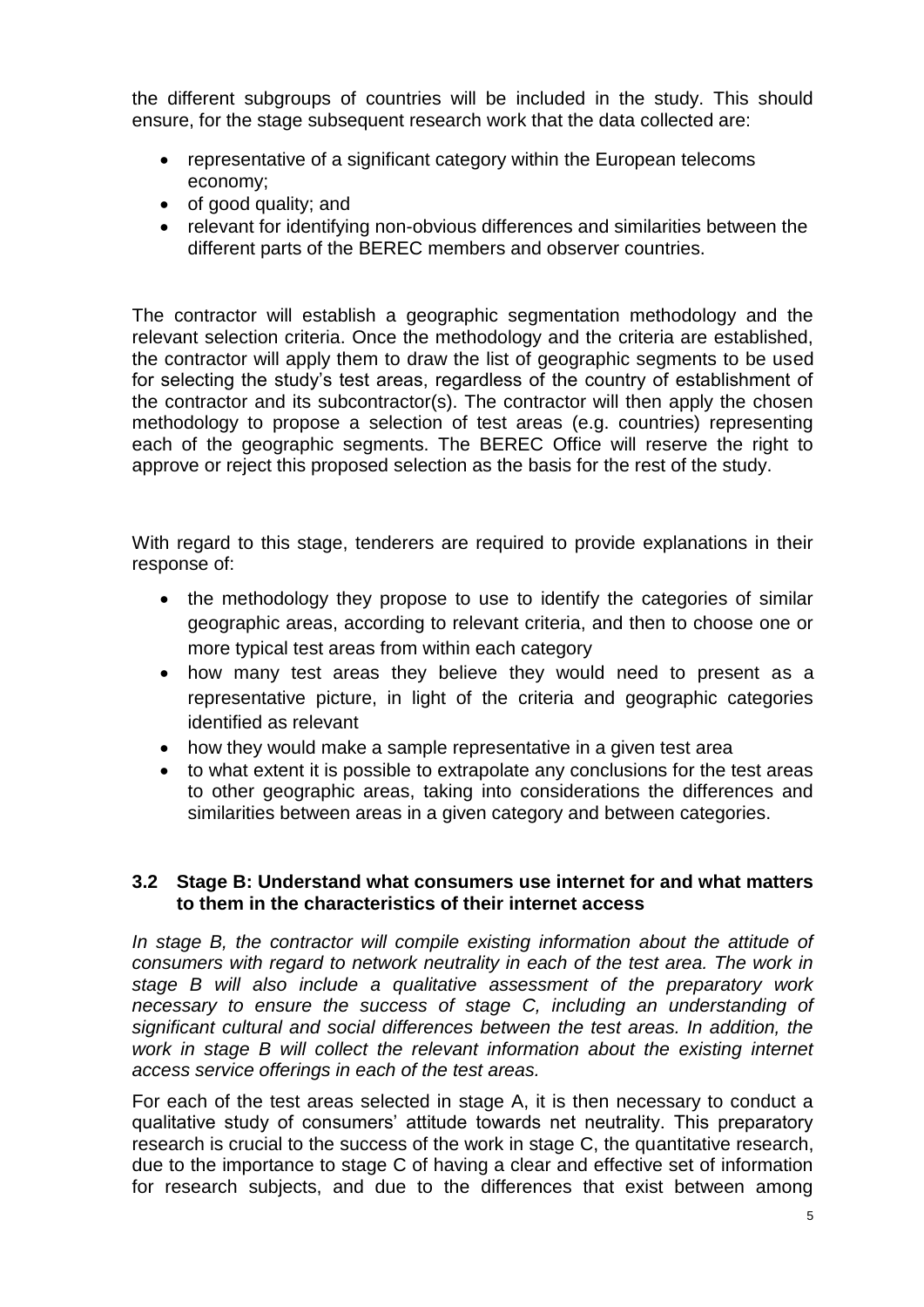BEREC member and observer countries in the BEREC area. It is also an opportunity to collect much useful material for later policy analysis, especially with regard to possible explanations to observed divergences.

Using a mixture of desk research and a relevant method of qualitative research (e.g. focus groups, interviews, etc.), this part of the research should show in particular:

- what is the appropriate way (e.g. terminology, tone of language, educational material) to describe net neutrality to consumers in each of the test areas;
- in the different test areas, what are the aspects of net neutrality that seem to have the most influence on customer choice;
- whether there are risks of biases in the quantitative study that should be mitigated; and
- whether specific factors should be taken into account when analysing the causes of supposedly inefficient behaviour of ISPs.

Beginning this stage with a survey of existing research and academic literature will provide a foundation for the ensuing qualitative research. It is also important to draw on existing research as it reduces the amount of bespoke qualitative research it is necessary to undertake, reducing costs. Much of the new qualitative information sought should aim to take account of any cultural, social and other aspects that make up the differences between the test areas, and how they affect the quantitative research described in stage C, below. In particular, the educational material to be used during the next stage is of utmost importance for the validity of the findings from the quantitative research. If the consumers are not provided with correct and unbiased information (i.e. representing all relevant stakeholder groups) respondents cannot be considered to be "informed Internet users". The contractor will provide the BEREC Office with a prototype illustrating the necessary characteristics of an effective information pack, for the purpose of conducting the work in stage C.

The contractor will also produce for stage B a representative picture of the available broadband retail products in each of the test areas, covering the main consumer types that can be identified and representative ISPs. This is crucial for analysing the efficiency of electronic communication markets.

#### <span id="page-8-0"></span>**3.3 Stage C: Measure the value of network neutrality in the test countries and compare results**

*The work in stage C will consist in collecting quantitative data about the value of network neutrality, in its various dimensions, to informed consumers in the test areas. The work in stage C will produce detailed figures allowing meaningful comparisons between test areas and between categories of respondents within each test area.* 

This stage is about collecting empirical data about the behaviour of an individual confronted with the choice of an ISP. The previous stage will have identified key areas for the quantitative investigation, and what language and what kind of educational material is appropriate when asking consumers about their preferences.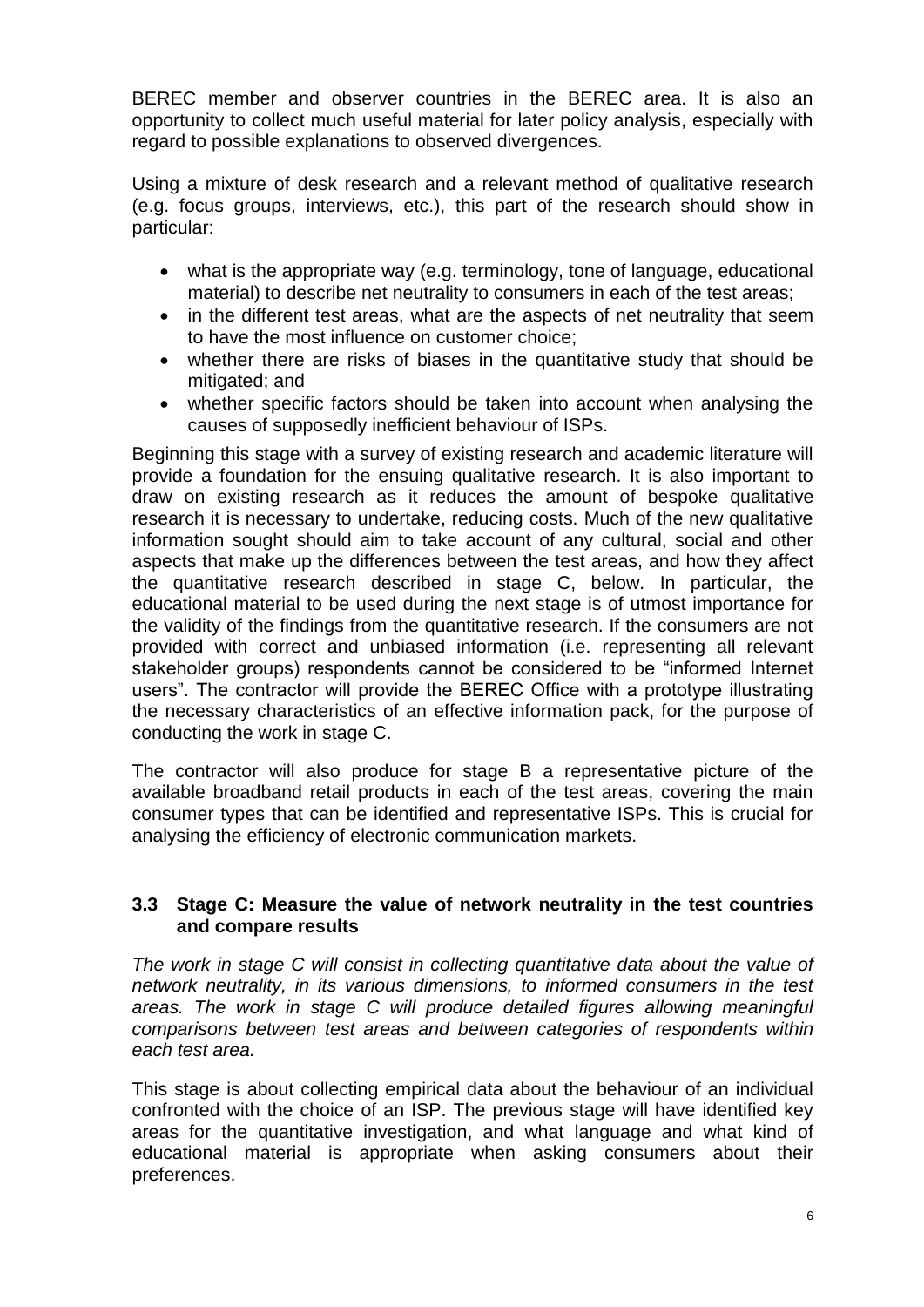Importantly, analysing the efficiency of electronic communication markets implies comparing the ISP's actual value propositions to the statistically representative consumers' ideal expectations about net neutrality. In practice, this will probably mean comparing data about the representative fixed and mobile ISP's' value propositions (including gaps in those ISPs' product ranges, where applicable) to the representative consumers' real informed preferences and expectations, as opposed to the positions that ISPs and consumer representatives take in the public debate, which may be biased or uninformed. When asked about their preferences, consumers should therefore be in a situation to declare their informed and unbiased preference, which will require a briefing period and access to adequate information. Contractor will define what they will include in the information packs (including define how they will adapt the general information pack from stage B to each test area).

The data collection needs to produce micro-level data on individual choices. For example, a well-established technique to produce that type of information is called "conjoint analysis", which product managers frequently use when designing product ranges in all sorts of industries. In the context of this study, the technique – a conjoint analysis or any alternative likely to satisfy the requirements of this research – would be used to uncover the factors, in terms of net neutrality attributes (such as blocking, throttling, contractual restrictions or prioritisation of certain applications, the exemption of certain application from download or upload caps, charging based on type of application etc.) but also other relevant attributes, driving consumers to choose between the competing broadband offerings available to them. The list of attributes tested by the contractor will be discussed by the BEREC Office with the possibility of their suggesting amendments, at the relevant checkpoints during the life of the project.

The analysis should quantify the relative weight of these attributes in broadband consumption decisions. It should also be carried out with a level of detail sufficient to reveal any heterogeneity between segments of the consumer population. For example, if a given factor is shown to have a certain weight on average, the study should make it clear if some sub-groups in the population actually attribute more or less weight to that factor, and what those sub-groups are. The analysis must therefore keep track of the relevant demographic attributes of the interviewees, and probably select them by quotas or appropriately control for such characteristics – tenderers are expected to describe in sufficient detail how the interviewees will be selected and the rationale behind the chosen approach.

After the completion of the work composing stage C, the BEREC Office's representatives should be in possession of robust figures about the relative importance of different attributes and how that relative importance varies between test areas and between categories of consumers within each test area.

It is strongly desirable that the information collected should be detailed enough to allow the evaluation of a consumer's willingness to pay for a given broadband package, given the consumer's characteristics and the broadband package's attributes.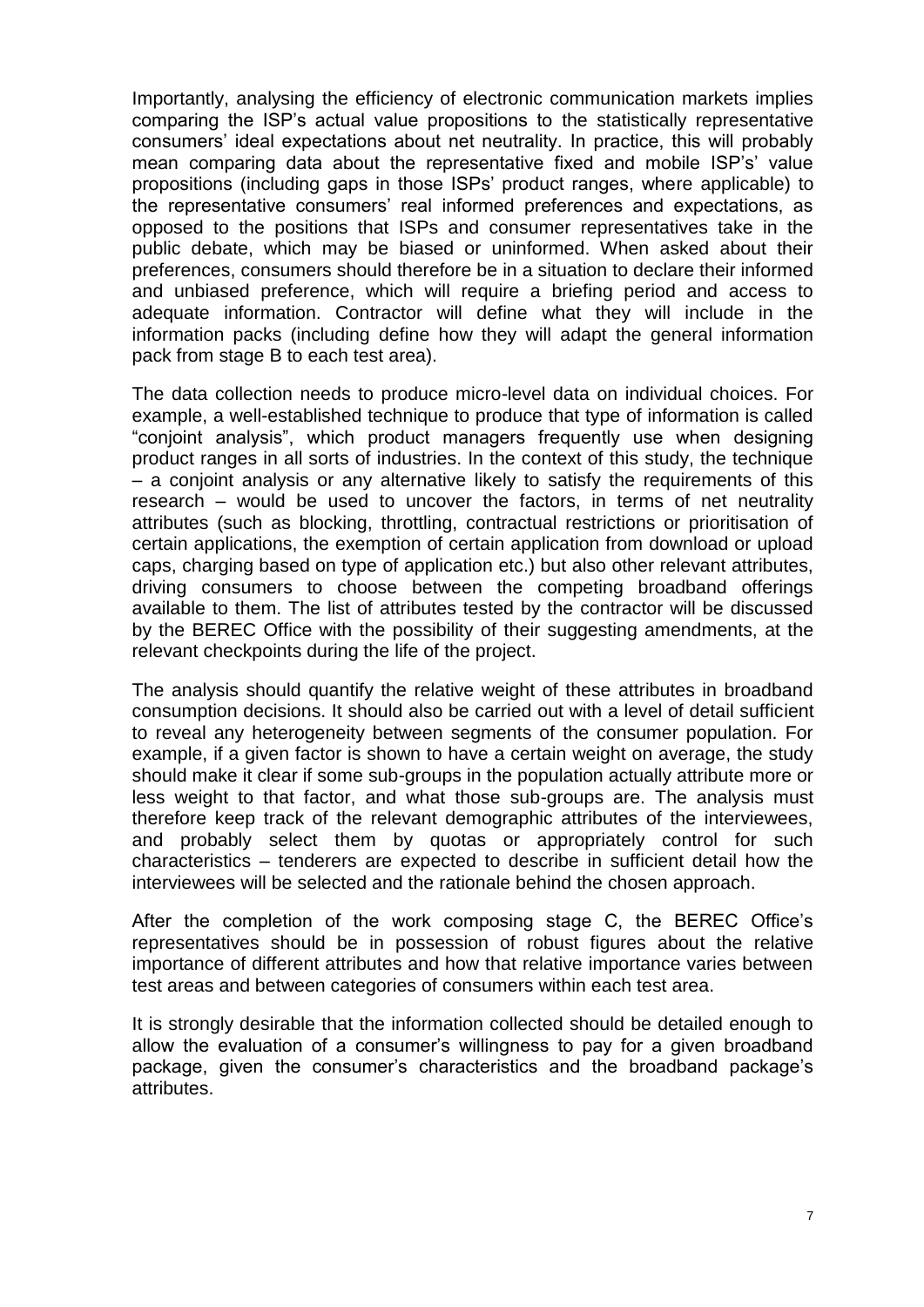### <span id="page-10-0"></span>**4 DURATION**

Duration of the tasks must not exceed 7 months and is subject to the provisions of Article I.2.3 of the contract.

#### <span id="page-10-1"></span>**5 DELIVERABLES, MEETINGS AND TIMETABLE**

#### <span id="page-10-2"></span>**5.1 Deliverables**

All intellectual property rights of the study shall belong to BEREC.

The whole material associated with this study can be used by any of the BEREC members and observers for conducting a similar or different study.

#### <span id="page-10-3"></span>*5.1.1 For stage A, the deliverables listed below must be provided by the contractor:*

- **An Inception report**, specifying the methodology, resources and objectives provided in the tender in accordance with the indications provided by the BEREC Office during the inception meeting (see section meetings below). A draft of the report shall be made available to the BEREC Office for information 2 working days before the inception meeting. The report should be finalised after the meeting taking into account all observations and comments raised at the meeting. The Inception Report shall be made available within a week after the inception meeting.

- The Final study report, including the following sections:
	- 1. Executive summary
	- 2. A description of the methodology used
	- 3. The data used to make the choice
	- 4. Conclusions, choice of test areas and implications for stages B and C
	- 5. Annexes, including all the raw data used for the purpose of the study

The final study report shall be made available to the BEREC Office within 1 month after signature of the contract by the last contracting party.

An electronic version of the final dataset should be provided in the form of a spreadsheet for BEREC Office internal usage. It should include a dataset with all the information on the variables listed in section Scope, Stage A above. The spreadsheet should also include a pivot table of the variables listed in section Scope, Stage A above. The pivot table should allow users to filter and sort data according to a number of criteria e.g. such as the size of the country, the penetration rate for broadband etc. It should include graphical presentations of the data.

**Progress report**, including e.g. time-sheets on person/days consumption, travel details, use of consumables, etc.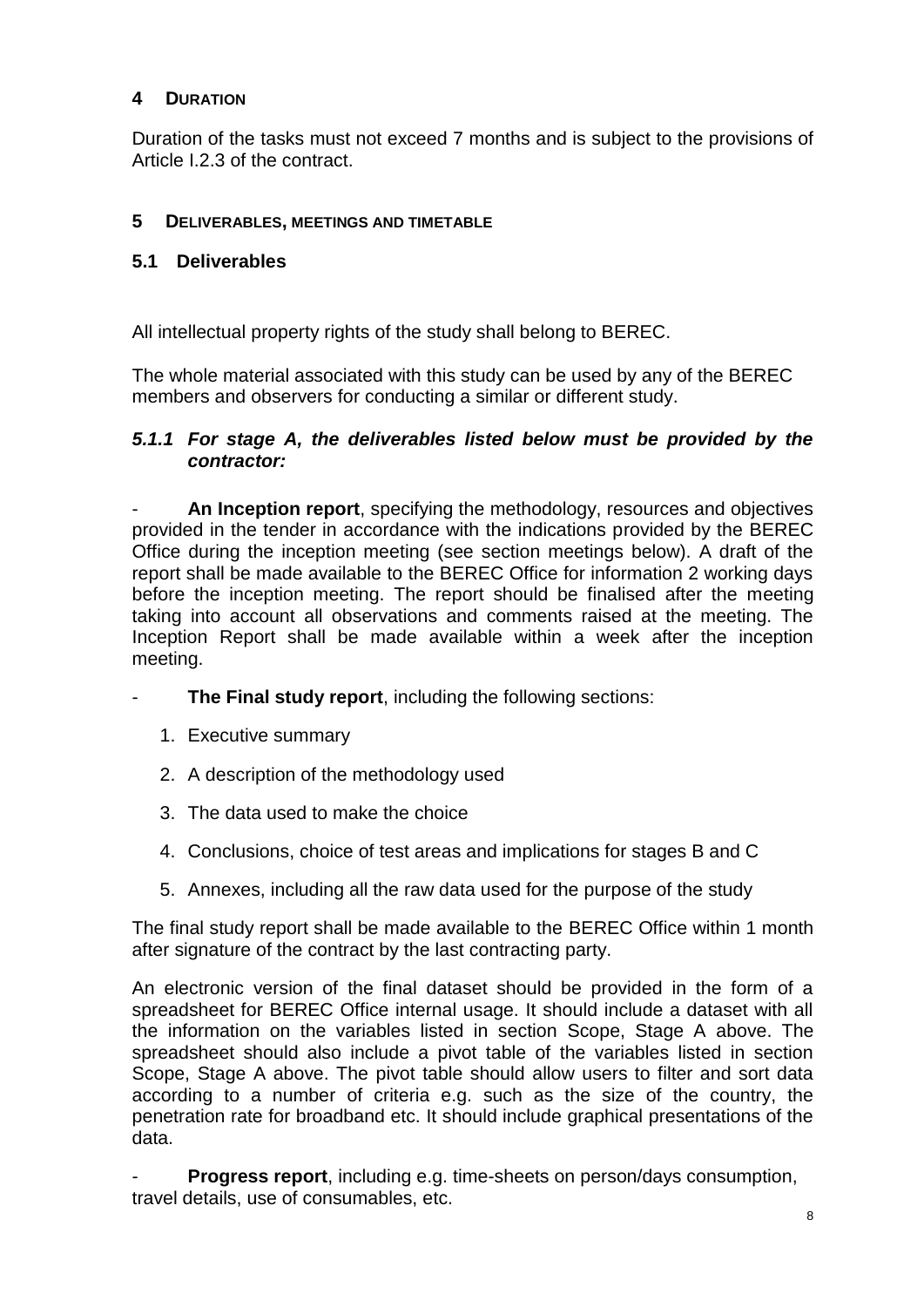#### <span id="page-11-0"></span>*5.1.2 For stage B, the deliverables listed below must be provided by the contractor:*

An Inception report, specifying the methodology, resources and objectives provided in the tender in accordance with the indications provided by the BEREC Office during the inception meeting (see section meetings below). A draft of the report shall be made available to the BEREC Office for information 5 working days before the inception meeting. The report should be finalised after the meeting taking into account all observations and comments raised at the meeting. The Inception Report shall be made available within a week after the inception meeting.

An Interim study report which will cover the relevant methodological issues and how the contractor intends to address them, a description of the information-gathering process, and a summary of the results already achieved. The draft interim study report shall be made available to the BEREC Office within 2 months after signature of the contract by the last contracting party. A draft of the report shall be made available to the BEREC Office 5 working days before the interim meeting in month 2 (described in section meetings below). The report should be finalised after the meeting taking into account all observations and comments raised at the meeting. The finalised Interim Study Report shall be submitted to the BEREC Office within 2 weeks after the first interim meeting.

- **Final study report, including the following sections:** 
	- 1. Executive summary
	- 2. A description of the methodology followed
	- 3. The information collected on market characteristics and descriptive language
	- 4. The information collected on product price lists and catalogues
	- 5. Conclusions and implications for stage C, including a general prototype consumer information package, and recommendations for adaption to different test areas.
	- 6. Annexes, including all the raw data used for the purpose of the study

The final study report shall be made available to the BEREC Office within 3 months and two weeks after signature of the contract by the last contracting party.

An electronic version of the final dataset should be provided in the form of a spreadsheet for BEREC Office internal usage. It should include a dataset with all the information on the variables listed in section Scope, Stage B above.

**Progress report, including e.g. time-sheets on person/days consumption,** travel details, use of consumables, etc.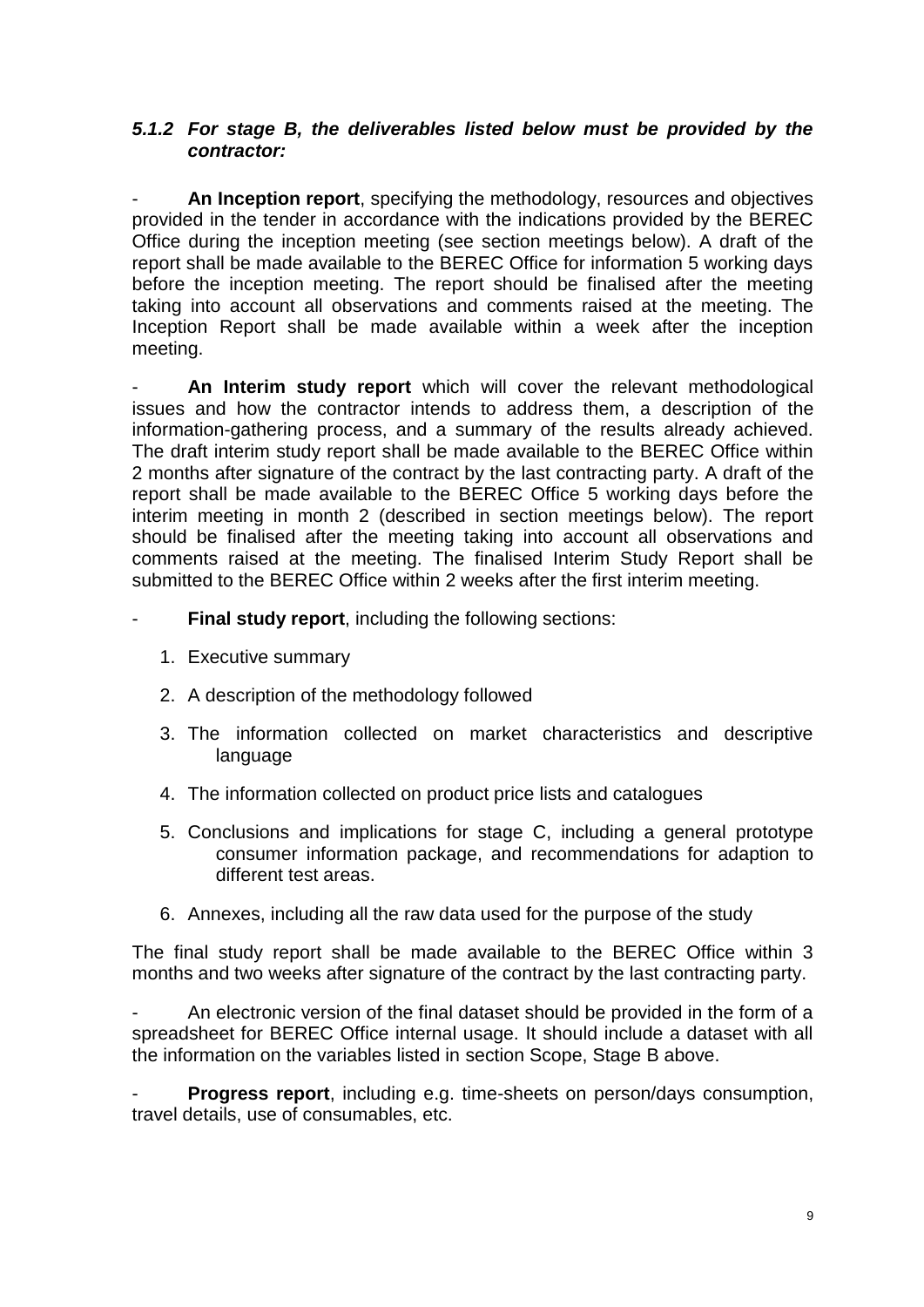### <span id="page-12-0"></span>*5.1.3 For stage C, the deliverables listed below must be provided by the contractor:*

An Inception report, specifying the methodology, resources and objectives provided in the tender in accordance with the indications provided by the BEREC Office during the inception meeting (see section on meetings below). A draft of the report shall be made available to the BEREC Office for information 5 working days before the inception meeting. The report should be finalised after the meeting taking into account all observations and comments raised at the meeting. The Inception Report shall be made available within a week after the inception meeting.

An Interim study report which will cover the relevant methodological issues and how the contractor intends to address them, the current consumer information packages, description of the net neutrality attributes selected for the study so far, a description of the information-gathering process, and a summary of the results already achieved. A draft of the report shall be made available to the BEREC Office's 5 working days before the first interim meeting in month 4 (described in section meeting below). The report should be finalised after the meeting taking into account all observations and comments raised at the meeting. The finalised Interim Study Report shall be submitted to the BEREC Office within 2 weeks after the interim meeting.

- **The Final study report, including the following sections:** 
	- 1. Executive summary
	- 2. A description of the methodology followed
	- 3. Description of the net neutrality attributes and other attributes selected for the study
	- 4. The information collected
	- 5. General observations at the wider European level / across the test areas
	- 6. Observation per test area, including all transversal differences within each test area
	- 7. Conclusions.
	- 8. Annexes, including consumer information packages and all the raw data used for the purpose of the study

The final study report shall be made available to the BEREC Office within 6 months and two weeks after signature of the contract by the last contracting party.

- An electronic version of the final dataset should be provided in the form of a spreadsheet for BEREC Office internal usage. It should include a dataset with all the information on the variables listed in section Scope, Stage C above. The spreadsheet should also include a pivot table of the variables listed in section Scope, Stage C above. The pivot table should allow users to filter and sort data according to a number of criteria such as the test area, the type of consumer etc. It should include graphical presentations of the data.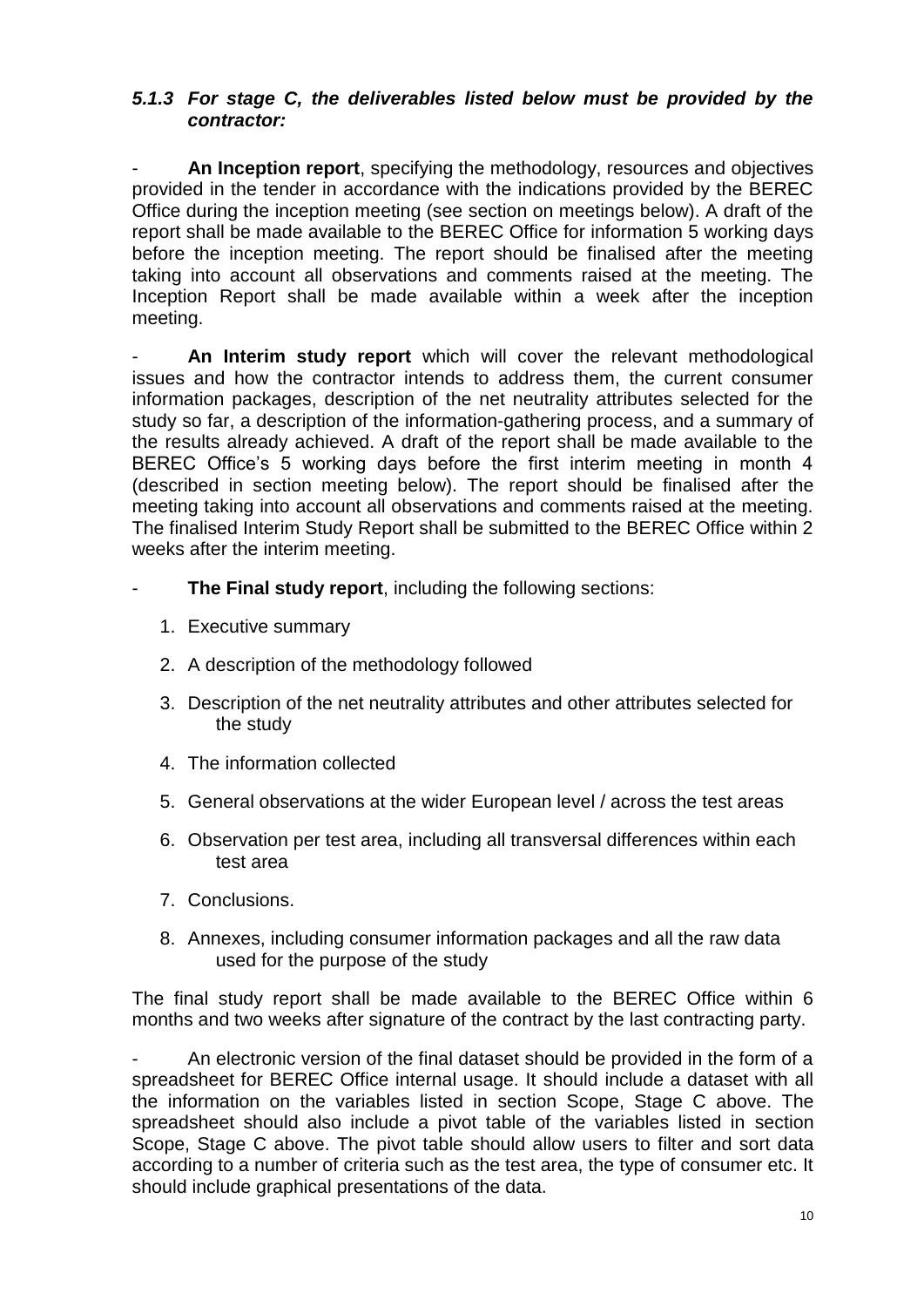- **A Progress report**, describing the use of resources in the performance of the contract including the relevant information about the work hours and other expenses effectively incurred for the execution of the contract.

## <span id="page-13-0"></span>*5.1.4 Report format*

All deliverables must be written in English.

All reports should be consistent in style (headings, margins, citations, bibliography, etc.) and contain a short executive summary. The contractor is required to properly apply quotation techniques and particular care will be taken to verify improper reuse of existing material.

All reports will be submitted in an open electronic format. Exchange of advance copies as well as other non-formal communications shall take place via electronic mail.

The Final Study Report, including an executive summary not exceeding 15 pages, shall be provided in an open electronic format suitable for publication by the BEREC Office on BEREC websites.

The BEREC Office will decide the possible dissemination of the findings and conclusions and any other information produced under this assignment.

## <span id="page-13-1"></span>**5.2 Meetings**

A schedule of meetings and workshops will be agreed with the contractor for this assignment. Such meetings (i.e. meetings and workshops) will be attended by representatives of the BEREC Office, the contractor's project leader and other members of the contractor's team, as required. Other knowledgeable experts might be invited to participate by the BEREC Office. The meetings will be chaired by a BEREC Office representative and will take place at the BEREC bureau de passage in Brussels.

The aim of the meetings will be to guide the work of the contractor. In particular, they will allow setting-up the initial orientations, review progress in critical milestones, review educational material and "net neutrality attributes" selection, and review the intermediate and final deliverables of the assignment.

Within three days following each meeting, the contractor will circulate minutes of the meeting to all participants, together with copies of presentations made during the meeting or other related documents. The minutes shall be concise and concentrate on major decisions and shall list the open action points for the next reporting period.

## **Inception meetings for stages A, B and C**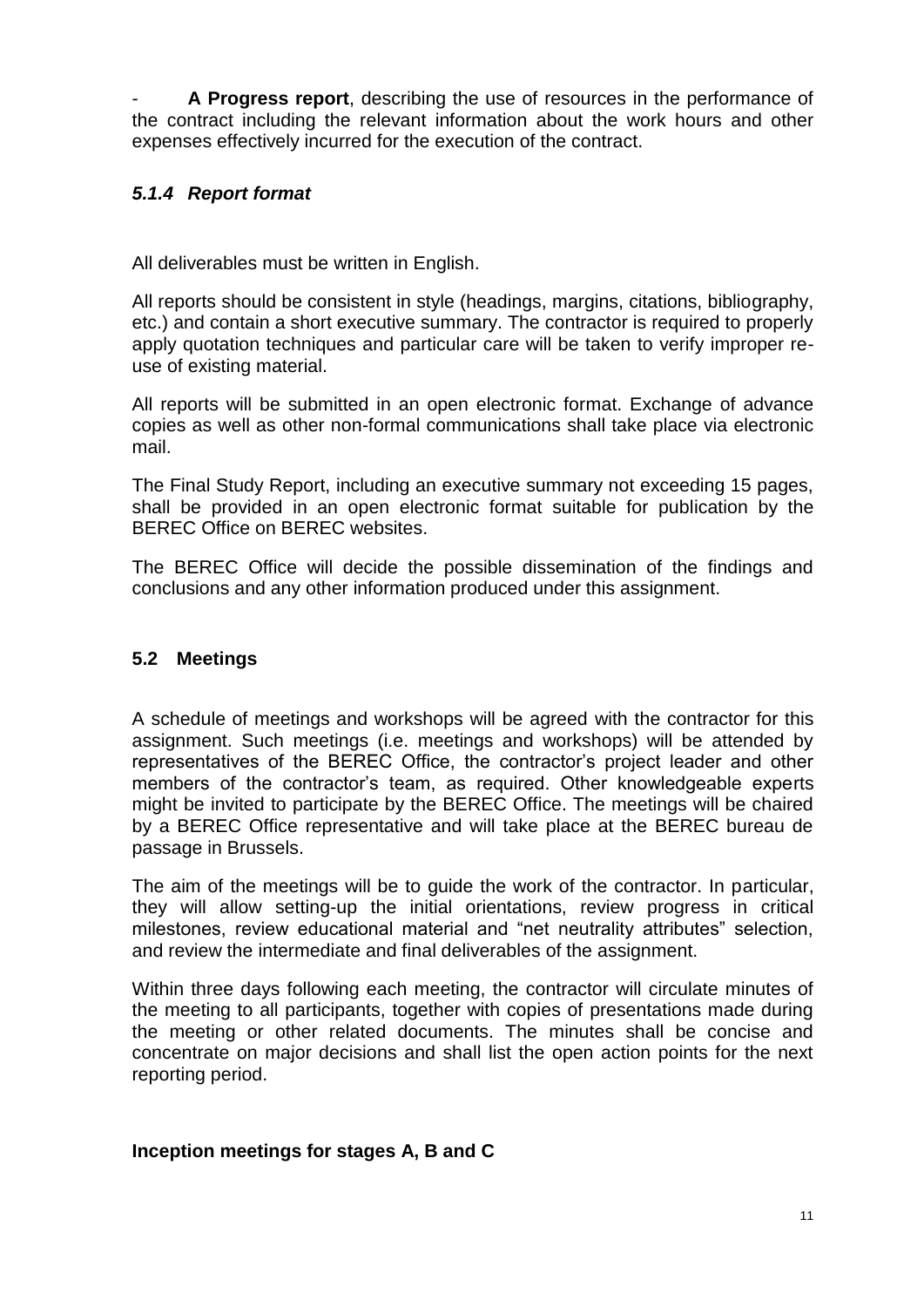Inception meetings will be organised by the BEREC Office at the BEREC bureau de passage in Brussels. For stage A, this will take place within two weeks after signature of the contract by the last contracting party. For stage B, it will take place at the end of month 1. For stage C, it will take place at the end of month 3. The contractor will have to finalise the inception reports on the basis of the outcome of the inception meetings.

#### **Final meeting for stage A**

A final meeting during which the contractor will present the final findings and proposed conclusions will be held within 1 month after signature of the contract by the last contracting party. It will be organised by the BEREC Office at the BEREC bureau de passage in Brussels. The contractor will have to finalise the final study report on the basis of the outcome of the final meeting.

#### **Interim meeting for stage B / workshop discussing educational material**

An interim meeting during which the contractor will present the interim findings will be held within 2 months after signature of the contract by the last contracting party. It will be organised by the BEREC Office at the BEREC bureau de passage in Brussels. The contractor will have to finalise the interim study report on the basis of the outcome of the interim meeting.

## **Final meeting for stage B**

A final meeting during which the contractor will present the final findings and proposed conclusions will be held within 3 months after signature of the contract by the last contracting party. It will be organised by the BEREC Office at the BEREC bureau de passage in Brussels. The contractor will have to finalise the final study report on the basis of the outcome of the final meeting.

#### **First Interim meeting for stage C / workshop discussing "net neutrality attributes**

An interim meeting during which the contractor will present the interim findings will be held within 4 months after signature of the contract by the last contracting party. It will be organised by the BEREC Office at the BEREC bureau de passage premises in Brussels. The contractor will have to finalise the interim study report on the basis of the outcome of the interim meeting.

#### **Final meeting for stage C**

A final meeting during which the contractor will present the final findings and proposed conclusions will be held within 7 months after signature of the contract by the last contracting party. It will be organised by the BEREC Office at the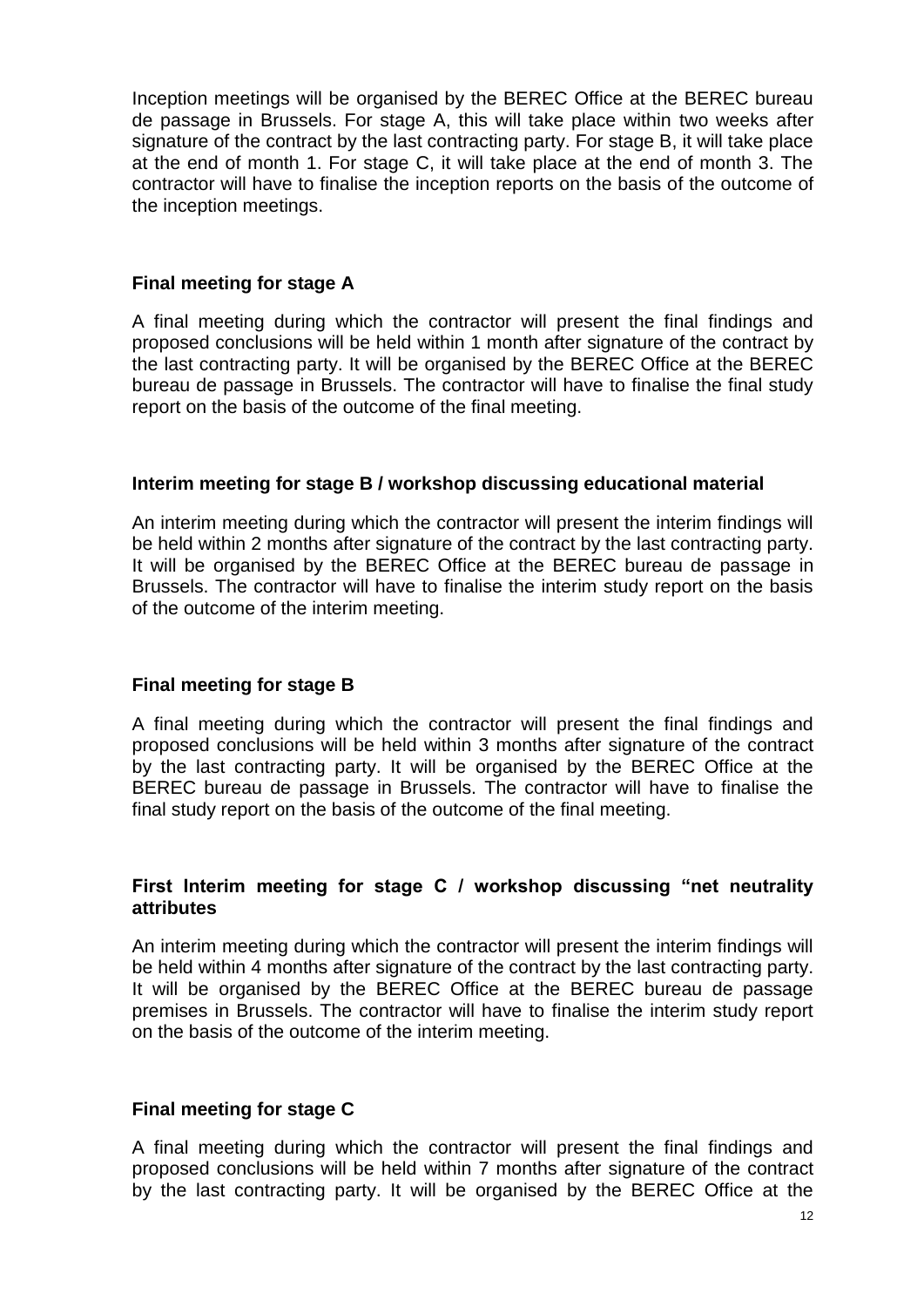BEREC bureau de passage premises in Brussels. The contractor will have to finalise the final study report on the basis of the outcome of the final meeting.

### **Monthly conference calls**

In addition to the meetings to be organised in Brussels, a monthly conference call on the state of progress of the study will take place between representatives from the contractor and the BEREC Office.

#### **Weekly updates**

In addition to the meetings to be organised in Brussels and to the monthly conference calls, representatives from the contractor will update on a weekly basis the designated BEREC representatives, about the state of progress of the study. This communication will take place either by telephone or by e-mail. The BEREC Office will have the possibility to cancel a given instance of this weekly update, if that instance of the weekly update is deemed unnecessary.

Costs related to the following activities and items must be borne by the contractor and included in the price:

- Setting the workshop agenda in cooperation with the BEREC Office;
- Identifying participants and speakers in cooperation with the BEREC Office;
- Inviting speakers and participants;
- Managing the travel and accommodation arrangements for speakers;
- Financing the travel and accommodation expenses for speakers;
- Any speakers' fees;
- Cost of providing catering during the workshop;
- Printing and distributing relevant information material for speakers and participants.

The tenderers should include costs of attendance of its own representative(s) at all the above meetings and workshops in the financial section of the offer.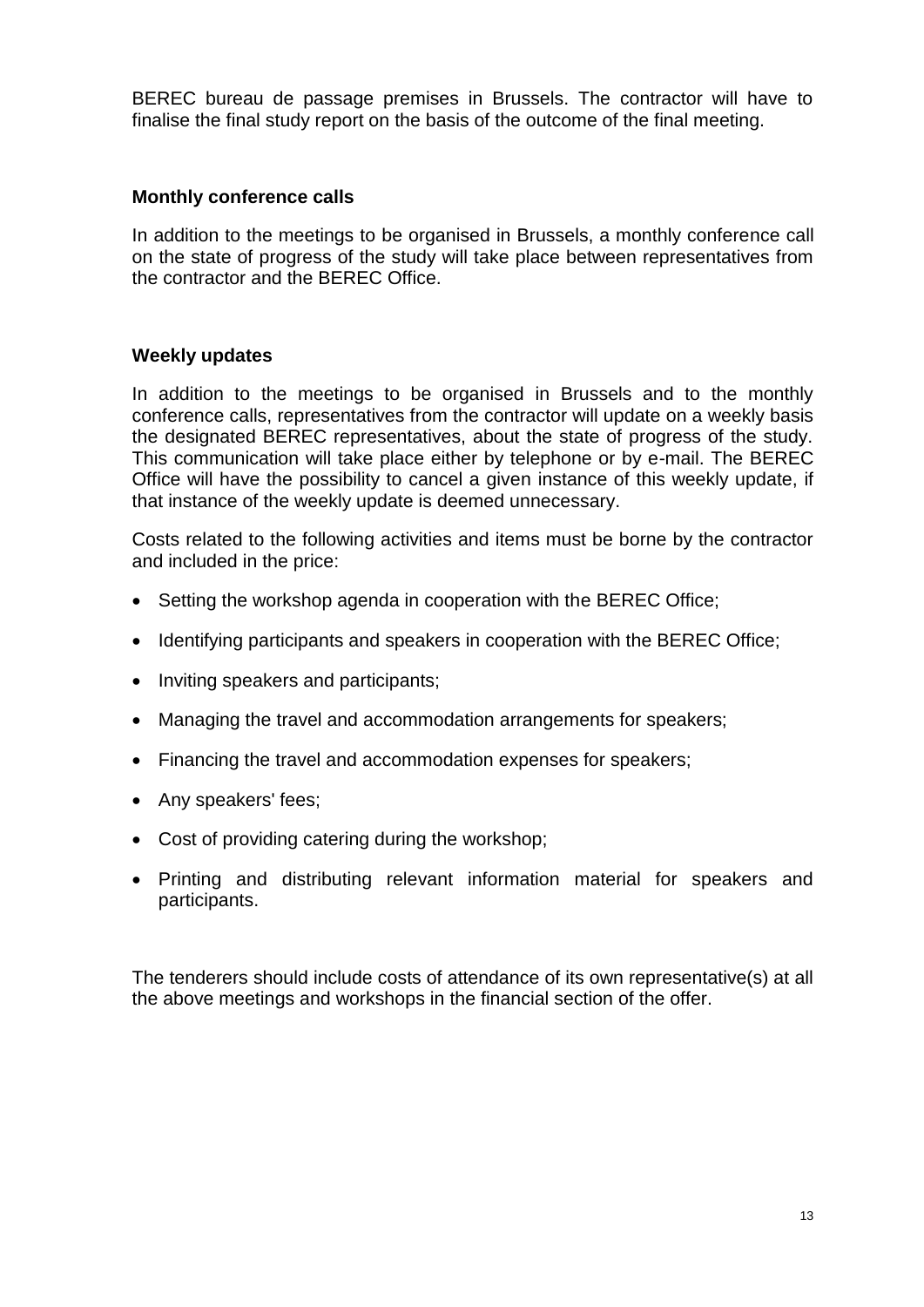# <span id="page-16-0"></span>**5.3 Timetable**

| Deliverable                     | Meeting                                  | Month 1        | $\overline{2}$ | 3          | $\overline{\mathbf{4}}$ | 5          | $6\phantom{1}6$ | 7          |
|---------------------------------|------------------------------------------|----------------|----------------|------------|-------------------------|------------|-----------------|------------|
|                                 | Inception<br>meeting,<br>stage A         | $\overline{1}$ |                |            |                         |            |                 |            |
| Inception<br>report, stage<br>Α |                                          | 1, week        |                |            |                         |            |                 |            |
|                                 | Final meeting,<br>stage A                |                |                |            |                         |            |                 |            |
| Final report,<br>stage A        |                                          |                | 2,<br>week     |            |                         |            |                 |            |
|                                 | Inception<br>meeting,<br>stage B         |                |                |            |                         |            |                 |            |
| Inception<br>Report, stage<br>в |                                          |                | 2,<br>week     |            |                         |            |                 |            |
|                                 | Interim<br>meeting/work<br>shop, stage B |                |                |            |                         |            |                 |            |
| Interim report,<br>stage B      |                                          |                |                | 3,<br>week |                         |            |                 |            |
|                                 | Final meeting,<br>stage B                |                |                |            |                         |            |                 |            |
| Final report,<br>stage B        |                                          |                |                |            | 4,<br>week              |            |                 |            |
|                                 | Inception<br>meeting,<br>stage C         |                |                |            |                         |            |                 |            |
| Inception<br>report, stage<br>C |                                          |                |                |            | week                    |            |                 |            |
|                                 | Interim<br>meeting/work<br>shop, stage C |                |                |            |                         | 5          |                 |            |
| Interim report,<br>stage C      |                                          |                |                |            |                         | 5,<br>week |                 |            |
|                                 | Final meeting,<br>stage C                |                |                |            |                         |            |                 | 7          |
| Final report,<br>stage C        |                                          |                |                |            |                         |            |                 | 7,<br>week |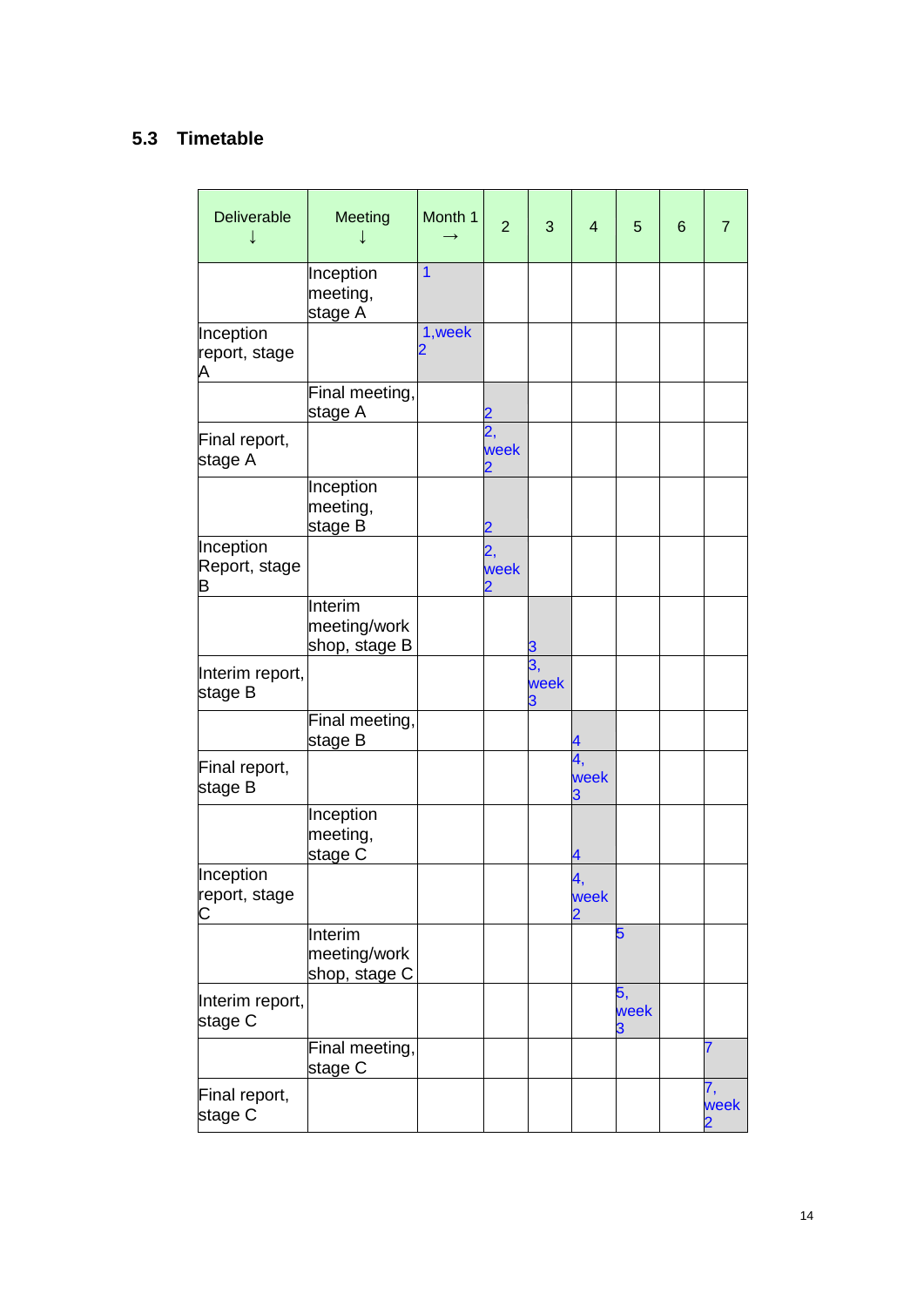#### <span id="page-17-0"></span>**6 TERMS OF APPROVAL OF REPORTS/DELIVERABLES**

## <span id="page-17-1"></span>**6.1 Study report(s)**

After reception of each study report included in sections above, BEREC Office will have 14 calendar days in which:

- $\bullet$  to approve it,
- to reject it and request a new report.

Where the BEREC Office requests a new report because the one previously submitted has been rejected, this must be submitted within 14 calendar days. The new report shall likewise be subject to the above provisions.

## <span id="page-17-2"></span>**6.2 Progress reports**

The BEREC Office shall have forty-five days from receipt to approve or reject the progress reports, and the Contractor shall have 10 days in which to submit additional information or a new report.

The progress reports will be approved if the BEREC Office can be confident that the information provided is accurate and the results presented show sound management.

## <span id="page-17-3"></span>**7 LAYOUT/CONTENT OF THE WORK PLAN**

Offers should include a detailed work plan. The work plan should specify the management structure as well as the responsibility of each member of the team, including the main contractor and/or sub-contractors. It should include the names of the persons in charge of the different countries where data have to be gathered.

The work plan should include a list of tasks to be performed, with clear and realistic stages and milestones. Resources should be clearly associated to each task.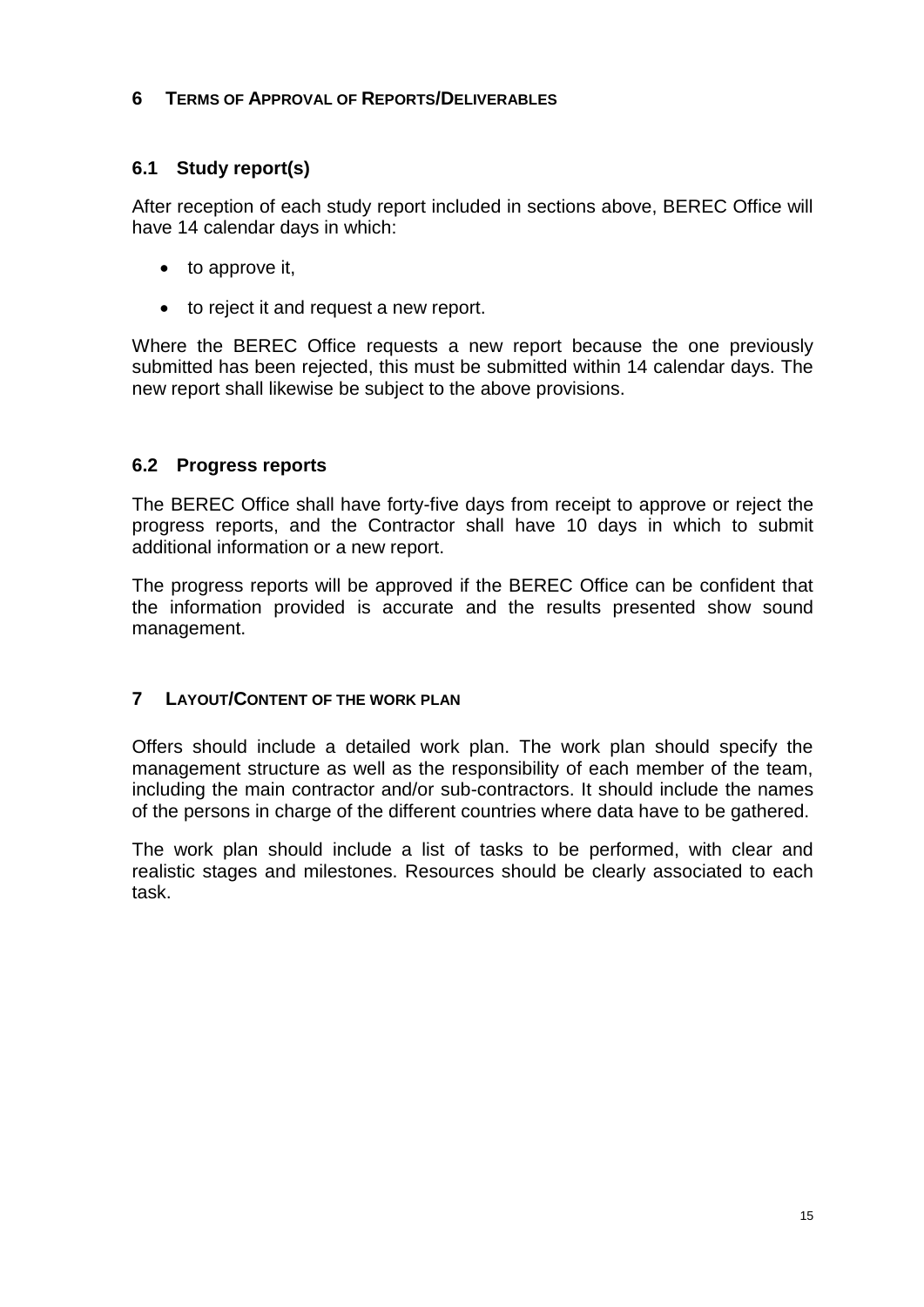## <span id="page-18-0"></span>**PART 2: ADMINISTRATIVE DETAILS**

#### <span id="page-18-1"></span>**1 ELIGIBILITY REQUIREMENTS**

The present tender documents are drawn up in respect of the Financial Regulation (EU, Euratom) No 966/2012 of the European Parliament and the Council of 25 October 2012 on the financial rules applicable to the general budget of the Union and repealing Council Regulation (EC, Euratom) No 1605/2002, as well the Commission Delegated Regulation (EU) No 1268/2012 of 29 October 2012 on the rules of application of Regulation (EU, Euratom) No 966/2012 of the European Parliament and of the Council on the financial rules applicable to the general budget of the Union, hereinafter referred to as the Financial Regulation.

Participation in the Office's procurement procedure is open on equal terms to all natural and legal persons or groupings of such persons (consortia) coming within the scope of the Treaties. It includes all natural and legal persons established in the European Union. Pursuant to Article 119 of the general Financial Regulation the participation is also open to all natural and legal persons from a third country which has a special agreement with the European Union in the field of public procurement on the conditions laid down in that agreement. The Office can therefore accept tenders from and sign contracts with tenderers from 34 countries, namely: the 28 EU Member States, 3 European Economic Area (EEA) Countries (Lichtenstein, Norway, Iceland) and 4 Stabilisation and Associations Agreements (SAA) Countries (FYROM, Albania, Montenegro and Serbia). The Office's procurement procedures are not open to tenderers from countries which have ratified the Multilateral Agreement on Government Procurement (GPA).

## **ADMISSIBILITY OF TENDERS**

All the **requirements** related to the **submission and opening of the tenders** are detailed in the invitation to tender (see sections 2, 3, and 4 of the invitation to tender) including:

- *Address and deadline for submission of the tender*
- *Presentation of the offer and Packaging*
- *Opening of the Tenders*

#### <span id="page-18-2"></span>**2 ADMINISTRATIVE REQUIREMENTS**

A service provider may consider submitting a tender as a single entity or decide to collaborate with other service providers to present a bid: either by submitting a joint tender or through subcontracting. Tenders may also combine both approaches. Whichever type of bid is chosen, the tender must stipulate the legal status and role of each legal entity in the tender proposed.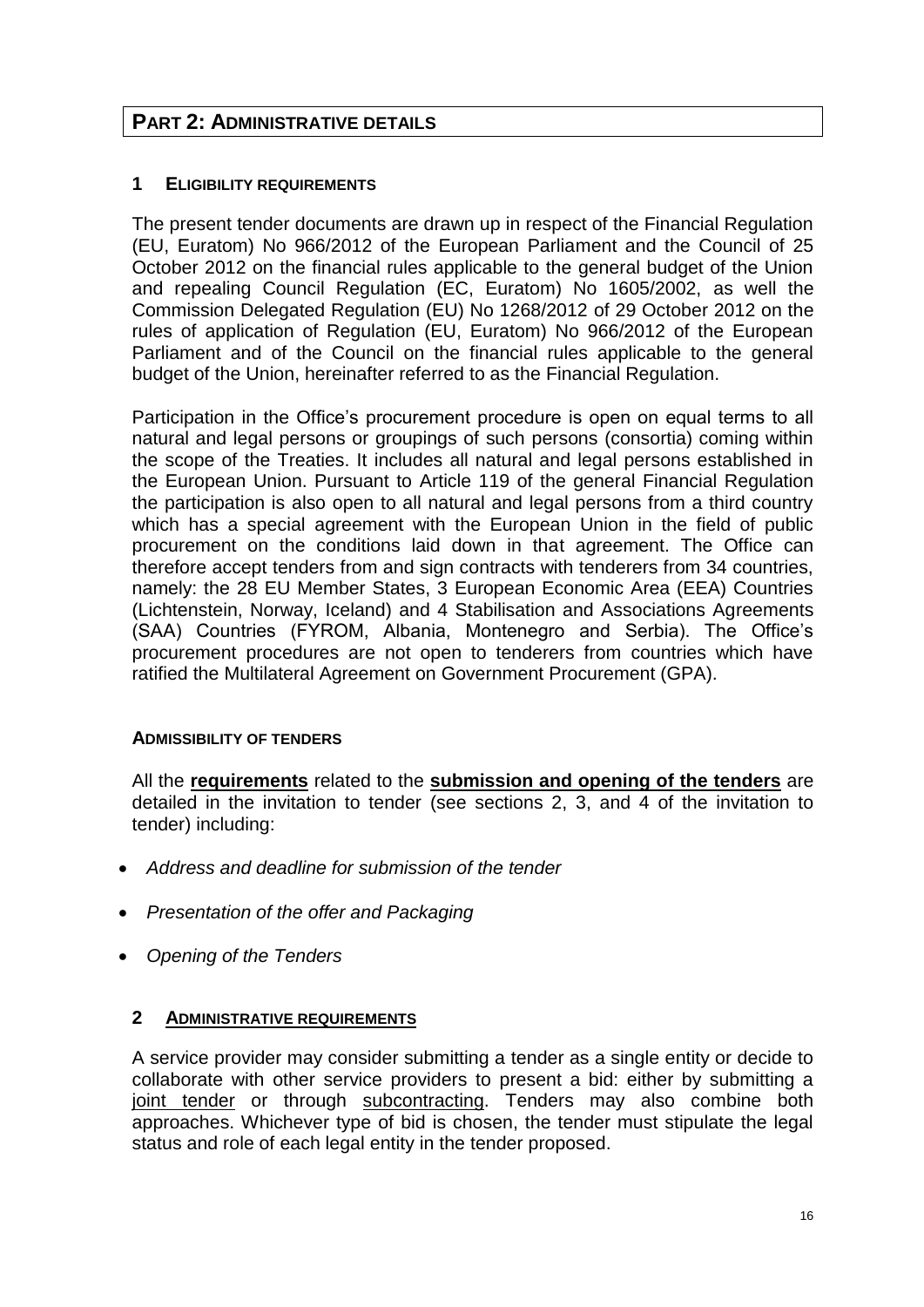#### <span id="page-19-0"></span>**2.1 Different ways to submit a tender**

| Options 1 to 4 below describe the different ways to submit a tender.<br>Please make sure all required documents and evidences are submitted with your<br>tender.<br>(Please refer to the checklist in Annex 7) |                                                                                                                                         |  |  |  |  |  |
|----------------------------------------------------------------------------------------------------------------------------------------------------------------------------------------------------------------|-----------------------------------------------------------------------------------------------------------------------------------------|--|--|--|--|--|
|                                                                                                                                                                                                                |                                                                                                                                         |  |  |  |  |  |
| <b>Option 1:</b>                                                                                                                                                                                               | Submission by one tenderer: Private / Public entity / Individual.                                                                       |  |  |  |  |  |
| Option 2:                                                                                                                                                                                                      | Submission by <b>partners</b> as defined under section 2.2 below.<br>One must be designated as lead partner/contractor.                 |  |  |  |  |  |
| Option 3:                                                                                                                                                                                                      | Submission by one tenderer with subcontractors as defined under section<br>2.2 below                                                    |  |  |  |  |  |
| <b>Option 4:</b>                                                                                                                                                                                               | Submission by partners (one must be designated as lead<br>partner/contractor) with subcontractors as defined under section 2.2<br>below |  |  |  |  |  |

The tender must include a cover letter (Annex 9) presenting the name of the tenderer (including all entities in case of joint offer as well as their roles) and identified subcontractors, if applicable.

## <span id="page-19-1"></span>**2.2 Joint Tenders and Subcontracting**

#### <span id="page-19-2"></span>*2.2.1 Joint tenders*

In case of a joint tender submitted by a group of tenderers, these latter will be regarded as **partners**. If awarded the contract, they will have an equal standing towards the contracting authority in the execution of the contract.

The partnership may take the form of:

a) a **new legal entity** which will sign the contract with the BEREC Office in case of award

or

b) a group of partners not constituting a new legal entity, who via a **power of attorney (Annex 5)**, signed by an authorised representative of each partner (except the lead partner), designate one of the partners as lead partner, and mandate him as lead contractor to sign the contract with the BEREC Office in case of award.

In both cases, all partners shall be considered as tenderers and shall **assume joint and several liability towards the BEREC Office for the performance of the contract.**

## <span id="page-19-3"></span>*2.2.2 Subcontracting*

Subcontracting is a situation where a contract is to be established between the BEREC Office and a service provider and where this service provider, in order to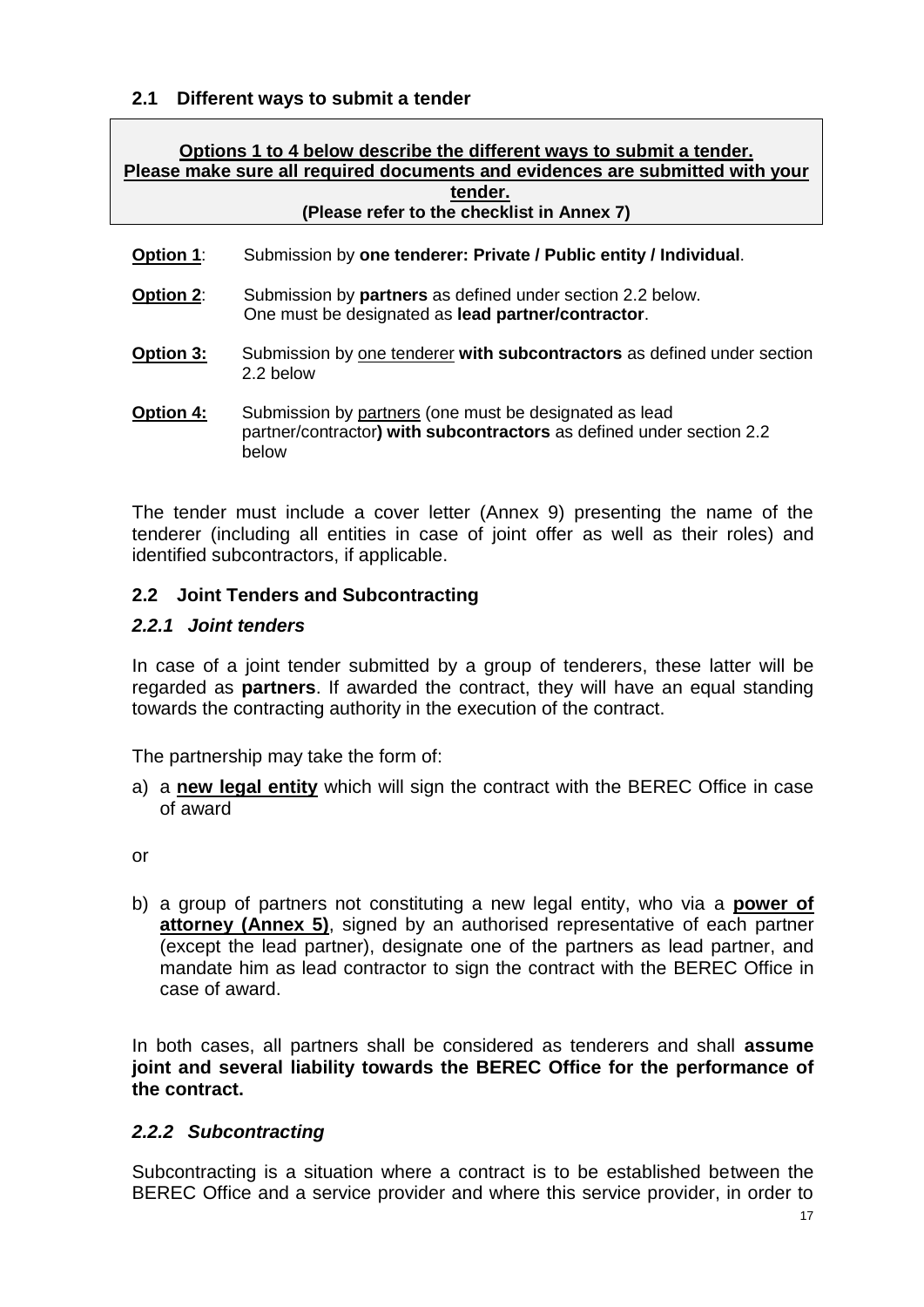carry out the contract, enters into legal commitments with other legal entities for performing part of the tasks foreseen in the contract.

The tenderer submitting the tender, if awarded the contract, shall become the sole contractor and shall assume **full liability toward the BEREC Office for the performance of the contract as a whole.** The other service providers will be regarded as subcontractors.

Subcontracting is subject to the provisions of Article II.7 of the model contract annexed to the invitation.

## <span id="page-20-0"></span>**2.3 Identification of the tenderer – List of Forms & Evidences Required**

#### **Options 1/2/3/4: Documents to be provided by the single tenderer or lead partner:**

- Annex 1: Administrative identification form (ORIGINAL filled in and signed by (an) authorised representative(s))
- Annex 2: Legal Entities form (ORIGINAL filled in, signed by (an) authorised representative(s), and supported by relevant evidences according to the entity concerned, i.e. private/public/individual)

Economic operators already registered as a legal entity in the BEREC Office's files (i.e. they are or have been contractors of the BEREC Office) are not obliged to provide a new form, on the condition that they confirm that no change in the information already provided has occurred. In case of doubt, we recommend submitting a new form.

 Annex 3: Bank Identification form (ORIGINAL filled in according to the instructions contained in this form)

If the corresponding bank account of economic operators is already registered in the Commission's files they are not obliged to provide a new form, on the condition that they confirm that no change in the information already provided has occurred. In case of doubt, we recommend submitting a new form.

- Annex 4: Declaration of honour with respect to the Exclusion Criteria and absence of conflict of interest (ORIGINAL filled in and signed by (an) authorised representative(s)
- Legible photocopy of the statutes of the legal entity (for public/private entities)
- Legible photocopy of the notice of **appointment of the persons authorised to represent the tenderer** in dealings with third parties and in legal proceedings, or a copy of the publication of such appointment if the legislation which applies to the legal entity concerned requires such publication. Any delegation of this authorisation to another representative not indicated in the official appointment must be evidenced.

#### **Options 2 and 4: documents to be provided by each partner, except the lead partner**

 Annex 1: Administrative identification form (ORIGINAL filled in and signed by (an) authorised representative(s))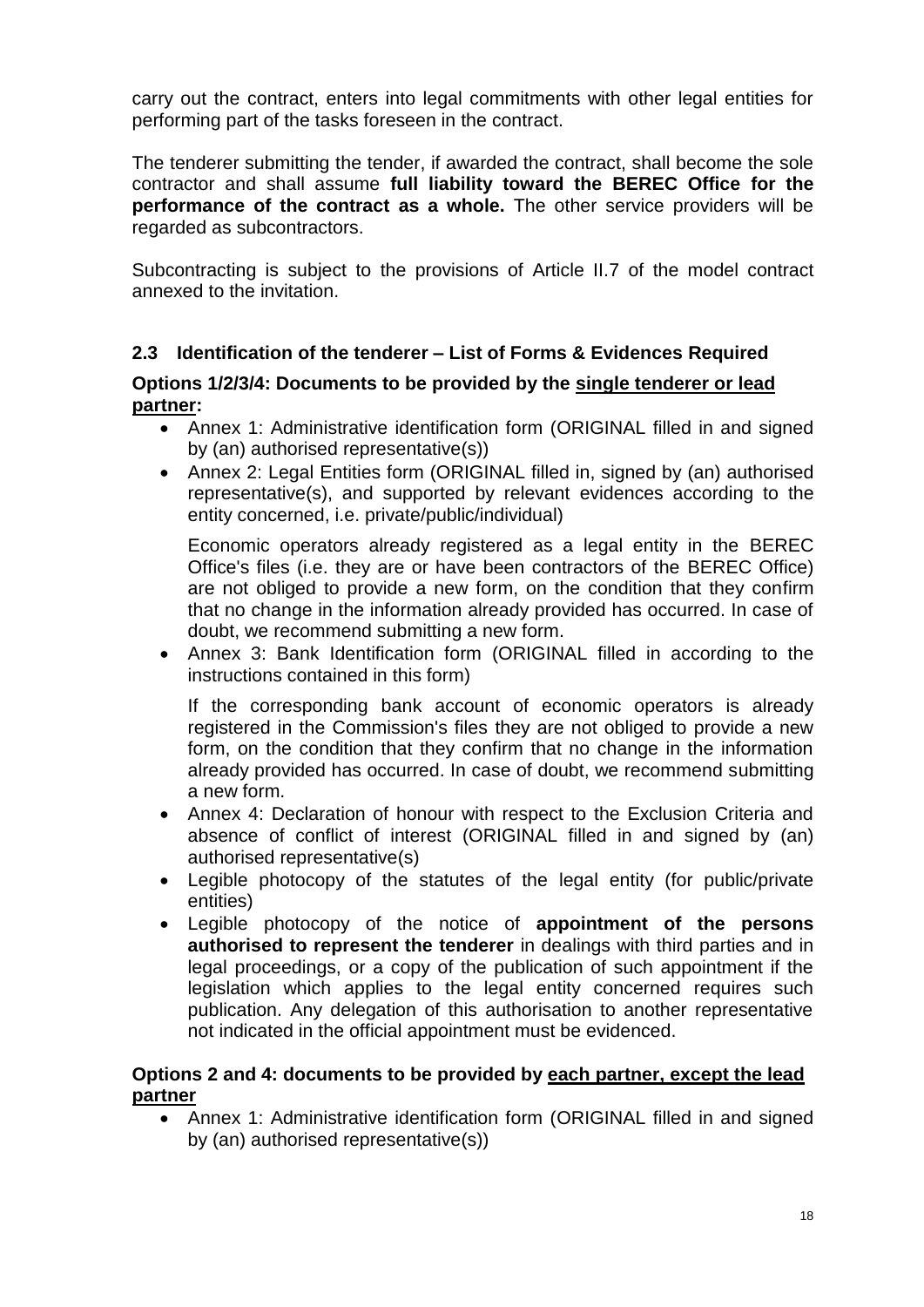- Annex 2: Legal Entities form (ORIGINAL filled in, signed by (an) authorised representative(s), and supported by relevant evidences according to the entity concerned, i.e. private/public/individual) Economic operators already registered as a legal entity in the BEREC Office's files (i.e. they are or have been contractors of the BEREC Office) are not obliged to provide a new form, on the condition that they confirm that no change in the information already provided has occurred. In case of doubt, we recommend submitting a new form.
- Annex 4: Declaration of honour with respect to the Exclusion Criteria and absence of conflict of interest (ORIGINAL filled in and signed by (an) authorised representative(s))
- Annex 5: Power of attorney (ORIGINAL filled in and signed by (an) authorised representative(s) of each partner)
- Legible photocopy of the statutes of the legal entity (for public/private entities)
- Legible photocopy of the notice of **appointment of the persons authorised to represent the tenderer** in dealings with third parties and in legal proceedings, or a copy of the publication of such appointment if the legislation which applies to the legal entity concerned requires such publication. Any delegation of this authorisation to another representative not indicated in the official appointment must be evidenced.

## **Options 3 and 4: Documents to be provided by each subcontractor**

- Annex 1: Administrative identification form (ORIGINAL filled in and signed by (an) authorised representative(s))
- Annex 4: Declaration of honour with respect to the Exclusion Criteria and absence of conflict of interest (ORIGINAL filled in and signed by (an) authorised representative(s))
- Annex 6a: Letter of intent from each subcontractor (ORIGINAL signed by (an) authorised representative(s)) to confirm their willingness and availability to perform the tasks.

#### **Individual external experts, not part of the tenderer's staff, foreseen to execute a part of the work are also to be considered subcontractors. Individual external experts will have to provide only the letter of intent in Annex 6b (ORIGINAL).**

## <span id="page-21-0"></span>**3 SIGNATURE OF THE TENDER**

The signature of the single tenderer's or lead partner's authorised representative or representatives (preferably in blue ink) on the administrative identification form (**Annex 1**) will be considered as the signature of the tender, binding the single tenderer or the group of partners to the terms included in the tender.

#### <span id="page-21-1"></span>**4 LAYOUT OF THE TENDER**

All tenders must be clear, complete and consistent with all the requirements laid down in the tendering documents and **presented in 3 sections** as follows: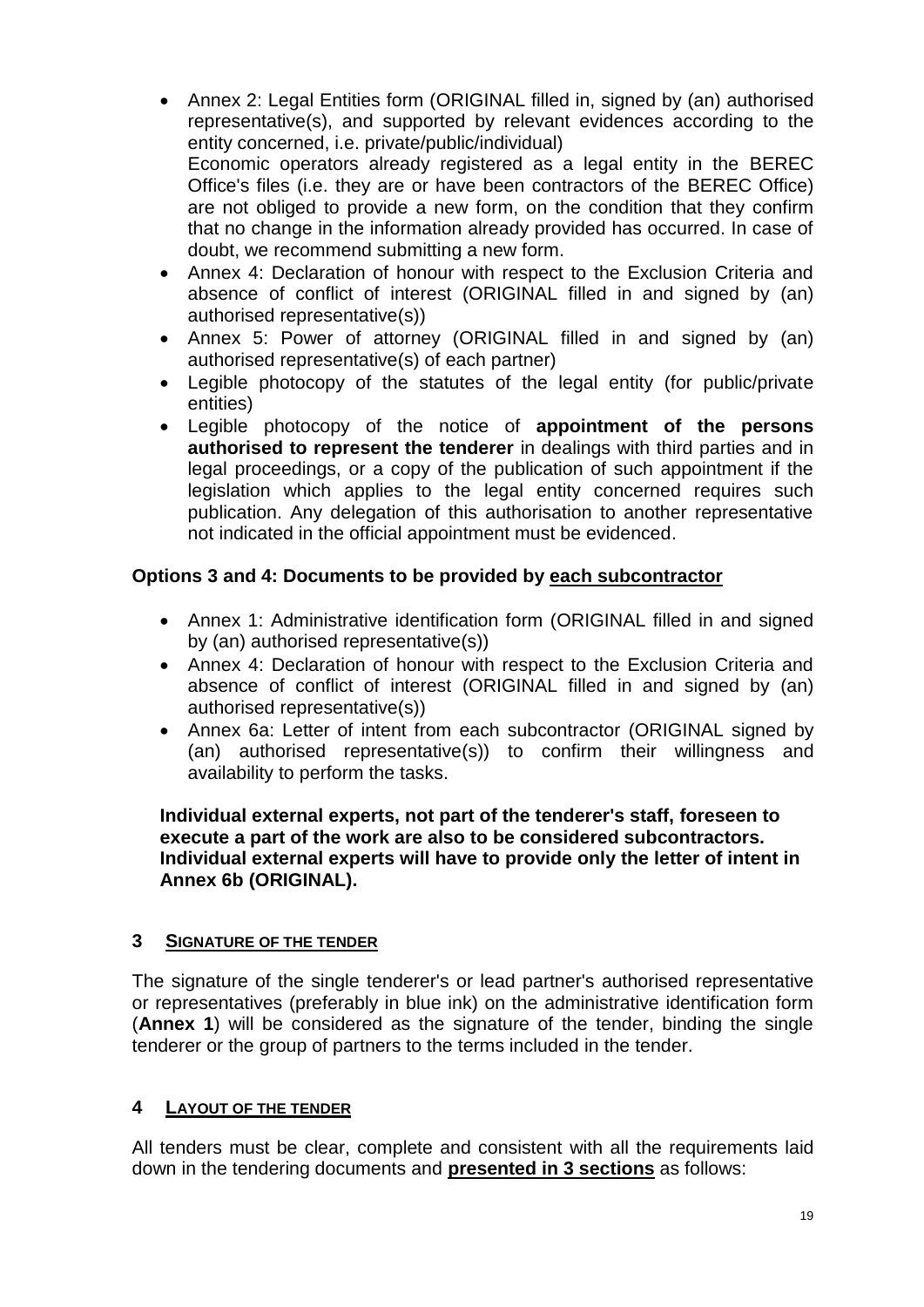## <span id="page-22-0"></span>**4.1 Administrative section**

The documentary evidence required in accordance with part 2 section 2, section 3, section 5.1.3 and section 5.2 of the Tender Specifications must be included in the administrative section of the tender. **Tenders not including the necessary evidence may be rejected**. The BEREC Office reserves the right, however, to request clarification or additional evidence in relation to the exclusion and selection stages after the opening within a time limit stipulated in its request and in the conditions explained in section (3) of the invitation to tender.

## <span id="page-22-1"></span>**4.2 Technical section**

This section must address all the requirements laid down in Part 1 - Technical description of the tender specifications. Information included here will be used to conduct the qualitative assessment of the tenders on the basis of the technical award criteria listed in section 5.3 below. BEREC Office will reject tenders where no technical offers are proposed.

## <span id="page-22-2"></span>**4.3 Financial section**

The price quoted must fulfil the following requirements:

- A **total** fixed price expressed **in Euro** must be included in the tender.
- The price quoted must **be firm and not subject to revision**.
- The BEREC Office, pursuant to the provisions of Articles 3 and 4 of the Protocol on the Privileges and Immunities of the European Union, is exempt from all duties, taxes and dues, including value added tax (VAT).

#### **Such charges may not therefore be included in the calculation of the price quoted.**

VAT exemption is granted to the BEREC Office by the governments of the Member States, either through refunds upon presentation of documentary evidence or by direct exemption.

For those countries where national legislation provides an exemption by means of reimbursement, **the amount of VAT is to be shown separately**. In case of doubt about the applicable VAT system, it is the tenderer's responsibility to contact his or her national authorities to clarify the way in which the BEREC Office is exempt from VAT.

- The price quoted shall be subject to the terms set in Article I.3 of the model contract attached.
- The price must fall within the scope of these tender specifications and be broken down into unit prices and quantities per each of the following categories:

(a) Travel and subsistence expenses (including costs of attendance of future contractor's representative(s) at meetings and/or workshops with the BEREC Office as foreseen in section 4.2, part 1). In the event of travel being necessary to carry out the duties specified in the tender, travel and subsistence expenses shall be paid as indicated in the tender.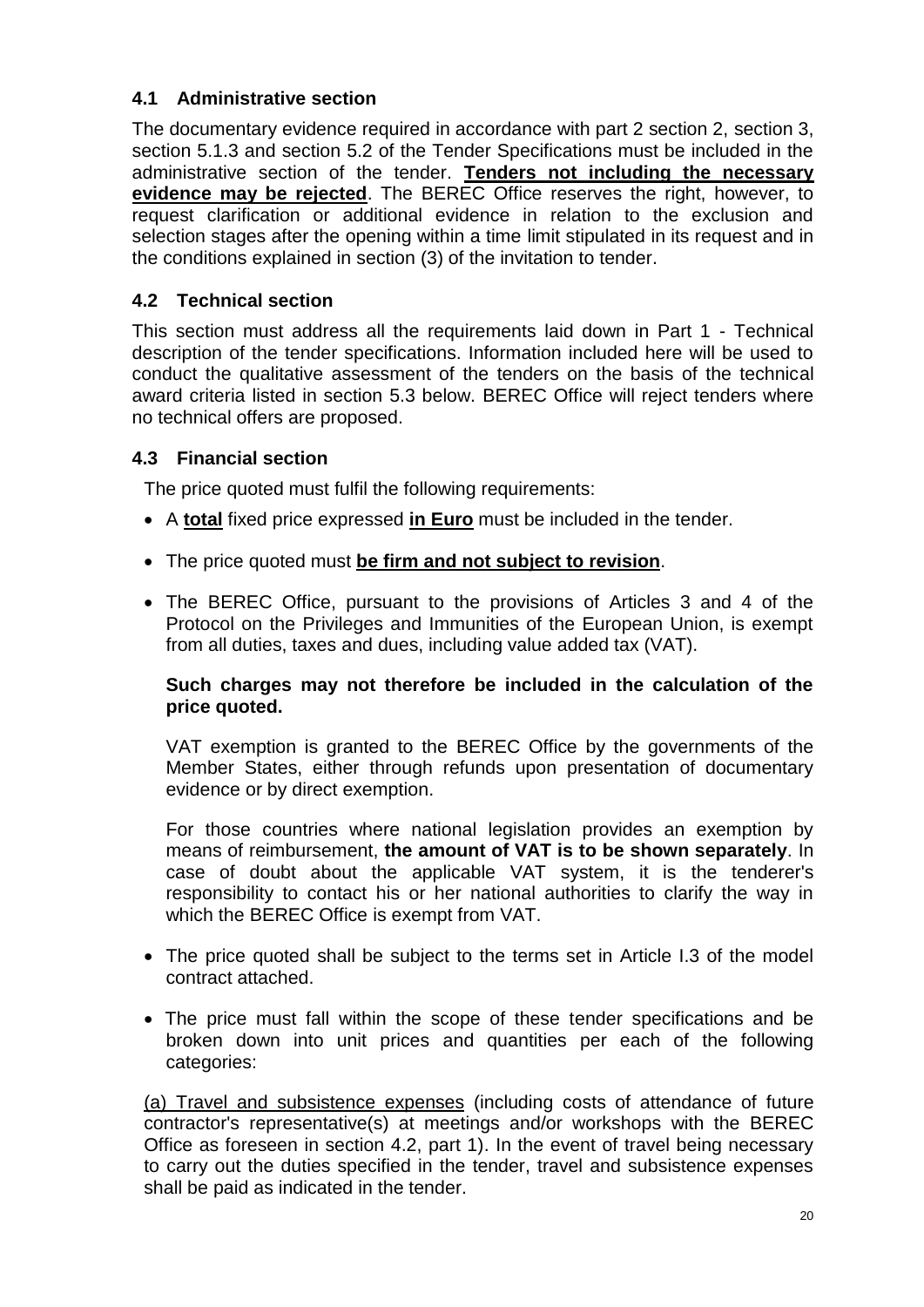(b) Other expenses (outsourced services or supplies e.g. translation expenses, printing expenses, website development, cost of acquiring data etc.)

- Tenders involving more than one legal entity, either as partner or subcontractor (including external experts) must specify the categories above for each legal entity.
- The BEREC Office will reject tenders where no financial offers are proposed.

The part that the tenderer intends to subcontract shall be precisely indicated and detailed.

The total price quoted cannot exceed EUR 400 000 (four hundred thousand). Tenders with a higher total price will be rejected.

#### <span id="page-23-0"></span>**5 EVALUATION OF TENDERS**

The evaluation of tenders will be done in accordance with the following subsequent steps:

- The BEREC Office verifies that the **tenderer** is not in one of the situations covered by the exclusion criteria (first step, see section 5.1 below)
- For all tenderers that are not in one of the situations covered by the exclusion criteria, the BEREC Office verifies that the **tenderer** has the appropriate capacities to perform the contract on the basis of the selection criteria (second step, see section 5.2 below)
- For those tenderers that have met the minimum requirements for the selection criteria, the BEREC Office assesses the **tender** on the basis of the award criteria (third step, see section 5.3 below).

#### <span id="page-23-1"></span>**5.1 Exclusion Criteria**

**5.1.1.** Pursuant to Article 45(2) of Council Directive 2004/18/EC and to Article 106(1) of the Financial Regulation, the BEREC Office will exclude tenderers from participation in the procurement procedure if:

- (a) they are bankrupt or being wound up, are having their affairs administered by the courts, have entered into an arrangement with creditors, have suspended business activities, are the subject of proceedings concerning those matters, or are in any analogous situation arising from a similar procedure provided for in national legislation or regulations;
- (b) they or persons having powers of representation, decision making or control over them have been convicted of an offence concerning their professional conduct by a judgment of a competent authority of a Member State which has the force of *res judicata*;
- (c) they have been guilty of grave professional misconduct proven by any means which the contracting authorities can justify including by decisions of the European Investment Bank and international organisations;
- (d) they are not in compliance with their obligations relating to the payment of social security contributions and the payment of taxes in accordance with the legal provisions of the country in which they are established or with those of the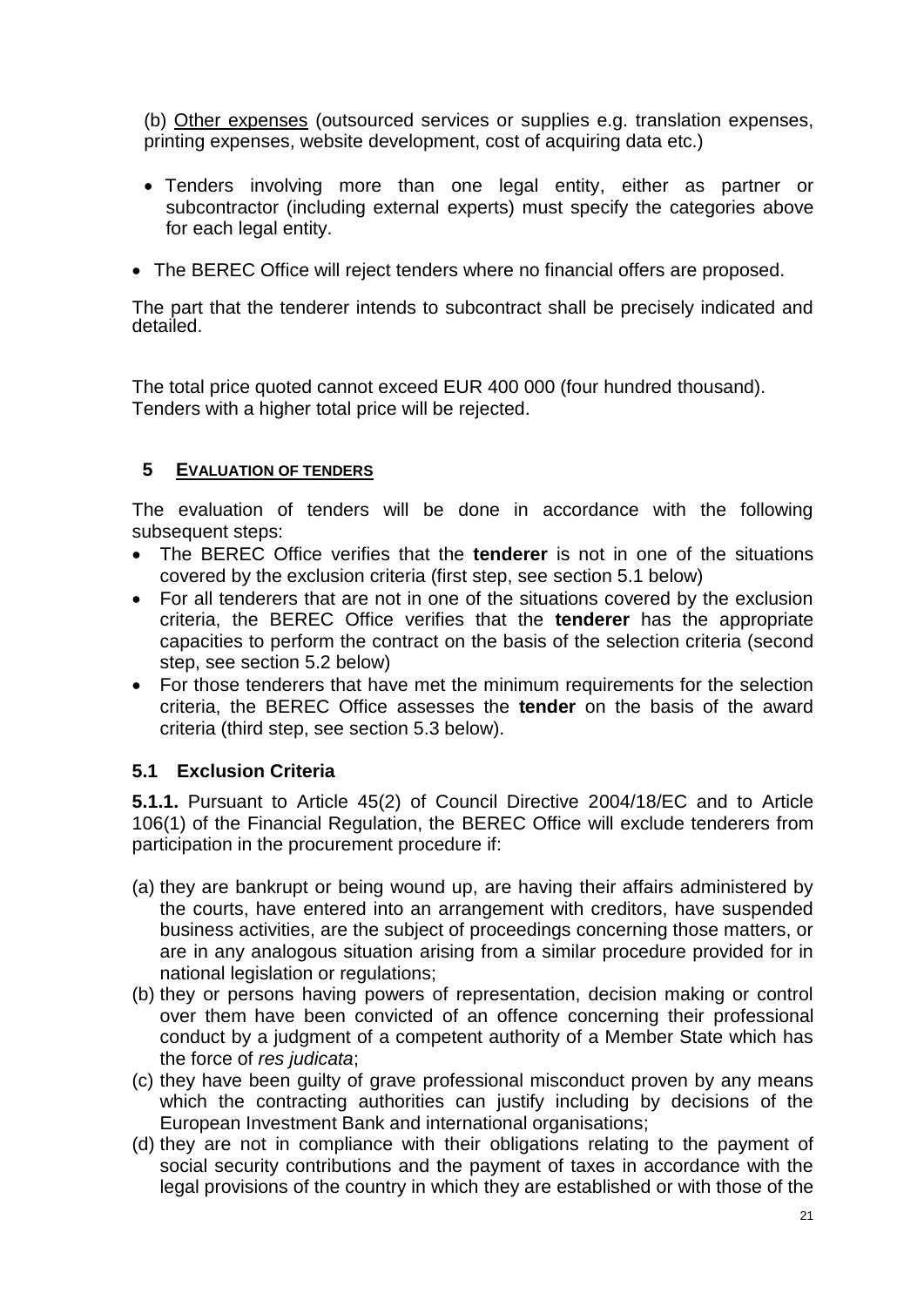country of the contracting authority or those of the country where the contract is to be performed;

- (e) they or persons having powers of representation, decision making or control over them have been the subject of a judgement which has the force of *res judicata* for fraud, corruption, involvement in a criminal organisation, money laundering or any other illegal activity, where such illegal activity is detrimental to the Union's financial interests;
- (f) they are currently subject of an administrative penalty referred to in Article 109(1) of the Financial Regulation.

Points (a) to (d) of the first subparagraph shall not apply in the case of purchase of supplies on particularly advantageous terms from either a supplier which is definitively winding up its business activities, or from the receivers or liquidators of a bankruptcy, through an arrangement with creditors, or through a similar procedure under national law.

Points (b) and (e) of the first subparagraph shall not apply where the candidates or tenderers can demonstrate that adequate measures have been adopted against the persons having powers of representation, decision making or control over them, who are subject to a judgement as referred to in points (b) or (e) of the first subparagraph.

For the purpose of the correct application of paragraph 1, the candidate or tenderer, whenever requested by the contracting authority, shall:

(a) where the candidate or tenderer is a legal person, provide information on the ownership or on the management, control and power of representation of the legal person and certify that they are not in one of the situations referred to in paragraph 1 of Article 106 of the Financial Regulation;

(b) where subcontracting is envisages, certify that the subcontractor is not in one of the situations referred to in paragraph 1 of Article 106 of the Financial Regulation

**5.1.2.** Pursuant to Article 45(2) of Council Directive 2004/18/EC and Article 107 of the Financial Regulation, a contract shall not be awarded to candidates or tenderers who, during the procurement procedure for this contract:

- (a) are subject to a conflict of interest;
- (b) are guilty of misrepresenting the information required by the contracting authority as a condition of participation in the procurement procedure or fail to supply this information;
- (c) find themselves in one of the situations of exclusion, referred to in Article 106(1) of the Financial Regulation, for this procurement procedure.

**5.1.3. Tenderers – including sub-contractors if any - shall provide a declaration on their honour (Annex 4)**, duly signed and dated, stating that they are not in one of the situations referred to in Article 106(1) or 107 of the Financial Regulation. The tenderers must undertake to inform the BEREC Office, without delay, of any changes with regard to these situations after the date of submission of the tender.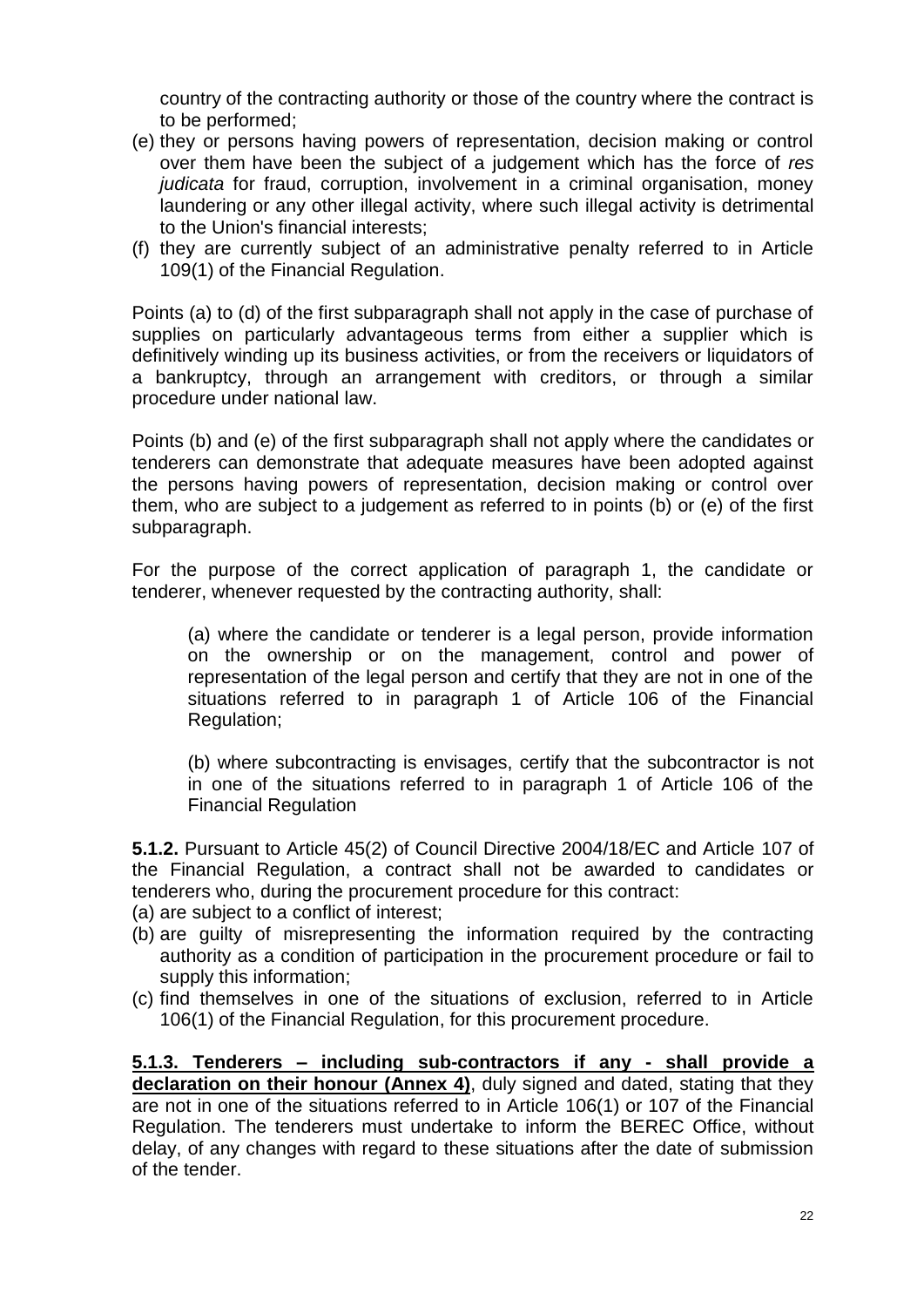**5.1.4. In addition, for contracts of a value higher than EUR 130000, ONLY the tenderer to whom the contract is to be awarded** shall confirm the declaration by providing, within a time-limit defined by the contracting authority and preceding the signature of the contract, the following evidences (if the tender is proposed by partners, these evidences must be submitted by each partner):

- 1) The contracting authority shall accept as satisfactory evidence that the candidate or tenderer to whom the contract is to be awarded is not in one of the situations described in point (a), (b) or (e) of Article 106(1) of the Financial Regulation, a recent extract from the judicial record or, failing that, a recent equivalent document issued **issued less than 12 months before the date of the letter informing of the contract award** by a judicial or administrative authority in the country of origin or provenance showing that those requirements are satisfied. Where the tenderer is a legal person and the national legislation of the country in which the tenderer is established does not allow the provision of such documents for legal persons, the documents should be provided for natural persons, such as the company directors or any person with powers of representation, decision making or control in relation to the tenderer. The contracting authority shall accept, as satisfactory evidence that the candidate or tenderer is not in the situation described in point (d) of Article 106(1) of the Financial Regulation, recent certificates or letters issued by the competent authorities of the State concerned, **issued less than 12 months before the date of the letter informing of the contract award**. These documents must provide evidence covering all taxes and social security contributions for which the tenderer is liable, including for example, VAT, income tax (natural persons only), company tax (legal persons only) and social security contributions.
- 2) Where the document or certificate referred to in the first subparagraph is not issued in the country concerned, it may be replaced by a sworn or, failing that, a solemn statement made by the interested party before a judicial or administrative authority, a notary or a qualified professional body in his country of origin or provenance.

If the tenderer is a legal person, information on the natural persons with power of representation, decision making or control over the legal person shall be provided only upon request by the contracting authority.

Depending on the national legislation of the country in which the candidate or tenderer is established, the documents referred to in paragraphs 1) and 2) shall relate to legal persons and/or natural persons including, where considered necessary by the contracting authority, company directors or any person with powers of representation, decision-making or control in relation to the candidate or tenderer.

In case of doubt on the declaration on the honour provided by the subcontractor(s) in accordance with the indications of point 5.1.3 above, the contracting authority shall request the evidence referred to in points 1) and 2) above from the subcontractor(s).

## *5.1.5. Administrative and financial penalties*

1. **By returning the form in Annex 4 duly signed and dated**, tenderers confirm that they have been notified of the following points: Each institution has a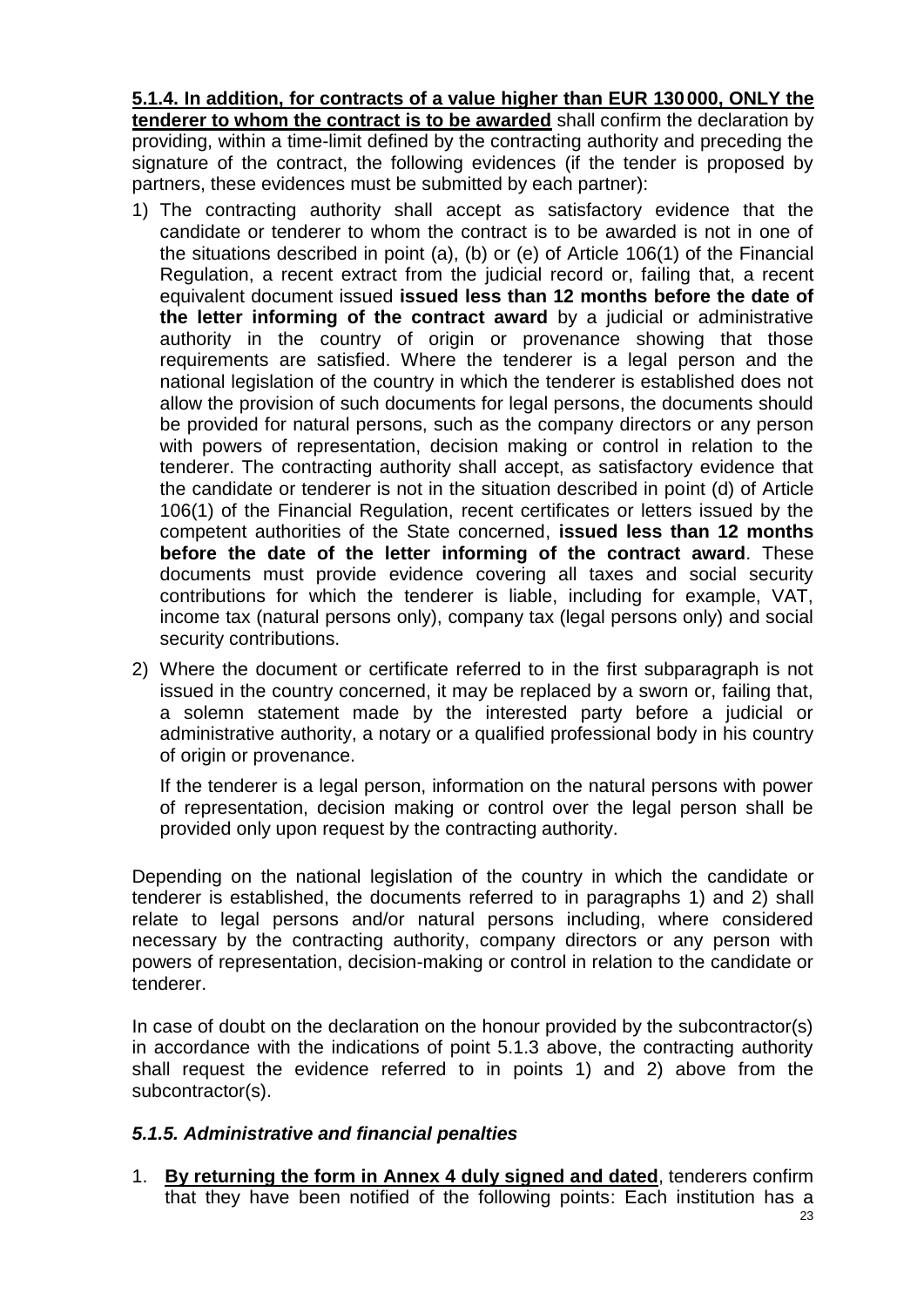central database containing information on tenderers who have been in one of the situations described under 5.1.1 and 5.1.2 above. The sole purpose of this database is to ensure, in compliance with Union rules on the processing of personal data, that the above-mentioned cases of exclusion are applied correctly. Each institution has access to the databases of the other institutions.

Tenderers and, if they are legal entities, persons who have power of representation, decision-making or control over them, are informed that, should they be in one of the situations mentioned in:

- the Commission Decision of 16.12.2008 on the Early Warning System (EWS) for the use of authorising officers of the BEREC Office and the executive agencies (OJ, L 344, 20.12.2008, p. 125), or
- the Commission Regulation of 17.12.2008 on the Central Exclusion Database – CED (OJ L 344, 20.12.2008, p.12),

their personal details (name, given name if natural person, address, legal form and name and given name of the persons with power of representation, decision-making or control, if legal person) may be registered in the EWS only or both in the EWS and CED, and communicated to the persons and entities listed in the above-mentioned Decision and Regulation, in relation to the award or the execution of a procurement contract or a grant agreement or decision.

- <span id="page-26-1"></span><span id="page-26-0"></span>2. In accordance with Article 109 of the Financial Regulation the contracting authority may impose administrative or financial penalties on the following:
	- (a) contractors, candidates or tenderers in the cases referred to in point (b) of Article 107(1) of the Financial Regulation;
	- (b) contractors who have been declared to be in serious breach of their obligations under contracts covered by the budget.

<span id="page-26-2"></span>In all cases, however, the contracting authority shall first give the person concerned an opportunity to present his or her observations.

- 3. The penalties referred to in paragraph 2 shall be proportionate to the importance of the contract and the seriousness of the misconduct, and may consist in:
	- (a) the exclusion of the candidate or tenderer or contractor concerned from the contracts and grants financed by the budget, for a maximum period of ten years; and/or
	- (b) the payment of financial penalties by the candidate or tenderer or contractor up to the value of the contract in question.
- 4. In accordance with Article 141 of the Regulation laying down the rules of application of the Financial Regulation, the cases referred to in point e) of 5.1.1. above shall include all illegal activities detrimental to the Union's financial interests and be in particular the following:
	- (a) cases of fraud as referred to in Article 1 of the Convention on the protection of the European Communities' financial interests drawn up by Council Act of 26 July 1995 (OJ C 316, 27.11.1995, p. 48);
	- (b) cases of corruption as referred to in Article 3 of the Convention on the fight against corruption involving officials of the European Communities or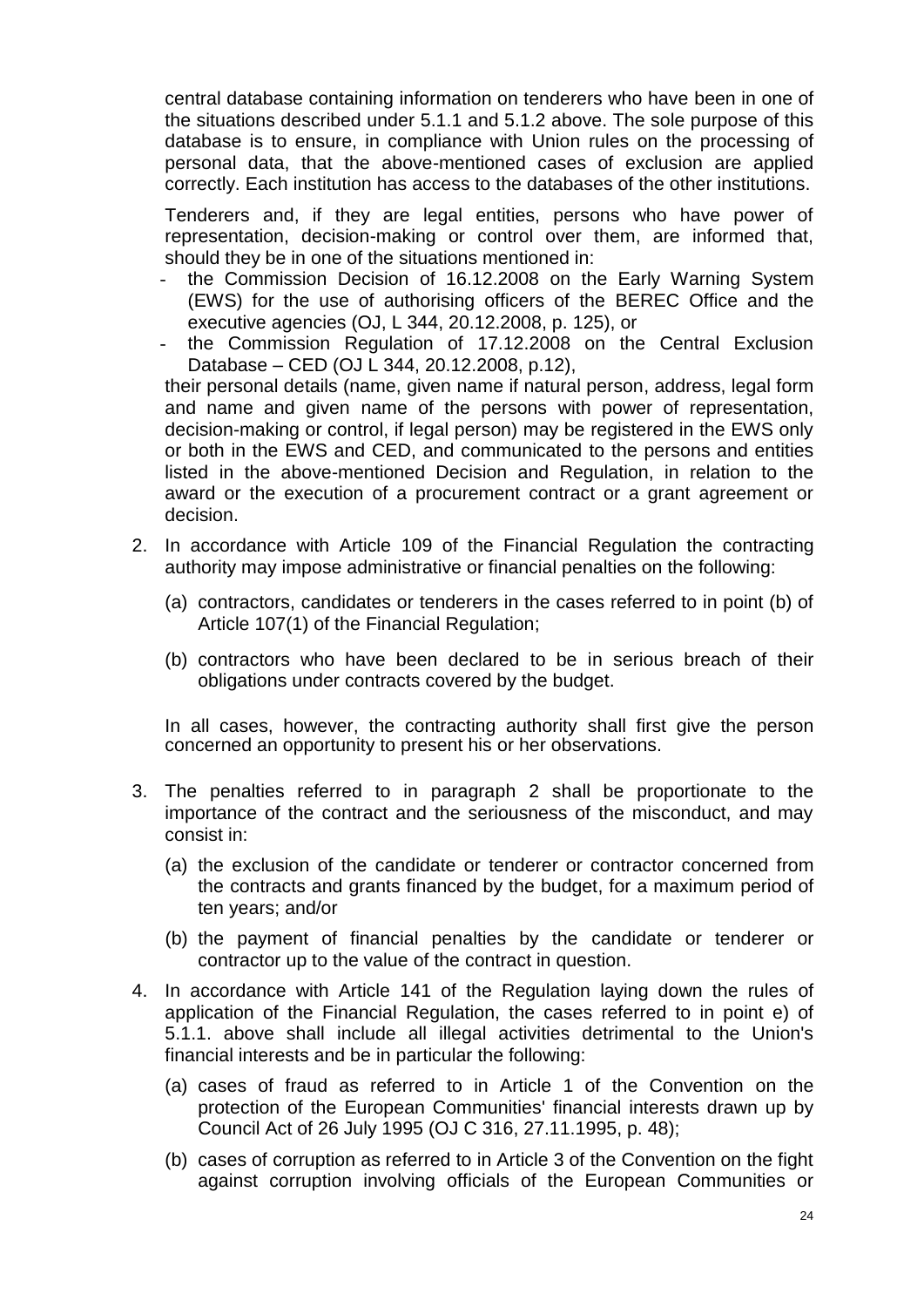officials of Member States of the European Union, drawn up by the Council Act of 26 May 1997 (OJ C 195, 25.6.1997, p. 1);

- (c) cases of participation in a criminal organisation, as defined in Article 2 of Council Framework Decision 2008/841/JHA (OJ L 300, 11.11.2008, p. 42);
- (d) cases of money laundering as defined in Article 1 of Council Directive 2005/60/EC of the European Parliament and of the Council (OJ L 309, 25.11.2005, p. 15).
- (e) cases of terrorist offences, offences linked to terrorist activities, and inciting, aiding, abetting or attempting to commit such offences, as defined in Articles 1, 3 and 4 of Council Framework Decision 2002/475/JHA (OJ L 164, 22.6.2002, p.3).
- 5. Pursuant to article 142 of the Regulation laying down the rules of application of the Financial Regulation, in order to determine duration of exclusion and to ensure compliance with the principle of proportionality, the institution responsible shall take into account in particular the seriousness of the facts, including their impact on the Union's financial interests and image and the time which has elapsed, the duration and recurrence of the offence, the intention or degree of negligence of the entity concerned and the measures taken by the entity concerned to remedy the situation.

When determining the period of exclusion, the institution responsible shall give the candidate or tenderer concerned the opportunity to express their views.

Where the duration of the period of exclusion is determined, in accordance with the applicable law, by the authorities or bodies referred to in Article 108(2) and (3) of the Financial Regulation, the BEREC Office shall apply this duration up to the maximum duration laid down in Article 106(4) of the Financial Regulation.

- 6. The period referred to in Article 106(4) of the Financial Regulation is set at a maximum of five years, calculated from the following dates:
	- (a) from the date of the judgment having the force of *res judicata* in the cases referred to in points (b) and (e) of Article 106(1) of the Financial Regulation;
	- (b) from the date on which the infringement is committed or, in the case of continuing or repeated infringements, the date on which the infringement cases, in the cases referred to in Article 106(1)(c) of the Financial Regulation where the misconduct relates to contracts with the institution concerned.

For the purposes of point (b) of the sixth subparagraph, if the grave professional misconduct was established by a decision of a public authority or an international organisation, the date of the decision shall prevail.

That period of exclusion may be extended to ten years in the event of a repeated offence within five years of the date referred to in points (a) and (b), subject to paragraph 5.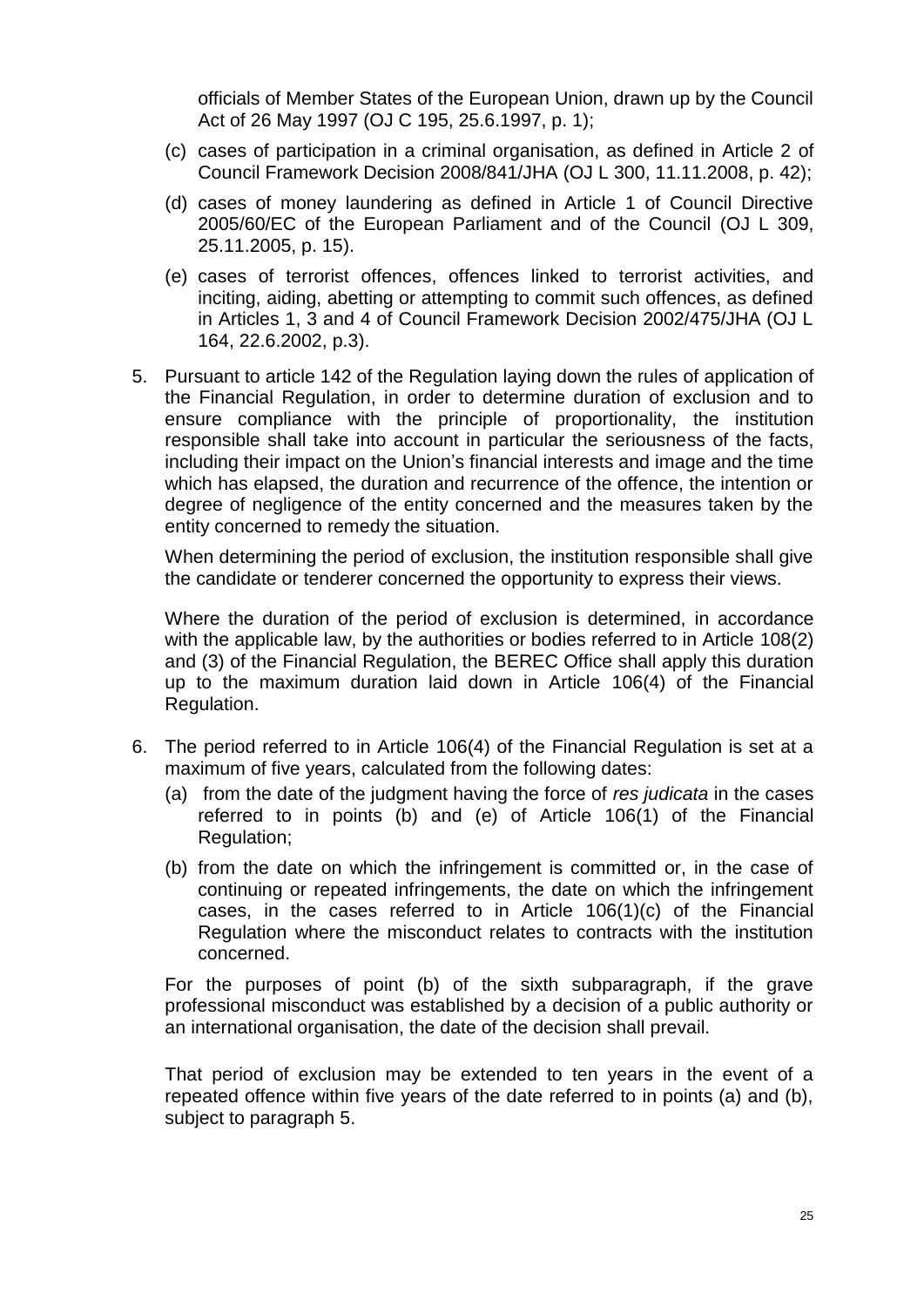- 7. Candidates and tenderers shall be excluded from a procurement and grant procedure as long as they are in one of the situations referred to in points (a) and (d) of Article 106(1) of the Financial Regulation.
- 8. Pursuant to article 145 of the Regulation laying down the rules application of the Financial Regulation, without prejudice to the application of penalties laid down in the contract, candidates or tenderers and contractors who have made false declarations, have made substantial errors or committed irregularities or fraud, or have been found in serious breach of their contractual obligations may be excluded from all contracts and grants financed by the Union budget for a maximum of five years from the date on which the infringement is established as confirmed following a contradictory procedure with the candidate, tenderer or the contractor.

That period may be extended to ten years in the event of a repeated offence within five years of the date referred to in the first subparagraph.

9. Tenderers or candidates who have made false declarations, have committed substantial errors, irregularities or fraud, may also be subject to financial penalties representing 2% to 10% of the total estimated value of the contract being awarded.

Contractors who have been found in serious breach of their contractual obligations may be subject to financial penalties representing 2% to 10% of the total value of the contract in question.

That rate may be increased to 4% to 20% in the event of a repeat infringement within five years of the date referred to in the first subparagraph of paragraph 8.

The institution shall determine the administrative or financial penalties taking into account in particular the elements referred to in Article 142(1) of the Regulation laying down the rules of application of the Financial Regulation.

## <span id="page-28-0"></span>**5.2 Selection criteria**

The following selection criteria will be used to select the tenderers.

If the tender is submitted by partners (as defined under section 2.2 above)

- the selection criteria in respect of financial and economic capacity (see point 5.2.2 below) are to be considered as setting minimum standards which must be fulfilled by each partner; consequently, documentary evidence has to be provided by each partner and an evaluation of the financial and economic capacity will be carried out for each of them;
- the selection criteria in respect of technical capacity (see 5.2.3 below) will be assessed in relation to the combined capacities of all the members of a partnership as a whole (including subcontractors)

Documentary evidence of the tenderers' claims in respect of the selection criteria is required as indicated below. The tender should also include any other document that the tenderer(s) wish(es) to include by way of clarification.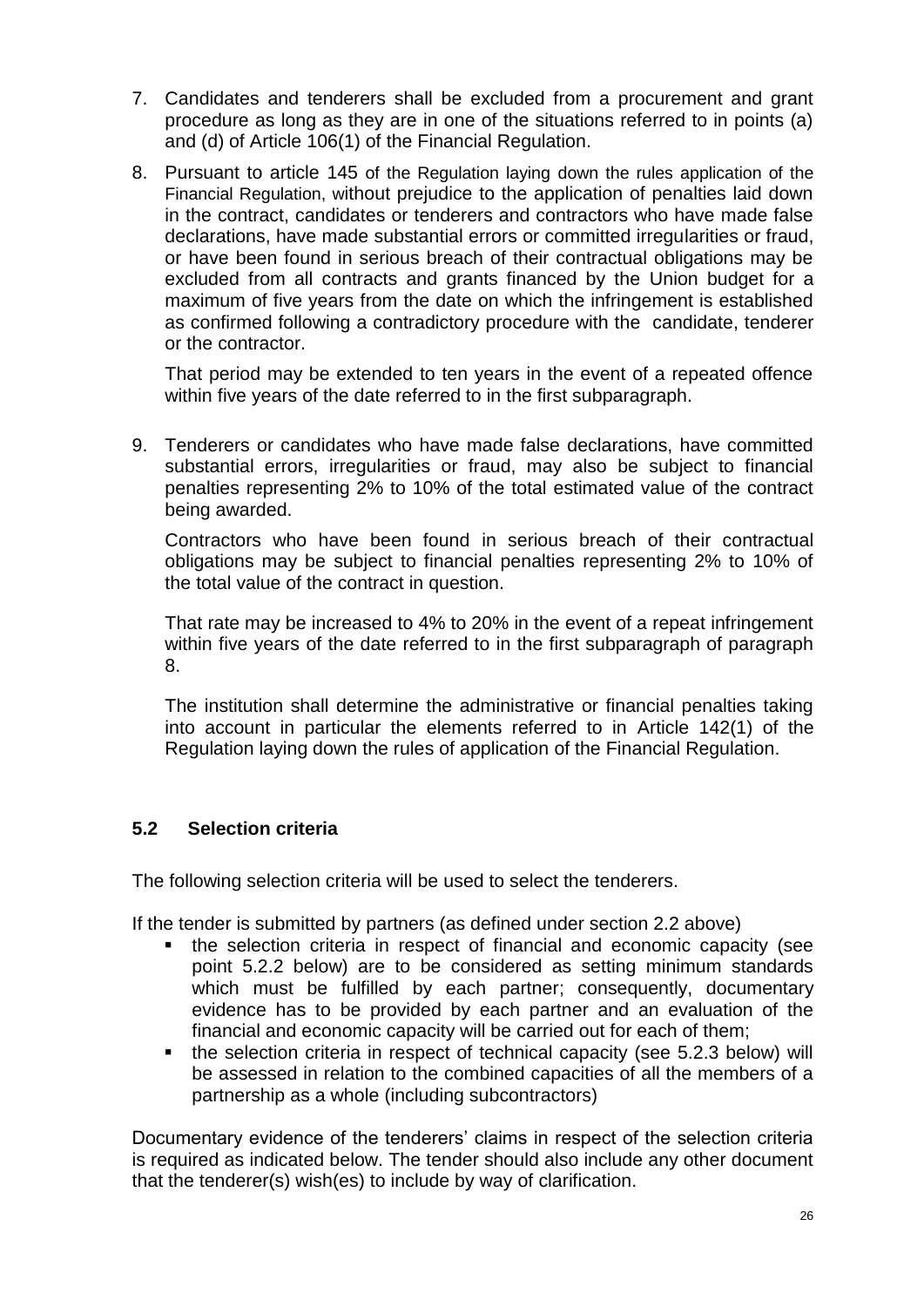The tenderer may rely on the capacities of other entities, regardless of the legal nature of the links which it has with them. It must in that case prove to the BEREC Office that it will have at its disposal the resources necessary for performance of the contract, for example by producing an undertaking on the part of those entities to place those resources at its disposal.

## <span id="page-29-0"></span>*5.2.1 Financial and economic capacity*

| Criterion:               | Sufficient financial and economic standing to guarantee continuous<br>and satisfactory performance throughout the envisaged lifetime of<br>the contract                                                                                                                                   |
|--------------------------|-------------------------------------------------------------------------------------------------------------------------------------------------------------------------------------------------------------------------------------------------------------------------------------------|
| Documentary<br>evidence: | Photocopies of annual income statements and balance sheets or<br>extracts there from signed by the authorised representative of the<br>legal entity for the last 2 financial years, where applicable, as<br>approved by the general assembly of the company, audited and/or<br>published. |

If, for some exceptional reason which the BEREC Office considers justified, a tenderer is unable to provide one or other of the above documents, he or she may prove his or her economic and financial capacity by any other document which the BEREC Office considers appropriate. In any case, **the BEREC Office must at least be notified of the exceptional reason and its justification in the tender**. The BEREC Office reserves the right to request any other document enabling it to verify the tenderer's economic and financial capacity.

## <span id="page-29-1"></span>*5.2.2 Technical background*

| Criterion:                      | Expertise of the tenderer and other applicants, including<br>subcontractors if any, acquired in the last three years in the field of<br>economic and market analysis. |
|---------------------------------|-----------------------------------------------------------------------------------------------------------------------------------------------------------------------|
| <b>Documentary</b><br>evidence: | List of contracts in the fields listed above performed in the past<br>three years, or currently being performed, with their respective<br>values.                     |

| Criterion: | Experience, project management experience, technical knowledge<br>and credibility of proposed team                                                                                                         |
|------------|------------------------------------------------------------------------------------------------------------------------------------------------------------------------------------------------------------|
| evidence:  | Documentary Concise but informative curricula vitae of team members,<br>demonstrating relevant professional experience, including the<br>requisite language skills needed to carry out the required tasks. |

| Criterion:                                                              | Management capability |  |  |  |  |  |  |  |  |  |  |  |  |
|-------------------------------------------------------------------------|-----------------------|--|--|--|--|--|--|--|--|--|--|--|--|
| Documentary List of contracts of a value of at least EUR 20 000 (twenty |                       |  |  |  |  |  |  |  |  |  |  |  |  |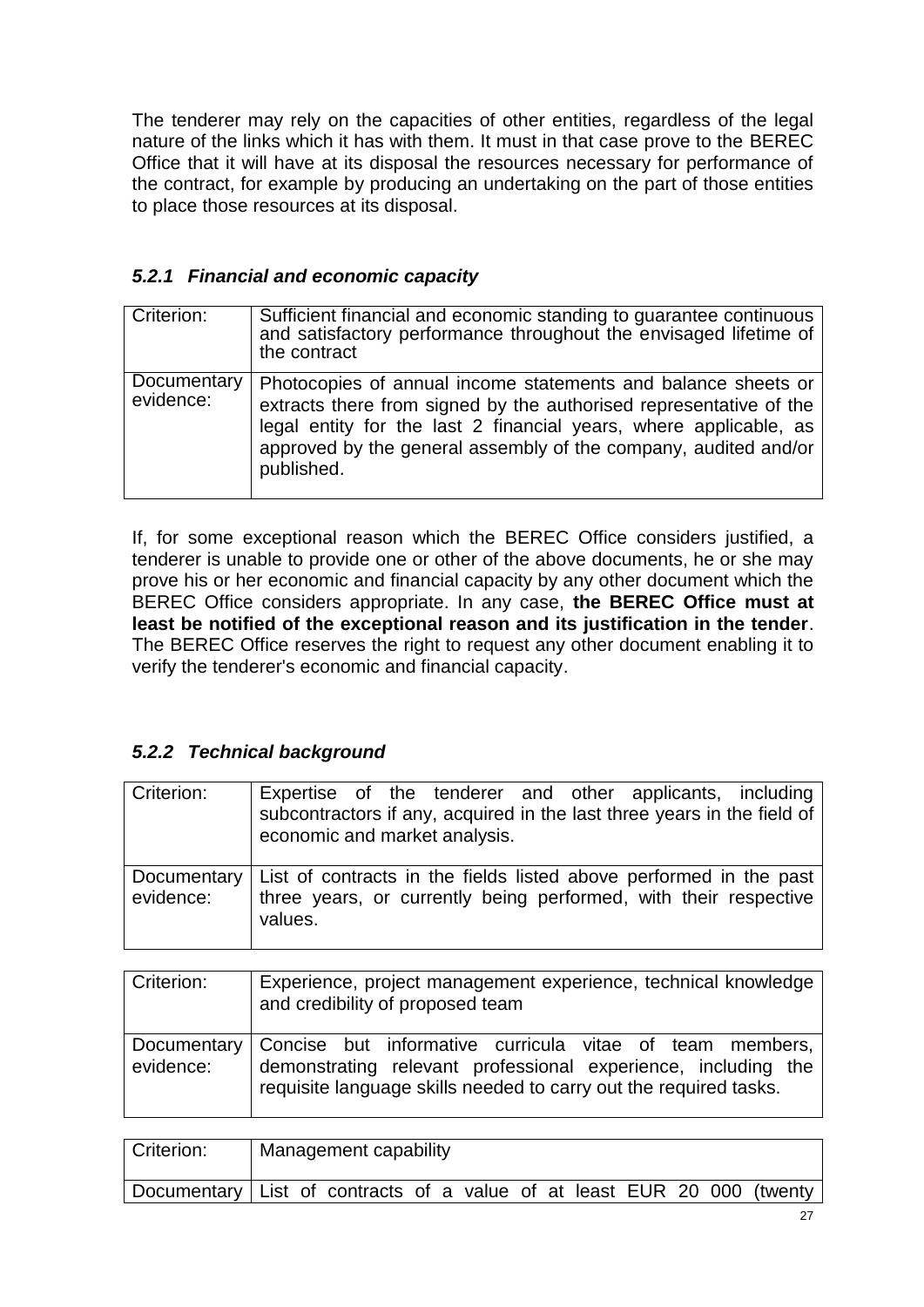| evidence: |  |                                                |  | thousand) each, performed by the tenderer(s) (including |  |
|-----------|--|------------------------------------------------|--|---------------------------------------------------------|--|
|           |  | subcontractor(s), if any) in the last 3 years. |  |                                                         |  |

#### <span id="page-30-0"></span>**5.3 Award criteria**

#### <span id="page-30-1"></span>*5.3.1 Technical award criteria*

The tenders will be qualitatively assessed on the basis of the technical award criteria and respective scores listed below:

|    | <b>Technical award criteria</b>                                                                                                                                                                                                                                                                                | Maximum<br>score/weighting | <b>Threshold</b> |
|----|----------------------------------------------------------------------------------------------------------------------------------------------------------------------------------------------------------------------------------------------------------------------------------------------------------------|----------------------------|------------------|
| 1. | Understanding of the tasks required:                                                                                                                                                                                                                                                                           | 20                         | 10               |
|    | 1.1. Understanding of specific and long-term objectives<br>1.2. Value added in respect of information included in the<br>tender specifications                                                                                                                                                                 |                            |                  |
|    | (Both sub-criteria above are of equal relative importance)                                                                                                                                                                                                                                                     |                            |                  |
| 2. | Technical quality of the tender                                                                                                                                                                                                                                                                                | 50                         | 25               |
|    | 2.1. In Stage A: Quality of the proposed methodological<br>approach for identifying the relevant categories, and<br>test areas, and quality of the explanations on how the<br>methodology can be used                                                                                                          |                            |                  |
|    | 2.2. In Stage B: Quality of the proposed methodological<br>approach for compiling existing information, assessing<br>the preparatory work for stage C, identifying significant<br>cultural and social differences between the test areas,<br>collecting the relevant information in each of the test<br>areas. |                            |                  |
|    | 2.3. In Stage C: Quality of the proposed methodological<br>approach for collecting quantitative data, including the<br>sampling method producing detailed figures allowing<br>meaningful comparisons between test areas and<br>between types of respondents within each test area.                             |                            |                  |
|    | 2.4. Soundness and appropriateness of the proposed tools<br>and data gathering techniques                                                                                                                                                                                                                      |                            |                  |
|    | 2.5. Relevance,<br>quality and<br>completeness<br>the<br>of<br>information proposed to be used, and of the analysis<br>proposed to be undertaken                                                                                                                                                               |                            |                  |
|    | (All the sub-criteria above are of equal relative importance)                                                                                                                                                                                                                                                  |                            |                  |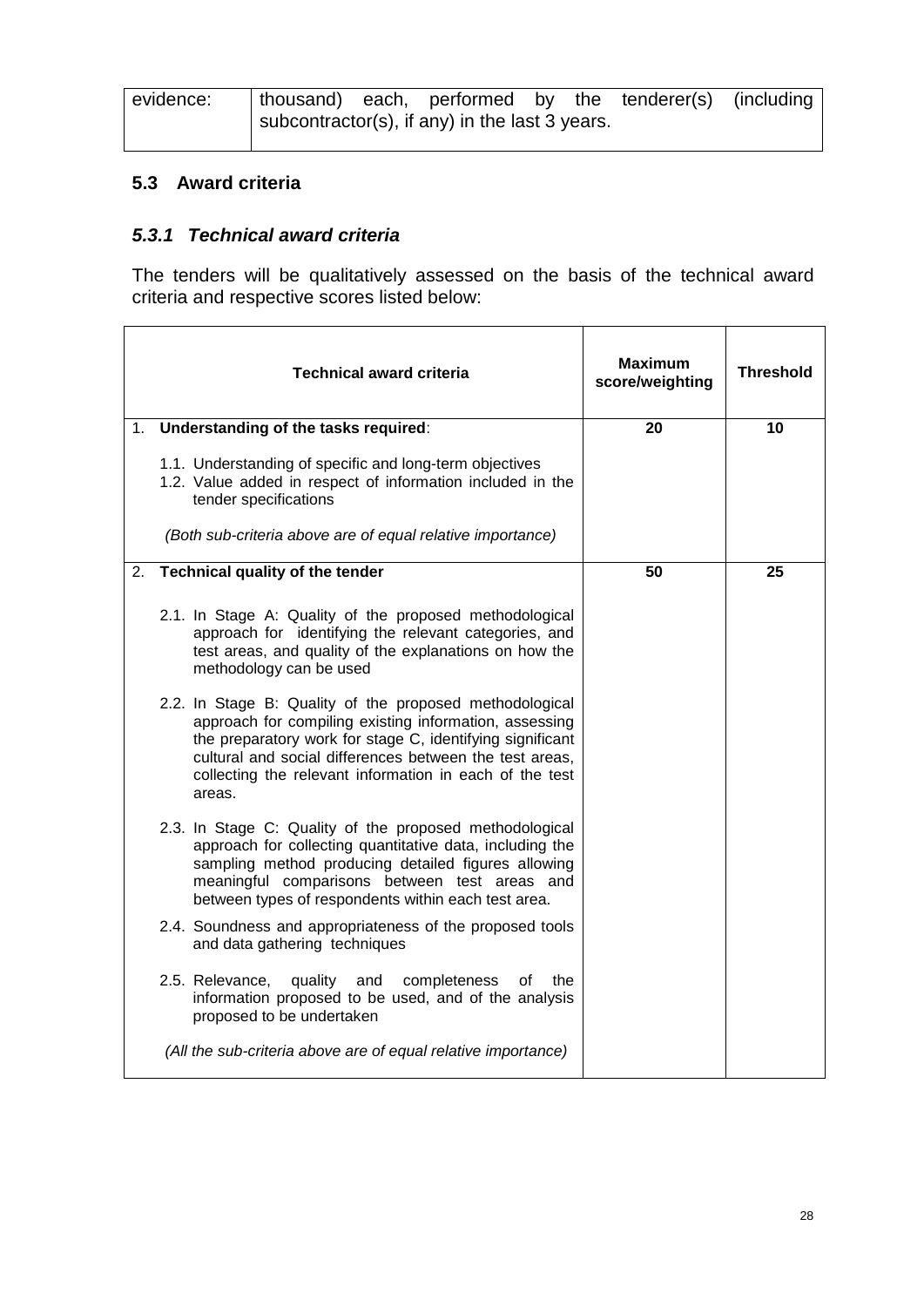| 3.<br>Management                                                                                                                                                                                                                                                 | 30 | 15 |
|------------------------------------------------------------------------------------------------------------------------------------------------------------------------------------------------------------------------------------------------------------------|----|----|
| 3.1. Feasibility of meeting the objectives specified in the<br>tender specifications (outlined e.g. by a workplan or<br>timetable). Tenderer's approach to the quality<br>assurance and to project management to be used<br>during the execution of the contract |    |    |
| 3.2. Sound and realistic allocation of:                                                                                                                                                                                                                          |    |    |
| financial and<br>$\sim$                                                                                                                                                                                                                                          |    |    |
| human resources, including allocation of expertise<br>٠                                                                                                                                                                                                          |    |    |
| (Both sub-criteria above are of equal relative importance)                                                                                                                                                                                                       |    |    |
| <b>TOTAL</b>                                                                                                                                                                                                                                                     |    |    |

Minimum score per criterion (threshold):

Tenders scoring less than 50% of the maximum score for any technical award criterion will be considered of insufficient quality and rejected.

Minimum total score (threshold):

Tenders with a total score of less than 60 points at the end of the evaluation process will be considered of insufficient quality and rejected.

#### <span id="page-31-0"></span>5.3.2 *Price*

The price quoted must comply with the requirements laid down in Part 2 - section 4.3 above.

## <span id="page-31-1"></span>**6 AWARD OF THE CONTRACT**

The Contract shall be awarded to the tender offering the best value for money, which will be the one with the best quality/price ratio, taking into account the award criteria listed in section 5.3 and calculated according to the following formula:

$$
S_x = \left(\frac{CP}{PT_x}\right) * 30 + \left(\frac{TQS_x}{100}\right) * 70
$$

*where:*  $S_x$  = score for tender *x CP* = cheapest price *PT*<sub>*x*</sub>= price of tender *x*  $TOS<sub>x</sub>$  = total quality score

of tender *x*

#### <span id="page-31-2"></span>**7 PAYMENT AND STANDARD CONTRACT**

 Payments under the contract shall be made in accordance with articles I.4, I.10 and II.15 of the model contract attached, provided that the contractor has fulfilled all his contractual obligations. No pre-financing is foreseen in this contract.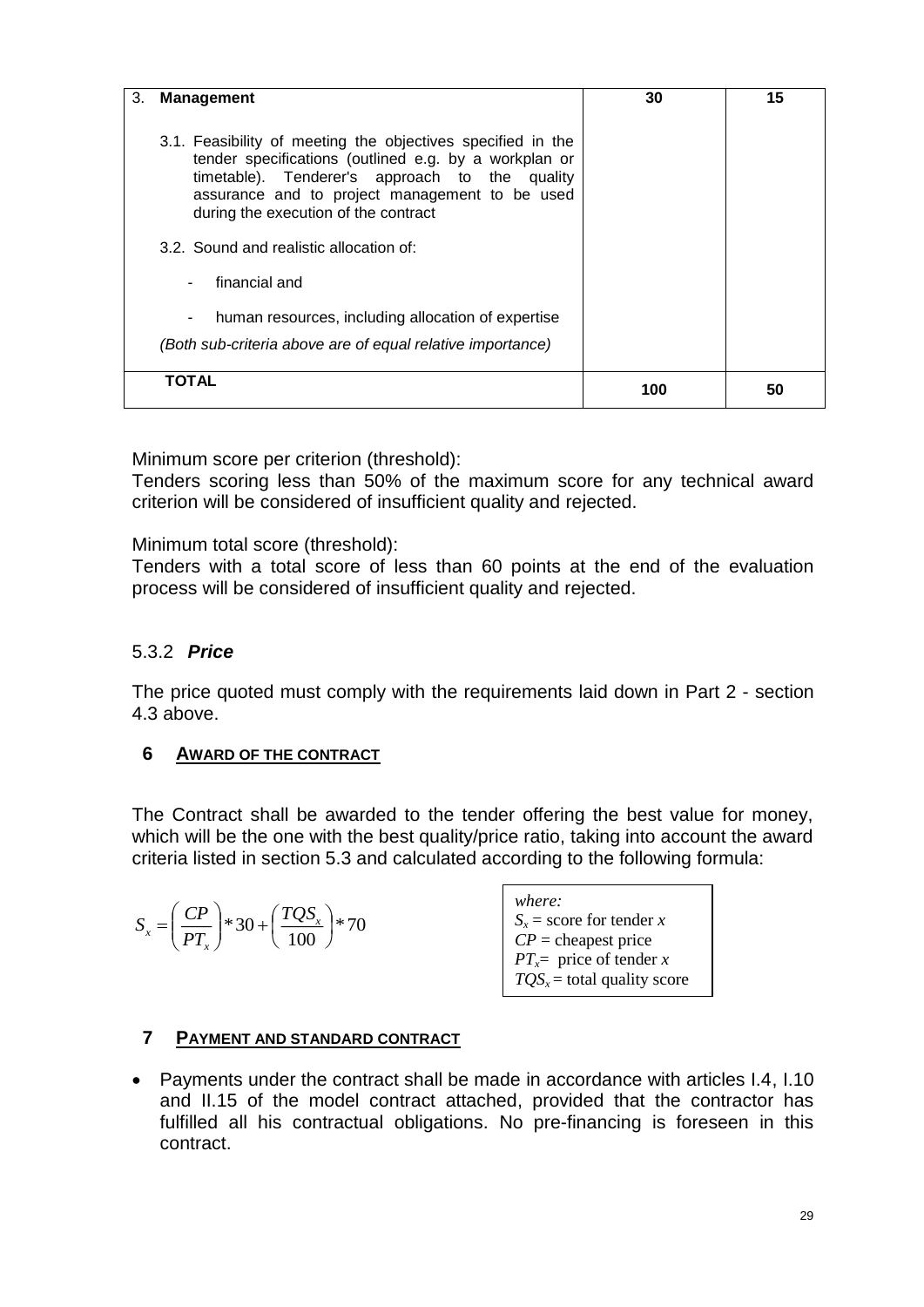## <span id="page-32-0"></span>**8 VALIDITY OF THE TENDER**

Period of validity of the tender shall be 11 (eleven) months from the closing date for submission of the tender given above.

## <span id="page-32-1"></span>**9 ADDITIONAL PROVISIONS**

- Changes to tenders will be accepted only if they are received on or before the final date set for the receipt of tenders.
- Expenses incurred in respect of the preparation and presentation of tenders cannot be refunded.
- No information of any kind will be given on the state of progress with regard to the evaluation of tenders.
- All documents submitted by tenderers will become property of the BEREC Office and will be regarded as confidential.

## <span id="page-32-2"></span>**10 LIQUIDATED DAMAGES: SEE ARTICLE II.12 OF THE MODEL CONTRACT**

## <span id="page-32-3"></span>**11 NO OBLIGATION TO AWARD THE CONTRACT**

Initiation of a tendering procedure imposes no obligation on the BEREC Office to award the contract. Should the invitation to tender cover several items or lots, the BEREC Office reserves the right to award a contract for only some of them. The BEREC Office shall not be liable for any compensation with respect to tenderers whose tenders have not been accepted. Nor shall it be so liable if it decides not to award the contract.

## <span id="page-32-4"></span>**12 RESULTS**

The results of the service must be forwarded to the BEREC Office. **The copyright will belong to the BEREC Office**; the BEREC Office will in particular have the right to publish the results.

If the result is not to be fully created for the purpose of the contract it is to be clearly pointed out in the tender. There should be information provided about the scope of pre-existing materials, their source and when and how right to them have been acquired.

The provisions on the use of the results and ownership of the results can be found in the Model Service Contract (Article I.8 Exploitation of the results of the contract and Article II.10 Ownership of the results – Intellectual and Industrial Property Rights).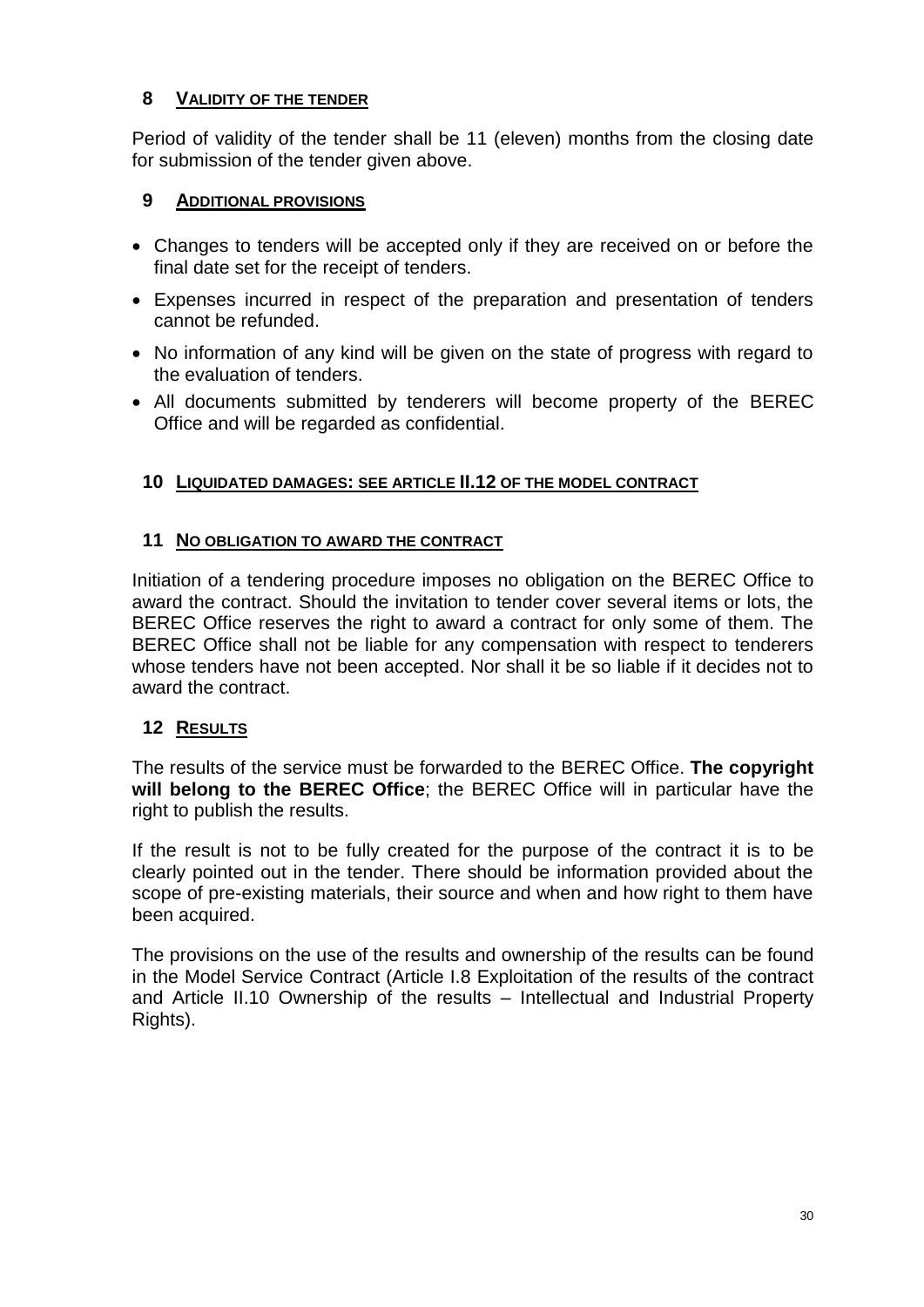# <span id="page-33-1"></span><span id="page-33-0"></span>**PART 3: ANNEXES**

#### **ANNEX 1: ADMINISTRATIVE IDENTIFICATION FORM**

| <b>TENDERER'S ID</b>                                                                                                                                               |  |  |  |  |  |  |  |
|--------------------------------------------------------------------------------------------------------------------------------------------------------------------|--|--|--|--|--|--|--|
| Name                                                                                                                                                               |  |  |  |  |  |  |  |
| Legal form                                                                                                                                                         |  |  |  |  |  |  |  |
| Date of registration                                                                                                                                               |  |  |  |  |  |  |  |
| Country<br>of<br>registration                                                                                                                                      |  |  |  |  |  |  |  |
| <b>Registration number</b>                                                                                                                                         |  |  |  |  |  |  |  |
| VAT number                                                                                                                                                         |  |  |  |  |  |  |  |
| Address of registered<br>office                                                                                                                                    |  |  |  |  |  |  |  |
| address<br>(if<br>Contact<br>different)                                                                                                                            |  |  |  |  |  |  |  |
| <b>URL</b>                                                                                                                                                         |  |  |  |  |  |  |  |
| <u>AUTHORISED REPRESENTATIVE(S)<sup>2</sup></u>                                                                                                                    |  |  |  |  |  |  |  |
|                                                                                                                                                                    |  |  |  |  |  |  |  |
| <b>CONTACT PERSON</b>                                                                                                                                              |  |  |  |  |  |  |  |
| Name                                                                                                                                                               |  |  |  |  |  |  |  |
| Forename                                                                                                                                                           |  |  |  |  |  |  |  |
| Position                                                                                                                                                           |  |  |  |  |  |  |  |
| Telephone                                                                                                                                                          |  |  |  |  |  |  |  |
| Fax                                                                                                                                                                |  |  |  |  |  |  |  |
| Email                                                                                                                                                              |  |  |  |  |  |  |  |
| DECLARATION BY THE AUTHORISED REPRESENTATIVE(S): I, the undersigned,<br>certify that the information given in this tender is correct and that the tender is valid. |  |  |  |  |  |  |  |

Place and date:

Name (in capital letters) and signature:

<sup>&</sup>lt;sup>2</sup> Please include the names of the legal representative(s) whose contract signature is required in accordance with the statutes of the organisation and the official document to be provided as required in Part 2 under section 2.3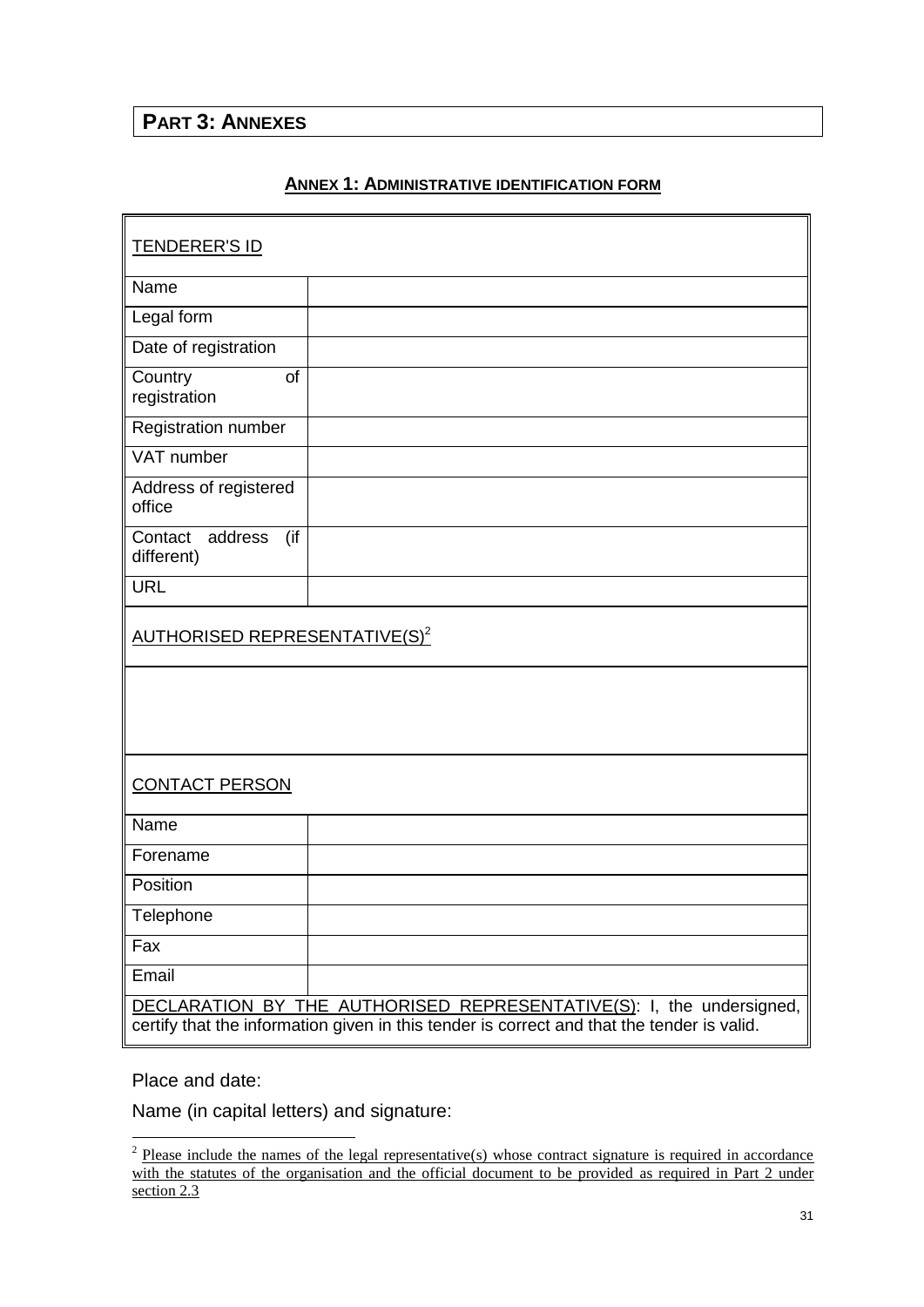#### **ANNEX 2: LEGAL ENTITIES FORM**

#### <span id="page-34-0"></span>**As required in PART 2 under section 2.3 of the tender specifications.**

A standard template in each EU language is available at: [http://ec.europa.eu/budget/contracts\\_grants/info\\_contracts/legal\\_entities/legal\\_entitie](http://ec.europa.eu/budget/contracts_grants/info_contracts/legal_entities/legal_entities_en.cfm) [s\\_en.cfm](http://ec.europa.eu/budget/contracts_grants/info_contracts/legal_entities/legal_entities_en.cfm)

#### **ANNEX 3: BANK IDENTIFICATION FORM**

<span id="page-34-1"></span>**As required in PART 2 under section 2.3 of the tender specifications** A standard template in each EU language is available at: [http://ec.europa.eu/budget/contracts\\_grants/info\\_contracts/financial\\_id/financial\\_id\\_e](http://ec.europa.eu/budget/contracts_grants/info_contracts/financial_id/financial_id_en.cfm) [n.cfm](http://ec.europa.eu/budget/contracts_grants/info_contracts/financial_id/financial_id_en.cfm)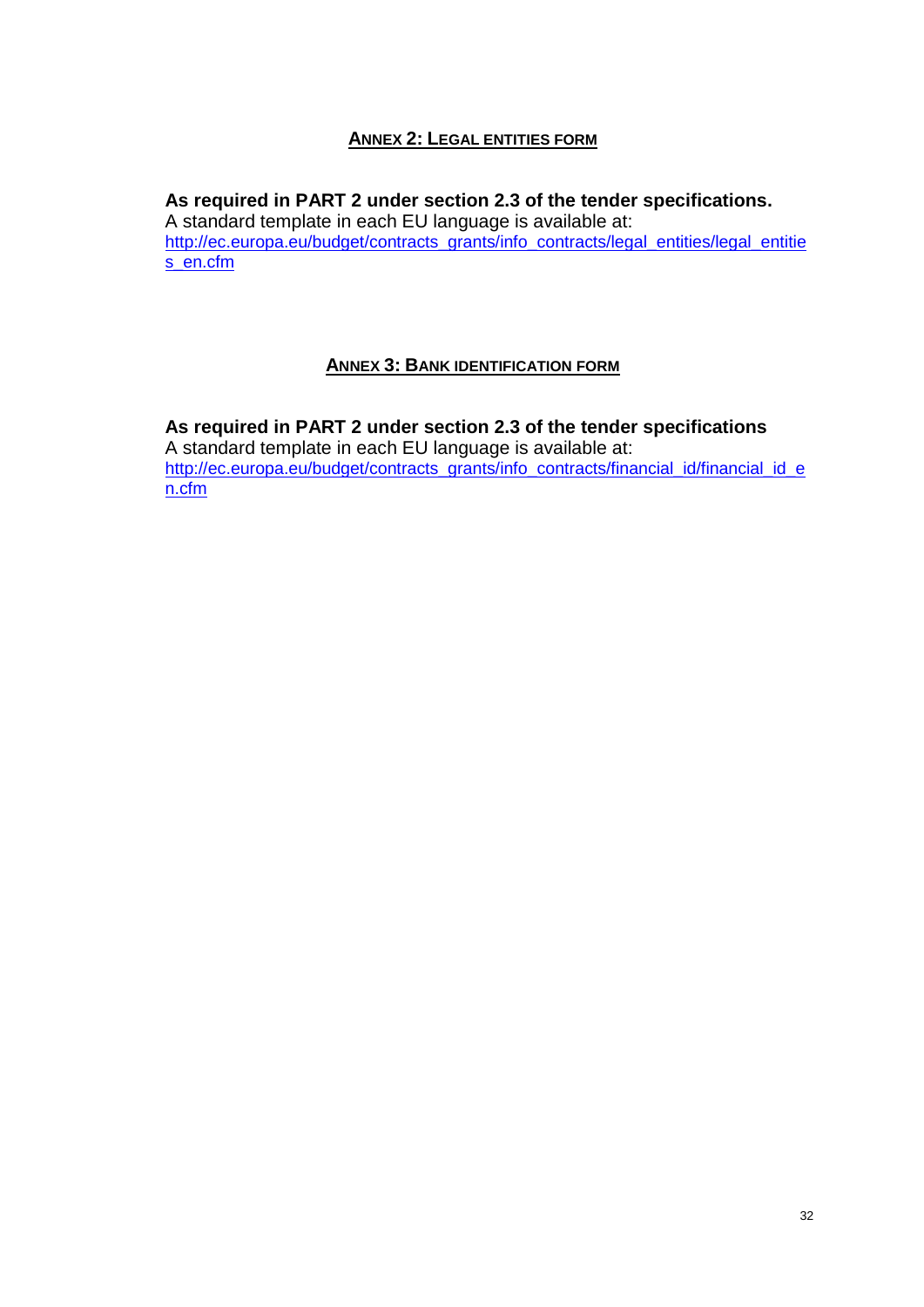## <span id="page-35-0"></span>**ANNEX 4: DECLARATION OF HONOUR ON EXCLUSION CRITERIA AND ABSENCE OF CONFLICT OF INTEREST**

*(Complete or delete the parts in blue italics in parenthese)* [Choose options for parts in blue between square brackets] The undersigned *(insert name of the signatory of this form)*:

in [his][her] own name *(for a natural person)*

or

 representing the following legal person: *(only if the economic operator is a legal person)*

full official name:

official legal form:

full official address:

VAT registration number:

- $\triangleright$  declares that *[the above-mentioned legal person][he][she]* is not in one of the following situations:
- a) is bankrupt or being wound up, is having its affairs administered by the courts, has entered into an arrangement with creditors, has suspended business activities, is the subject of proceedings concerning those matters, or is in any analogous situation arising from a similar procedure provided for in national legislation or regulations;
- b) has been convicted of an offence concerning professional conduct by a judgment of a competent authority of a Member State which has the force of *res judicata*;
- c) has been guilty of grave professional misconduct proven by any means which the contracting authorities can justify including by decisions of the European Investment Bank and international organisations;
- d) is not in compliance with all its obligations relating to the payment of social security contributions and the payment of taxes in accordance with the legal provisions of the country in which it is established, with those of the country of the contracting authority and those of the country where the contract is to be performed;
- e) has been the subject of a judgement which has the force of *res judicata* for fraud, corruption, involvement in a criminal organisation, money laundering or any other illegal activity, where such activity is detrimental to the Union's financial interests;
- f) is a subject of an administrative penalty for being guilty of misrepresentation in supplying the information required by the contracting authority as a condition of participation in a procurement procedure or failing to supply this information, or having been declared to be in serious breach of its obligations under contracts covered by the Union's budget.

*(Only for legal persons other than Member States and local authorities, otherwise delete)* declares that the natural persons with power of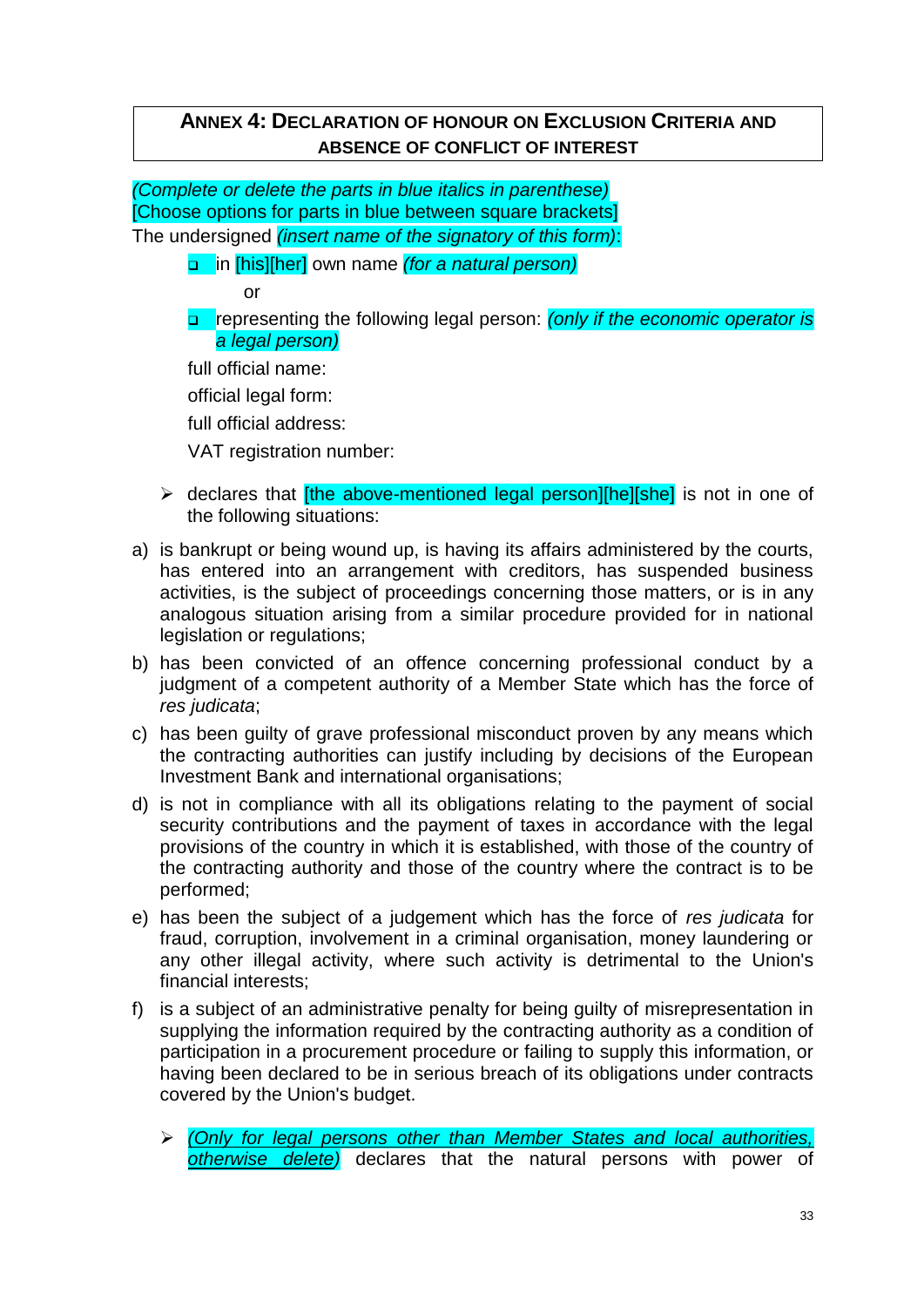representation, decision-making or control<sup>3</sup> over the above-mentioned legal entity are not in the situations referred to in b) and e) above;

- $\triangleright$  declares that [the above-mentioned legal person][he][she]:
- g) has no conflict of interest in connection with the contract; a conflict of interest could arise in particular as a result of economic interests, political or national affinity, family, emotional life or any other shared interest;
- h) will inform the contracting authority, without delay, of any situation considered a conflict of interest or which could give rise to a conflict of interest;
- i) has not granted and will not grant, has not sought and will not seek, has not attempted and will not attempt to obtain, and has not accepted and will not accept any advantage, financial or in kind, to or from any party whatsoever, where such advantage constitutes an illegal practice or involves corruption, either directly or indirectly, inasmuch as it is an incentive or reward relating to award of the contract;
- j) provided accurate, sincere and complete information to the contracting authority within the context of this procurement procedure ;
	- $\triangleright$  acknowledges that *ithe above-mentioned legal person][he][she]* may be subject to administrative and financial penalties $4$  if any of the declarations or information provided prove to be false.

In case of award of contract, the following evidence shall be provided upon request and within the time limit set by the contracting authority:

For situations described in (a), (b) and (e), production of a recent extract from the judicial record is required or, failing that, a recent equivalent document issued by a judicial or administrative authority in the country of origin or provenance showing that those requirements are satisfied. Where the tenderer is a legal person and the national legislation of the country in which the tenderer is established does not allow the provision of such documents for legal persons, the documents should be provided for natural persons, such as the company directors or any person with powers of representation, decision making or control in relation to the tenderer.

For the situation described in point (d) above, recent certificates or letters issued by the competent authorities of the State concerned are required. These documents must provide evidence covering all taxes and social security contributions for which the tenderer is liable, including for example, VAT, income tax (natural persons only), company tax (legal persons only) and social security contributions.

For any of the situations (a), (b), (d) or (e), where any document described in two paragraphs above is not issued in the country concerned, it may be replaced by a sworn or, failing that, a solemn statement made by the interested party before a judicial or administrative authority, a notary or a qualified professional body in his country of origin or provenance.

 $\frac{1}{3}$ This covers the company directors, members of the management or supervisory bodies, and cases where one natural person holds a majority of shares.

<sup>4</sup> As provided for in Article 109 of the Financial Regulation (EU, Euratom) 966/2012 and Article 145 of the Rules of Application of the Financial Regulation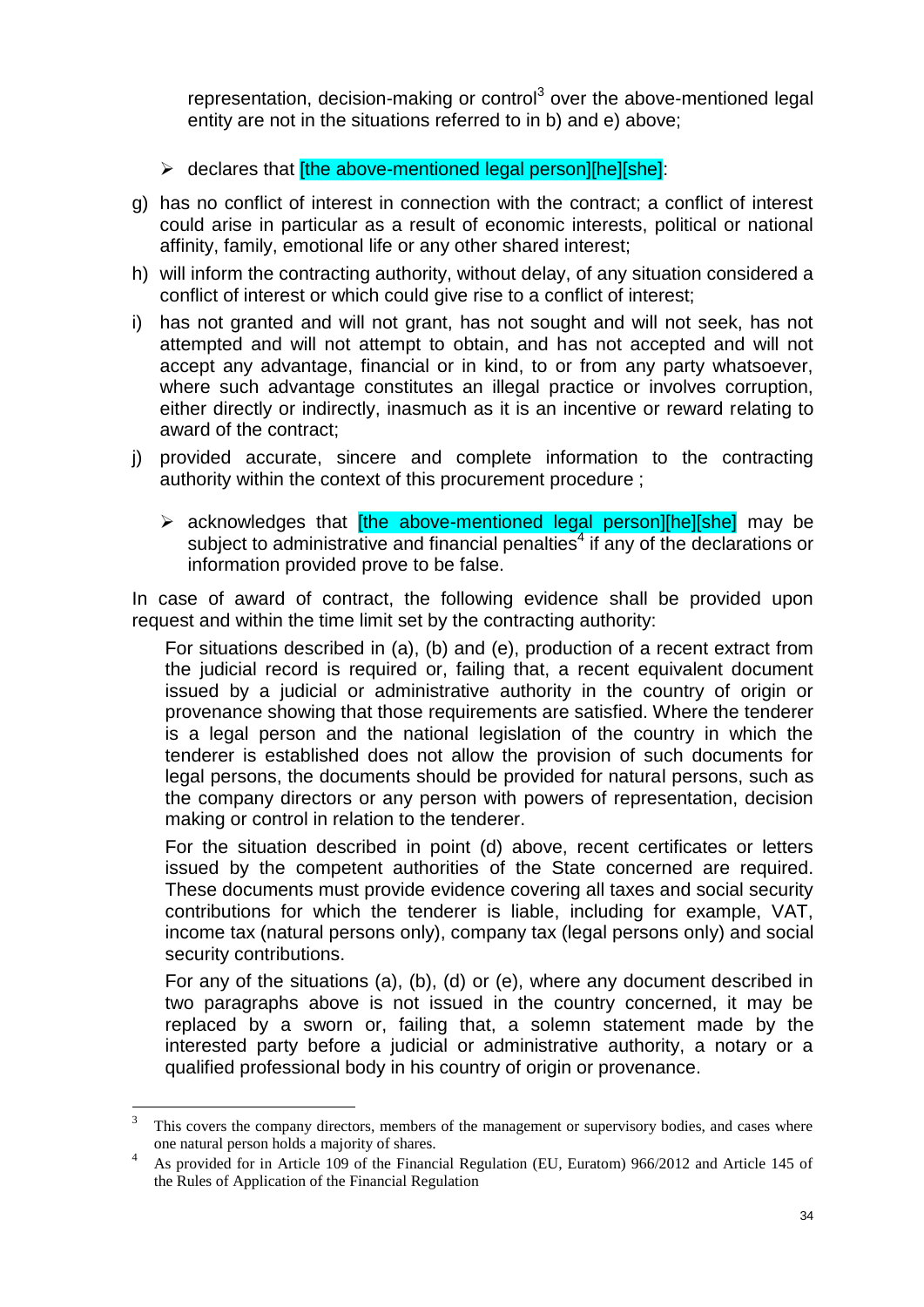If the tenderer is a legal person, information on the natural persons with power of representation, decision making or control over the legal person shall be provided only upon request by the contracting authority.

Full name Date Date Signature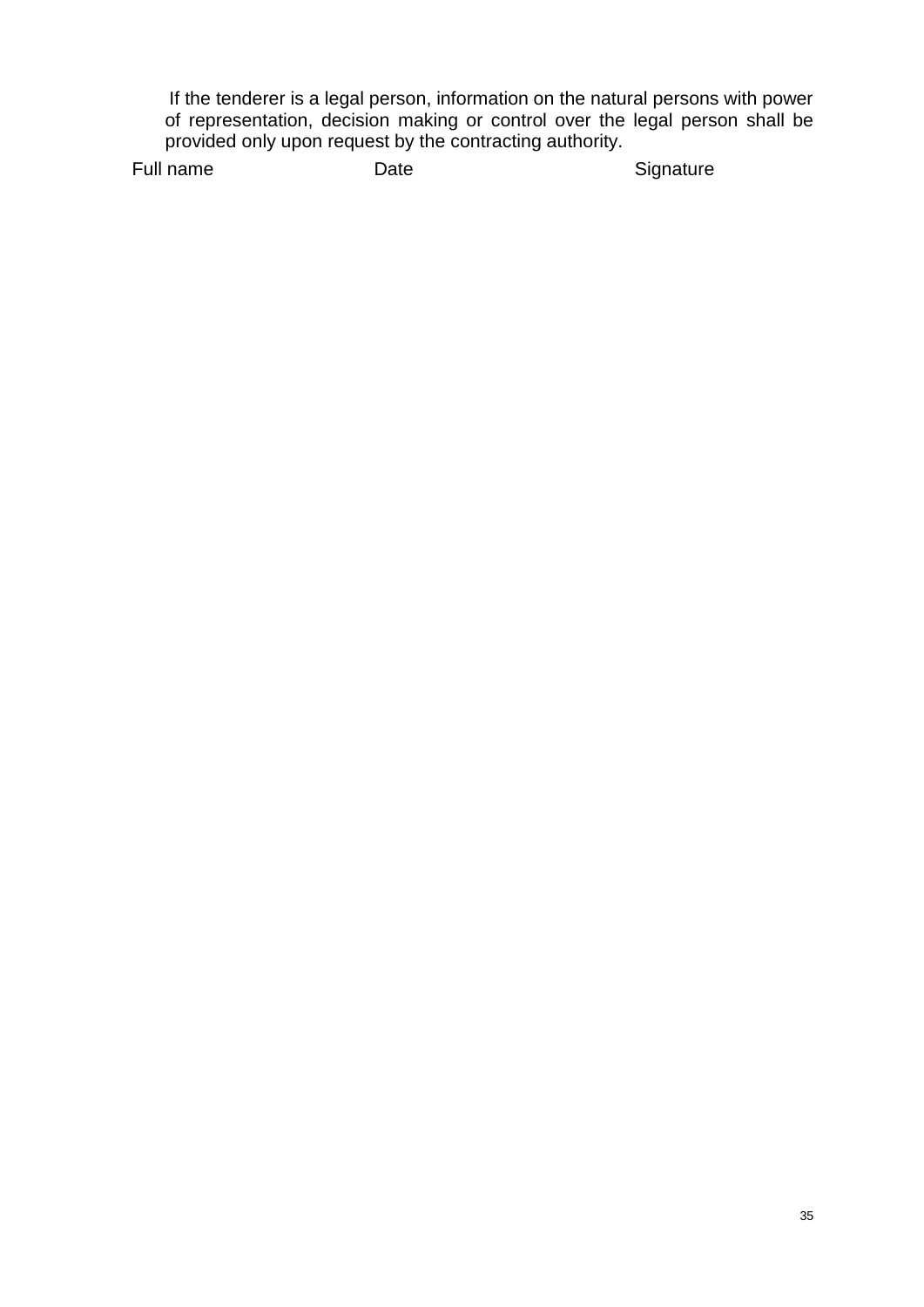## **ANNEX 5: POWER OF ATTORNEY<sup>5</sup>**

### <span id="page-38-0"></span>MANDATING ONE OF THE PARTNERS IN A JOINT TENDER AS LEAD PARTNER AND LEAD CONTRACTOR

#### The undersigned:

– Signatory (Name, Function, Company, Registered address, VAT Number)

having the legal capacity required to act on behalf of his/her company,

HEREBY AGREES TO THE FOLLOWING:

- 1) To submit a tender as a partner in the group of partners constituted by **Company 1**, Company 2, Company N, and led by Company X, in accordance with the conditions specified in the tender specifications and the terms specified in the tender to which this power of attorney is attached.
- 2) If the BEREC Office awards the Contract to the group of partners constituted by Company 1, Company 2, Company N, and led by Company  $X$  on the basis of the joint tender to which this power of attorney is attached, all the partners shall be cosignatories of the Contract in accordance with the following conditions:
	- (a) All partners shall be jointly and severally liable towards the BEREC Office for the performance of the Contract.
	- (b) All partners shall comply with the terms and conditions of the Contract and ensure the proper delivery of their respective share of the services and/or supplies subject to the Contract.
	- 1) Payments by the BEREC Office related to the services and/or supplies subject to the Contract shall be made through the lead partner's bank account: [Provide details on bank, address, account number].
- 2) The partners grant to the lead partner all the necessary powers to act on their behalf in the submission of the tender and conclusion of the Contract, including:
	- (a) The lead partner shall submit the tender on behalf of the group of partners.
	- (b) The lead partner shall sign any contractual documents including the Contract, and Amendments thereto — and issue any invoices related to the Services on behalf of the group of partners.
	- (c) The lead partner shall act as a single contact point with the BEREC Office in the delivery of the services and/or supplies subject to the Contract. It shall coordinate the delivery of the services and/or supplies by the group of partners to the BEREC Office, and shall see to a proper administration of the Contract.

Any modification to the present power of attorney shall be subject to the BEREC Office express approval. This power of attorney shall expire when all the contractual obligations of the group of partners towards the BEREC Office for the delivery of the services and/or supplies subject to the Contract have ceased to exist. The parties cannot terminate it before that date without the BEREC Office's consent.

Signed in ………………………… on [dd/mm/yyyy]

Place and date:

1

Name (in capital letters), function, company and signature:

<sup>5</sup> **To be filled in and signed by each of the partners in a joint tender, except the lead partner;**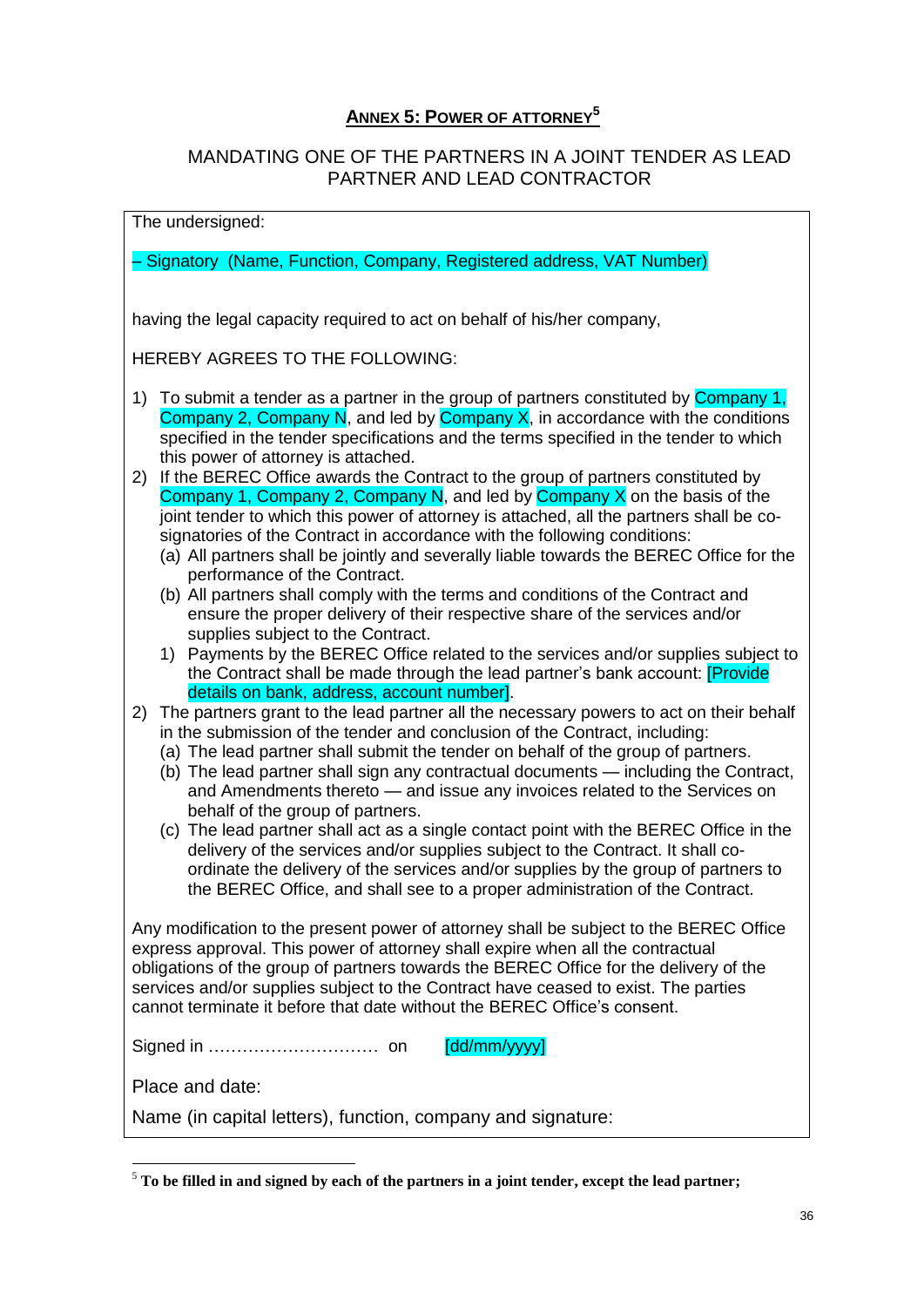#### <span id="page-39-0"></span>**ANNEX 6A: LETTER OF INTENT FOR SUB-CONTRACTORS**

#### **[Title of the call for tenders]**

The undersigned**:** ………………………………………………………………………….

Name of the company/organisation**:**

………………………………………………………

Address: ……………………………………………………………………………………

Declares hereby that, in case the contract is awarded to **[name of the tenderer]**, the company/organisation that he/she represents, intends to collaborate in the execution of the tasks subject to this call for tender, in accordance with the tender specifications and the tender to which the present form is annexed, and is available to carry out its part of the tasks during the period foreseen for the execution of the contract.

Declares hereby taking note of Art. II.7 regarding subcontracting and Art. II.18 in relation with checks and audits of the service contract.

Place and date:

Name (in capital letters) and signature: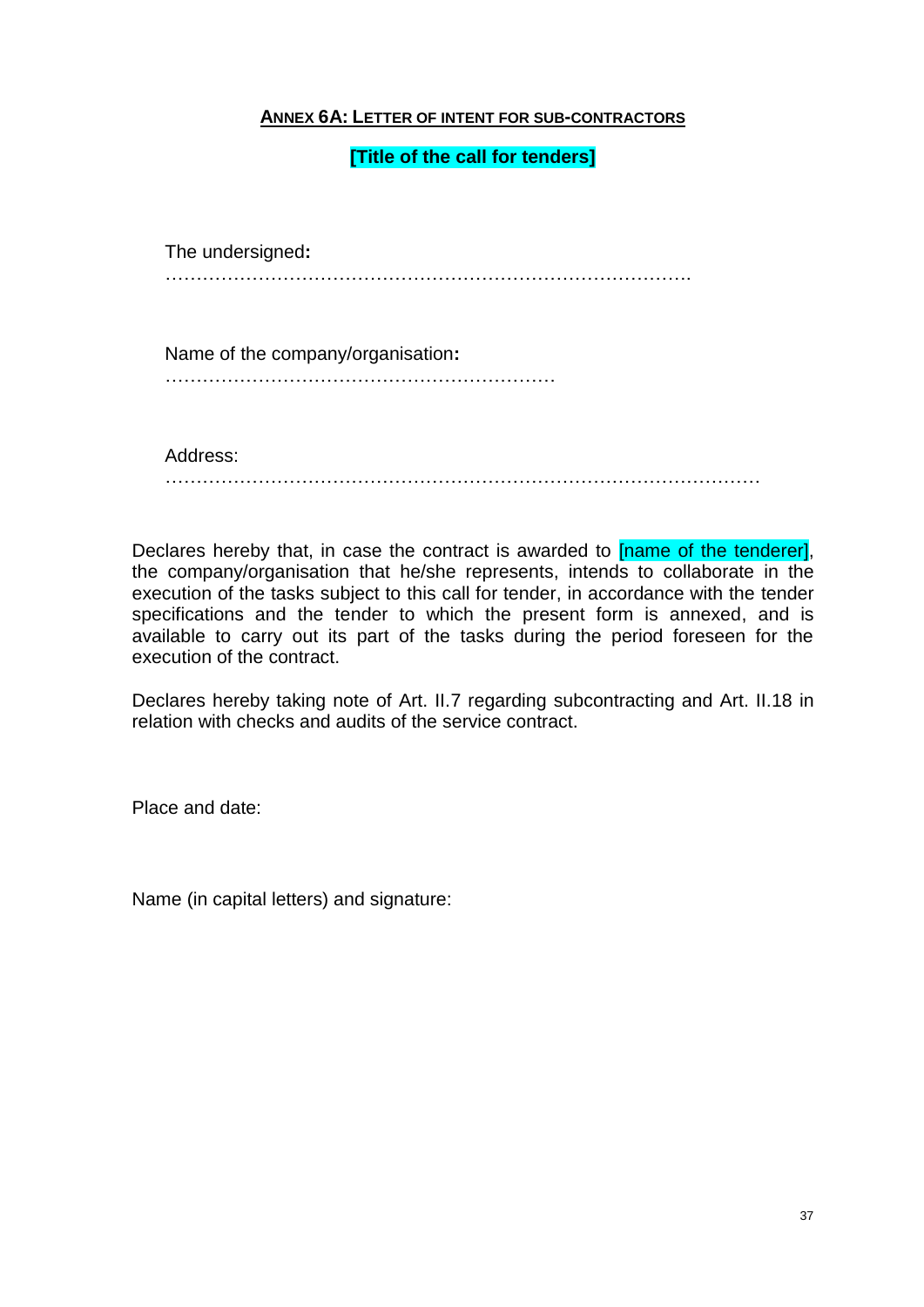#### <span id="page-40-0"></span>**ANNEX 6B: LETTER OF INTENT FOR EXTERNAL EXPERTS**

#### **[Title of the call for tenders]**

The undersigned**:** ………………………………………………………………………….

Address: ……………………………………………………………………………………

Declares hereby that, in case the contract is awarded to **[name of the tenderer]**, he/she intends to collaborate in an individual capacity as **an external expert** in the execution of the tasks subject to this call for tender, in accordance with the tender specifications and the tender to which the present form is annexed, and is available to carry out its part of the tasks during the period foreseen for the execution of the contract. In addition, the undersigned declares not to have any conflict of interest in connection with the contract, and not to be in one of the situations of exclusion referred to in Article 106(1) of the Financial Regulation<sup>6</sup>.

Declares hereby taking note of Art. II.7 regarding subcontracting and Art. II.18 in relation with checks and audits of the service contract.

Place and date:

1

Name (in capital letters) and signature:

<sup>6</sup> Available at [http://ec.europa.eu/budget/documents/financial\\_regulation\\_en.htm](http://ec.europa.eu/budget/documents/financial_regulation_en.htm)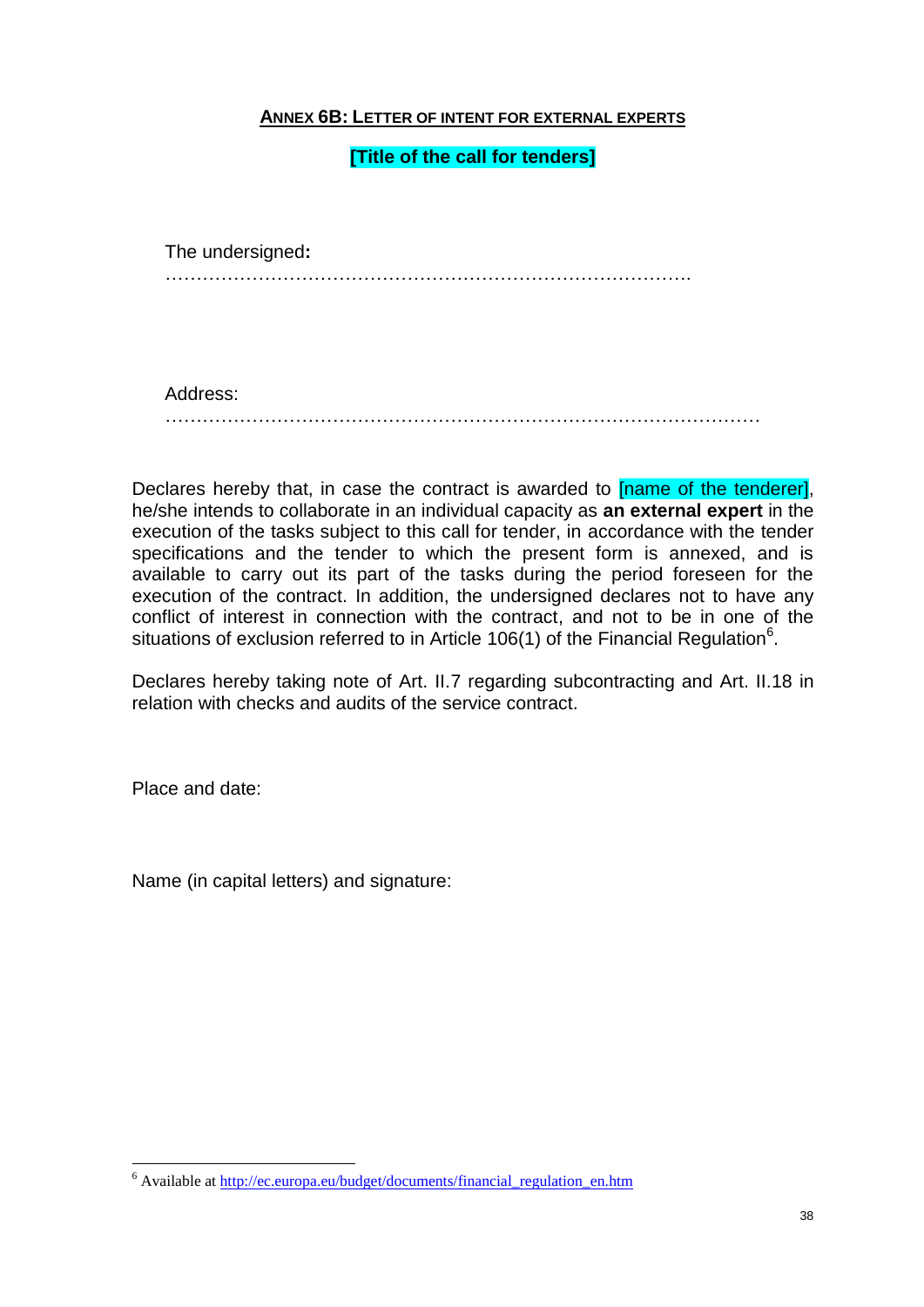#### **ANNEX 7: CHECK LIST OF DOCUMENTS TO BE SUBMITTED**

The purpose of the table below is to facilitate the preparation of the tender by providing an overview of the documents that must be included (marked by ■) depending on the role of each economic operator in the tender (be it lead partner, partner in joint bid, single tenderer or subcontractor/external expert). Some of the documents are only relevant in cases of joint bids or when subcontractors are involved. Additional documents might be necessary depending on the specific characteristics of each tender.

<span id="page-41-0"></span>

| <b>Description</b>                                                                                                                              | Lead partner in<br>a joint bid | All the other<br>partners in a<br>joint bid | Single tenderer<br>(with or without<br>subcontractors) | <b>Subcontractor</b> | <b>Subcontractor</b><br>- External<br>expert |
|-------------------------------------------------------------------------------------------------------------------------------------------------|--------------------------------|---------------------------------------------|--------------------------------------------------------|----------------------|----------------------------------------------|
| Administrative section of the tender                                                                                                            |                                |                                             |                                                        |                      |                                              |
| Annex 1: Original Administrative identification form (see section 2.3, part 2)                                                                  |                                |                                             |                                                        | $\blacksquare$       |                                              |
| Annex 2: Original Legal Entity Form (see section 2.3, part 2)                                                                                   |                                |                                             |                                                        |                      |                                              |
| Annex 3: Original Financial Identification form (see section 2.3, part 2)                                                                       |                                |                                             |                                                        |                      |                                              |
| Annex 4: Original Declaration of honour with respect to the Exclusion Criteria<br>and absence of conflict of interest (see section 2.3, part 2) |                                |                                             |                                                        |                      |                                              |
| Annex 5: Original Power of attorney (see section 2.3, part 2)                                                                                   |                                | $\blacksquare$                              |                                                        |                      |                                              |
| Annex 6 a: Original Letter of intent from each subcontractor (see section 2.3,<br>part 2)                                                       |                                |                                             |                                                        |                      |                                              |
| Annex 6 b: Original Letter of intent from each subcontractor (see section 2.3,<br>part 2)                                                       |                                |                                             |                                                        |                      |                                              |
| Annex 8: Cover letter for the tender                                                                                                            |                                |                                             |                                                        |                      |                                              |
| Legible photocopy of the statutes of the entity (see section 2.3, part 2)                                                                       |                                |                                             |                                                        |                      |                                              |
| Legible photocopy of the notice of appointment of the persons authorised to<br>represent the tenderer (see section 2.3, part 2)                 |                                |                                             |                                                        |                      |                                              |
| Evidence of financial and economic capacity (see section 5.2.1, part 2)                                                                         |                                |                                             |                                                        |                      |                                              |
| Evidence of Technical background (see section 5.2.2, part 2)                                                                                    |                                | ш                                           |                                                        |                      |                                              |
| <b>Technical Section of the tender (see section 4.2, part 2)</b>                                                                                |                                |                                             |                                                        |                      |                                              |
| <b>Financial Section of the tender (see section 4.3, part 2)</b>                                                                                |                                |                                             |                                                        |                      |                                              |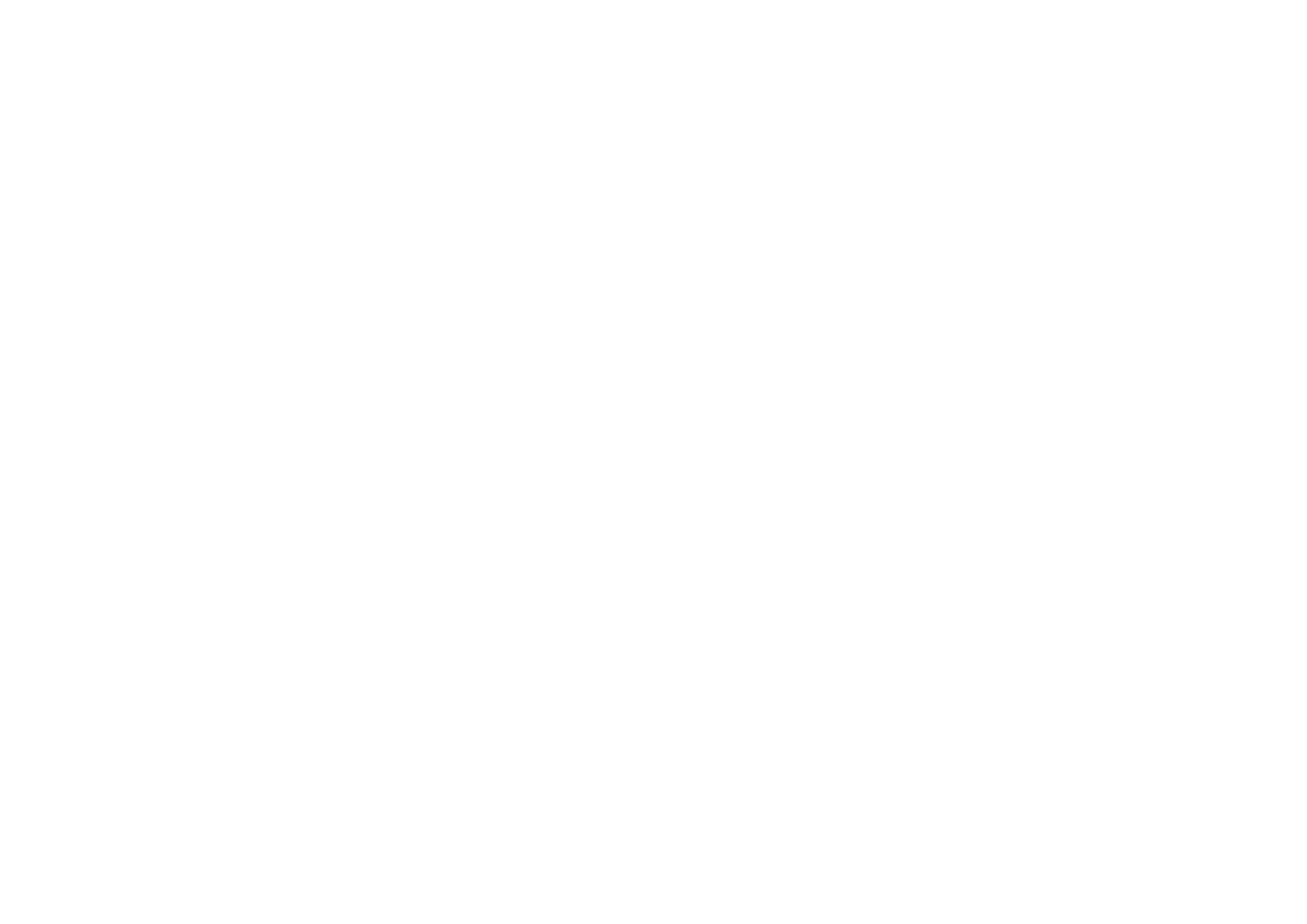#### **ANNEX 8: COVER LETTER FOR THE TENDER**

<span id="page-43-0"></span>*Please select the appropriate option*

*OPTION 1*

## **Single legal person or private/ public entity**

□ The offer is submitted by a **one tenderer**.

*OPTION 2*

#### **Joint offers**

□ The offer is submitted by **partners**.

Company acting as **lead partner** for the group of tenderers:

…………………………

**Other partners** taking part in the joint tender:

……………………………………… …………………………

*OPTION 3*

#### **Joint offers**

□ The offer is submitted by <u>one tenderer</u> with subcontractors.

Company acting as **tenderer**:

……………………………

**Subcontractors**:

…………………………

…………………………